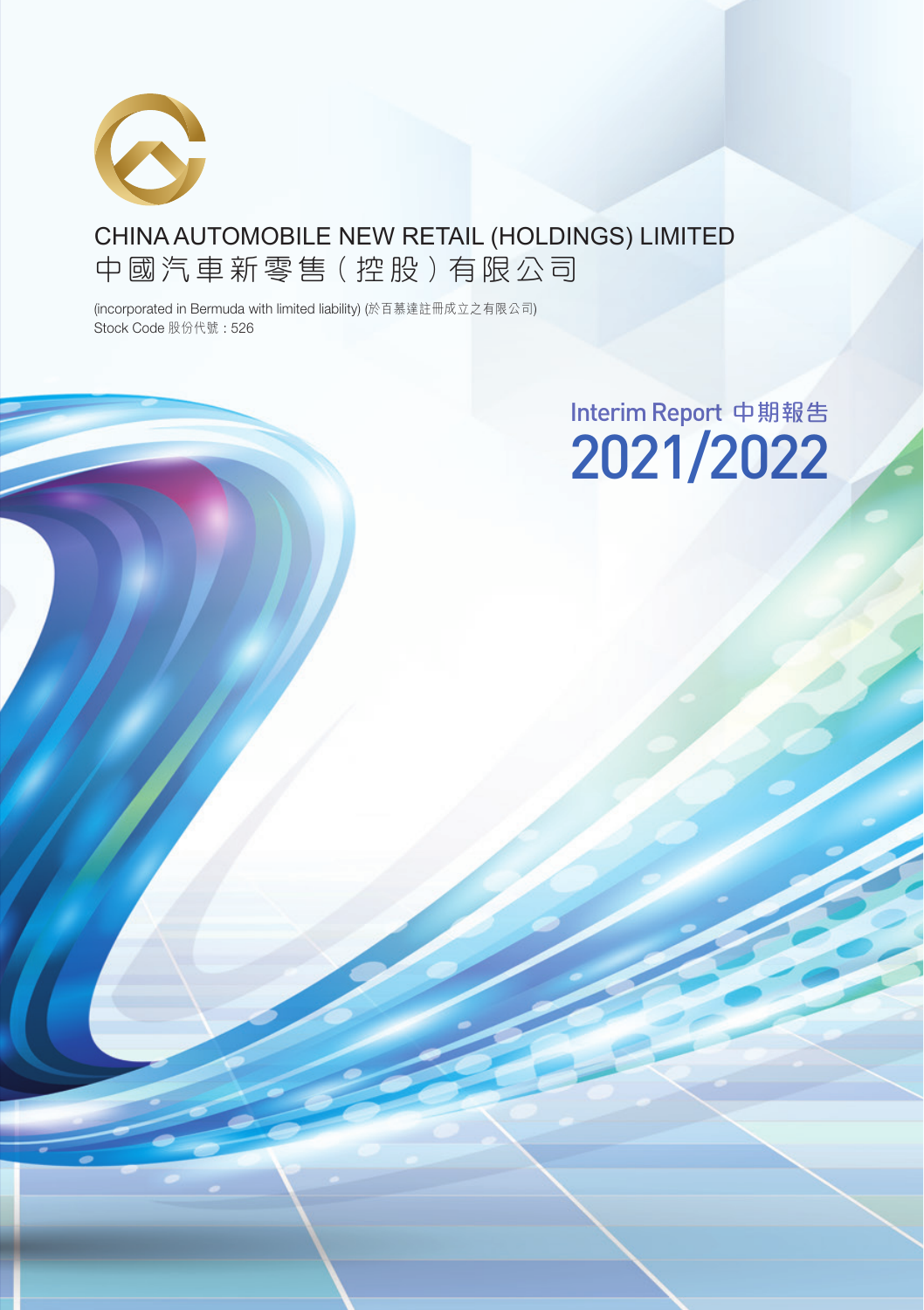## **CONTENTS**

|                                                                            | 02             |
|----------------------------------------------------------------------------|----------------|
| CONSOLIDATED STATEMENT OF PROFIT OR LOSS                                   | 0 <sup>3</sup> |
| CONSOLIDATED STATEMENT OF PROFIT OR LOSS<br>AND OTHER COMPREHENSIVE INCOME | 04             |
| CONSOLIDATED STATEMENT OF FINANCIAL POSITION                               | 0.5            |
| CONSOLIDATED STATEMENT OF CHANGES IN EQUITY                                | 07             |
| CONDENSED CONSOLIDATED CASH FLOW STATEMENT                                 | 09             |
| NOTES TO THE UNAUDITED INTERIM FINANCIAL REPORT                            | 11             |
| MANAGEMENT DISCUSSION AND ANALYSIS                                         | 38             |
|                                                                            | 43             |

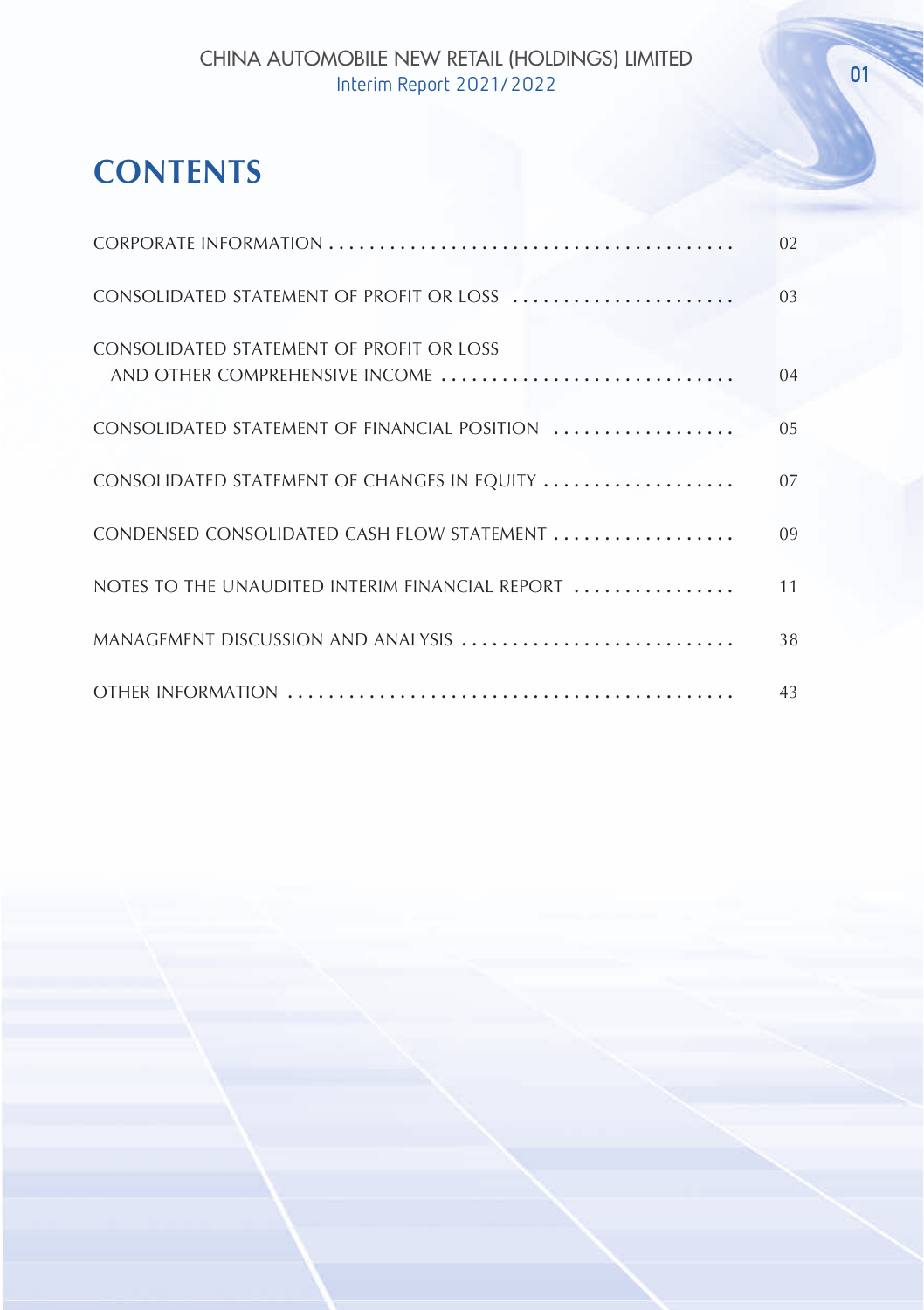## CHINA AUTOMOBILE NEW RETAIL (HOLDINGS) LIMITED OR CHINA ASSEMBLE TERM REPORT 2021/2022

## **CORPORATE INFORMATION**

**BOARD OF DIRECTORS Executive Directors** Mr II Lixin Mr CHENG Jianhe Ms JIN Yaxue

**Non-Executive Director** Ms CHENG Weihong

**Independent Non-Executive Directors** Mr SHIN Yick Fabian Mr HE Chengying Mr KWONG Kwan Tong

**COMPANY SECRETARY** Ms PANG Yuen Shan Christina

#### **REGISTERED OFFICE**

Clarendon House 2 Church Street Hamilton HM11, Bermuda

**HEAD OFFICE AND PRINCIPAL PLACE OF BUSINESS** Workshop 06-07, 36/F King Palace Plaza

No. 52A Sha Tsui Road, Tsuen Wan New Territories, Hong Kong

**SECURITIES CODE** Hong Kong Stock Code: 526

**WEBSITE ADDRESS** http://www.lisigroup.com.hk

#### **AUDITOR**

KPMG Public Interest Entity Auditor registered in accordance with the Financial Reporting Council Ordinance

#### **PRINCIPAL BANKERS**

Shengjing Bank, Tianjin Branch, the People's Republic of China (the "PRC") Bank of Langfang, Tianjin Branch, PRC Tianiin Rural Commercial Bank Co., Ltd. Bank of Communications, Hong Kong and Ningbo Branches, PRC Bank of Ningbo, PRC China Construction Bank, Ningbo Branch, PRC The Hongkong and Shanghai Banking Corporation Limited

## **PRINCIPAL SHARE REGISTRAR AND TRANSFER OFFICE**

MUFG Fund Services (Bermuda) Limited 4th Floor North Cedar House 41 Cedar Avenue Hamilton HM12 Bermuda

## **HONG KONG BRANCH SHARE REGISTRAR AND TRANSFER OFFICE**

Tricor Secretaries Limited Level 54, Hopewell Centre 183 Queen's Road East Hong Kong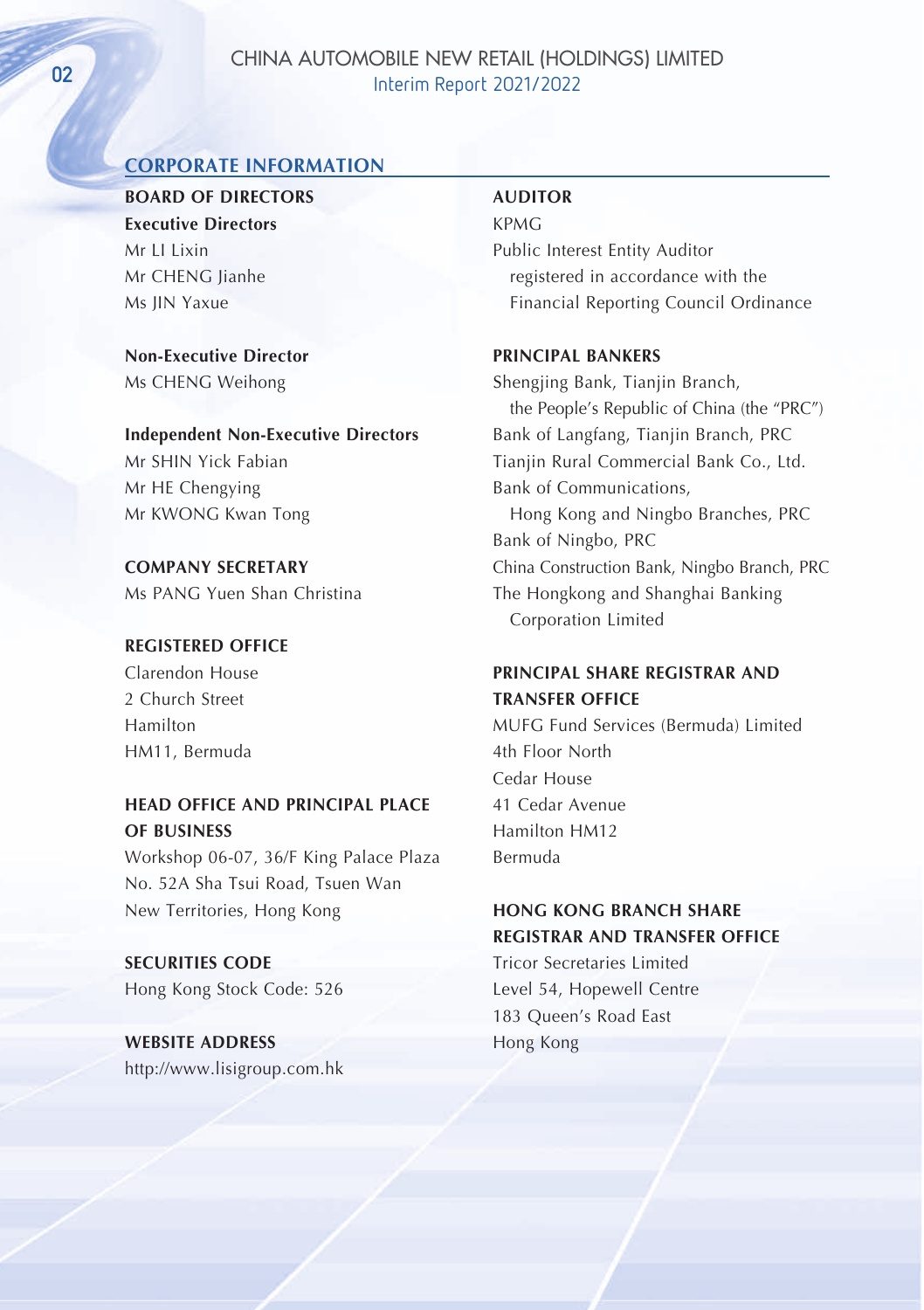## **CONSOLIDATED STATEMENT OF PROFIT OR LOSS**

*For the six months ended 30 September 2021 – unaudited (Expressed in Renminbi ("RMB"))*

|                                                                                                                                               |                | 30 September                                |                                                                 |
|-----------------------------------------------------------------------------------------------------------------------------------------------|----------------|---------------------------------------------|-----------------------------------------------------------------|
|                                                                                                                                               | Note           | 2021<br><b>RMB'000</b><br>(Unaudited)       | 2020<br><b>RMB'000</b><br>(Restated)<br>(Unaudited)<br>(Note 2) |
| <b>Revenue</b><br>Cost of sales                                                                                                               | $\overline{4}$ | 1,031,685<br>(754, 848)                     | 860,245<br>(614, 106)                                           |
| <b>Gross profit</b><br>Other income<br>Selling and distribution expenses<br>Administrative expenses                                           | 4(b)<br>5      | 276,837<br>46,497<br>(49, 694)<br>(58, 025) | 246,139<br>12,647<br>(43, 921)<br>(78, 040)                     |
| <b>Profit from operations</b><br>Finance costs<br>Net valuation loss on investment properties<br>Reversal on/(impairment losses) on financial | 6(a)           | 215,615<br>(88, 108)<br>(40, 520)           | 136,825<br>(95, 033)<br>(58,000)                                |
| assets and guarantee contracts<br>Impairment loss on goodwill                                                                                 | 6(c)           | 7,925                                       | (7, 764)<br>(165, 153)                                          |
| Profit/(loss) before taxation<br>Income tax                                                                                                   | $\frac{6}{7}$  | 94,912<br>(6,778)                           | (189, 125)<br>(19, 921)                                         |
| Profit/(loss) for the period attributable to<br>equity shareholders of the Company                                                            |                | 88,134                                      | (209, 046)                                                      |
| Earnings/(loss) per share (RMB cent)<br><b>Basic</b><br><b>Diluted</b>                                                                        | 8(a)<br>8(b)   | 1.10<br>1.10                                | (2.60)<br>(2.60)                                                |
|                                                                                                                                               |                |                                             |                                                                 |

The notes on pages 11 to 37 form part of this interim financial report.

**Six months ended**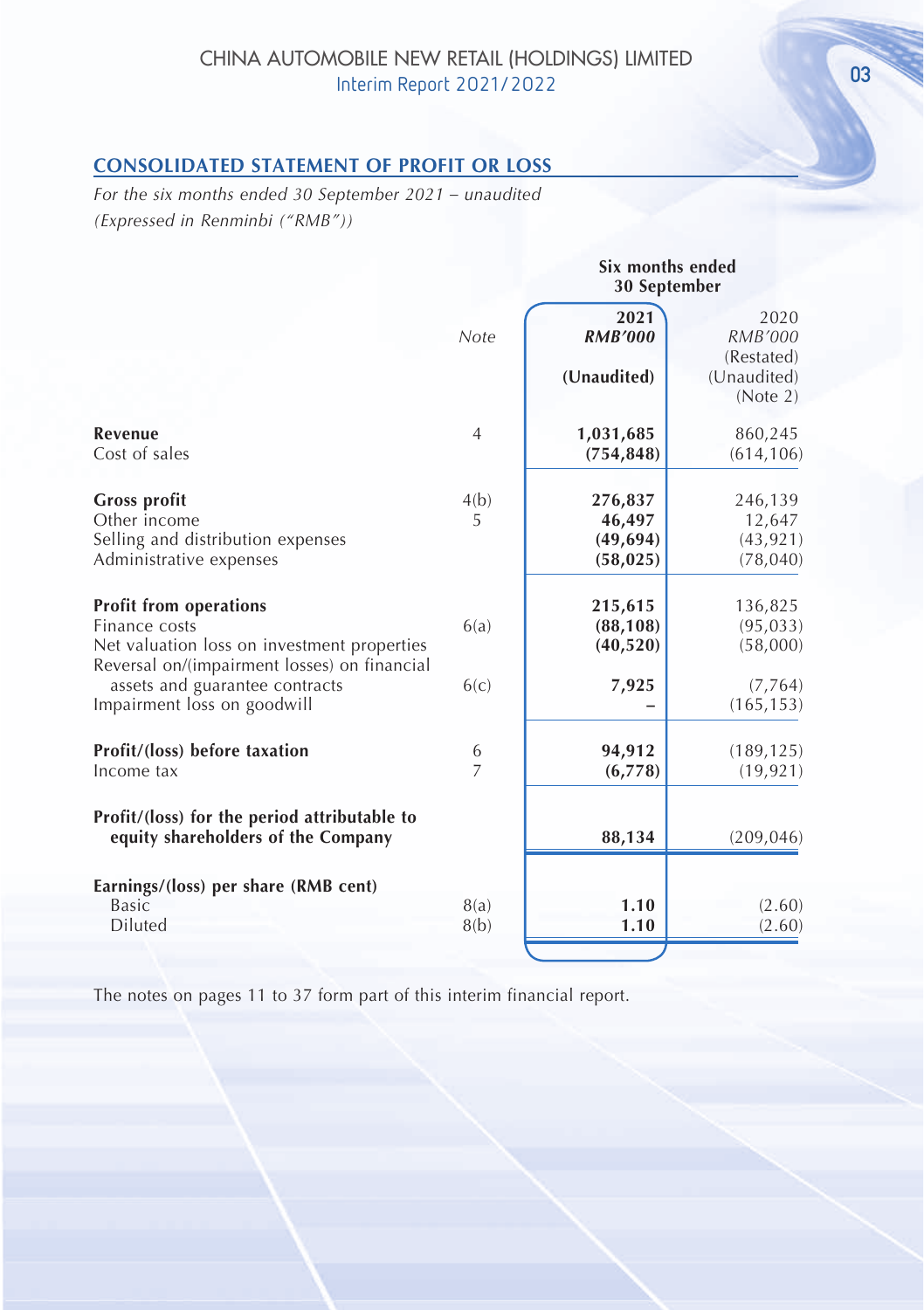## **CONSOLIDATED STATEMENT OF PROFIT OR LOSS AND OTHER COMPREHENSIVE INCOME**

*For the six months ended 30 September 2021 – unaudited (Expressed in RMB)*

|                                                                                            | Six months ended |                |
|--------------------------------------------------------------------------------------------|------------------|----------------|
|                                                                                            | 30 September     |                |
|                                                                                            | 2021             | 2020           |
|                                                                                            | <b>RMB'000</b>   | <b>RMB'000</b> |
|                                                                                            | (Unaudited)      | (Unaudited)    |
| Profit/(loss) for the period                                                               | 88,134           | (209, 046)     |
| Other comprehensive income for the period<br>(after tax and reclassification adjustments): |                  |                |
| Item that may be reclassified subsequently to<br>profit or loss:                           |                  |                |
| - Exchange differences on translation into                                                 |                  |                |
| presentation currency                                                                      | 5,030            | 24,806         |
| Other comprehensive income for the period                                                  | 5,030            | 24,806         |
| Total comprehensive income attributable to equity                                          |                  |                |
| shareholders of the Company for the period                                                 | 93,164           | (184, 240)     |
|                                                                                            |                  |                |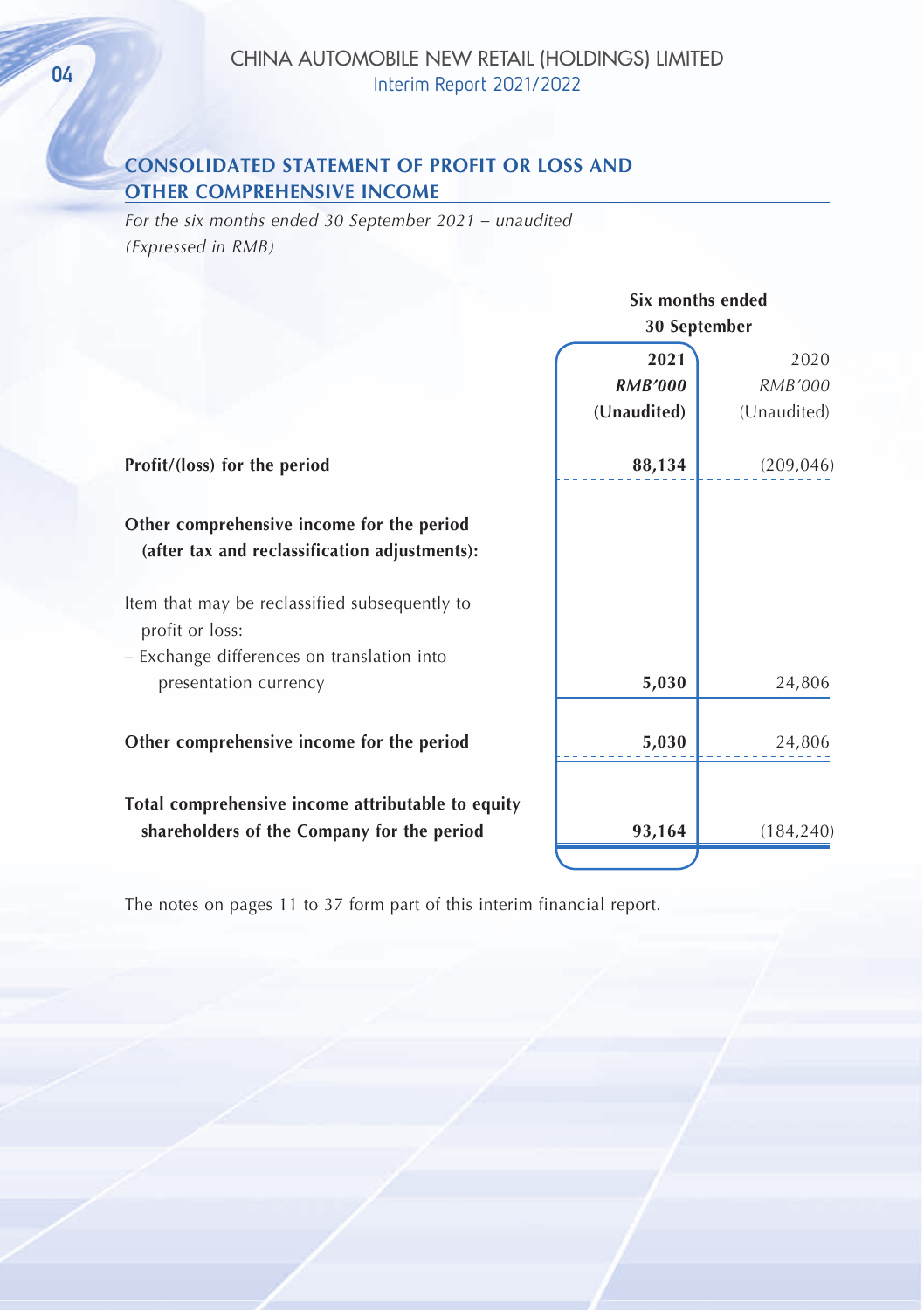## **CONSOLIDATED STATEMENT OF FINANCIAL POSITION**

*At 30 September 2021 – unaudited (Expressed in RMB)*

|                                               |      | 30 September   | 31 March       |
|-----------------------------------------------|------|----------------|----------------|
|                                               |      | 2021           | 2021           |
|                                               | Note | <b>RMB'000</b> | <b>RMB'000</b> |
|                                               |      | (Unaudited)    | (Audited)      |
| <b>Non-current assets</b>                     |      |                |                |
| Property, plant and equipment                 | 9    | 521,143        | 505,392        |
| Investment properties                         |      | 1,885,312      | 2,005,840      |
| Goodwill                                      | 10   |                |                |
| Financial assets at fair value through profit |      |                |                |
| or loss ("FVPL")                              |      | 809,267        | 802,314        |
| Deferred tax assets                           |      | 15,369         | 15,284         |
|                                               |      |                |                |
|                                               |      | 3,231,091      | 3,328,830      |
|                                               |      |                |                |
| <b>Current assets</b><br>Inventories          |      | 192,375        | 180,197        |
| Trade and other receivables                   | 11   | 949,600        | 860,616        |
| Prepayments                                   | 11   | 69,163         | 148,447        |
| Financial assets at FVPL                      |      | 80,341         | 80,296         |
| Restricted cash                               | 12   | 169,043        | 194,437        |
| Cash and cash equivalents                     | 13   | 373,841        | 332,738        |
|                                               |      | 1,834,363      | 1,796,731      |
| <b>Current liabilities</b>                    |      |                |                |
| Trade and other payables                      | 14   | 1,441,350      | 1,493,412      |
| Bank and other loans                          | 15   | 2,072,715      | 2,480,464      |
| Income tax payable                            |      | 63,757         | 72,795         |
| Lease liabilities                             |      | 15,367         | 13,182         |
|                                               |      | 3,593,189      | 4,059,853      |
| <b>Net current liabilities</b>                |      | (1,758,826)    | (2, 263, 122)  |
| <b>Total assets less current liabilities</b>  |      | 1,472,265      | 1,065,708      |
|                                               |      |                |                |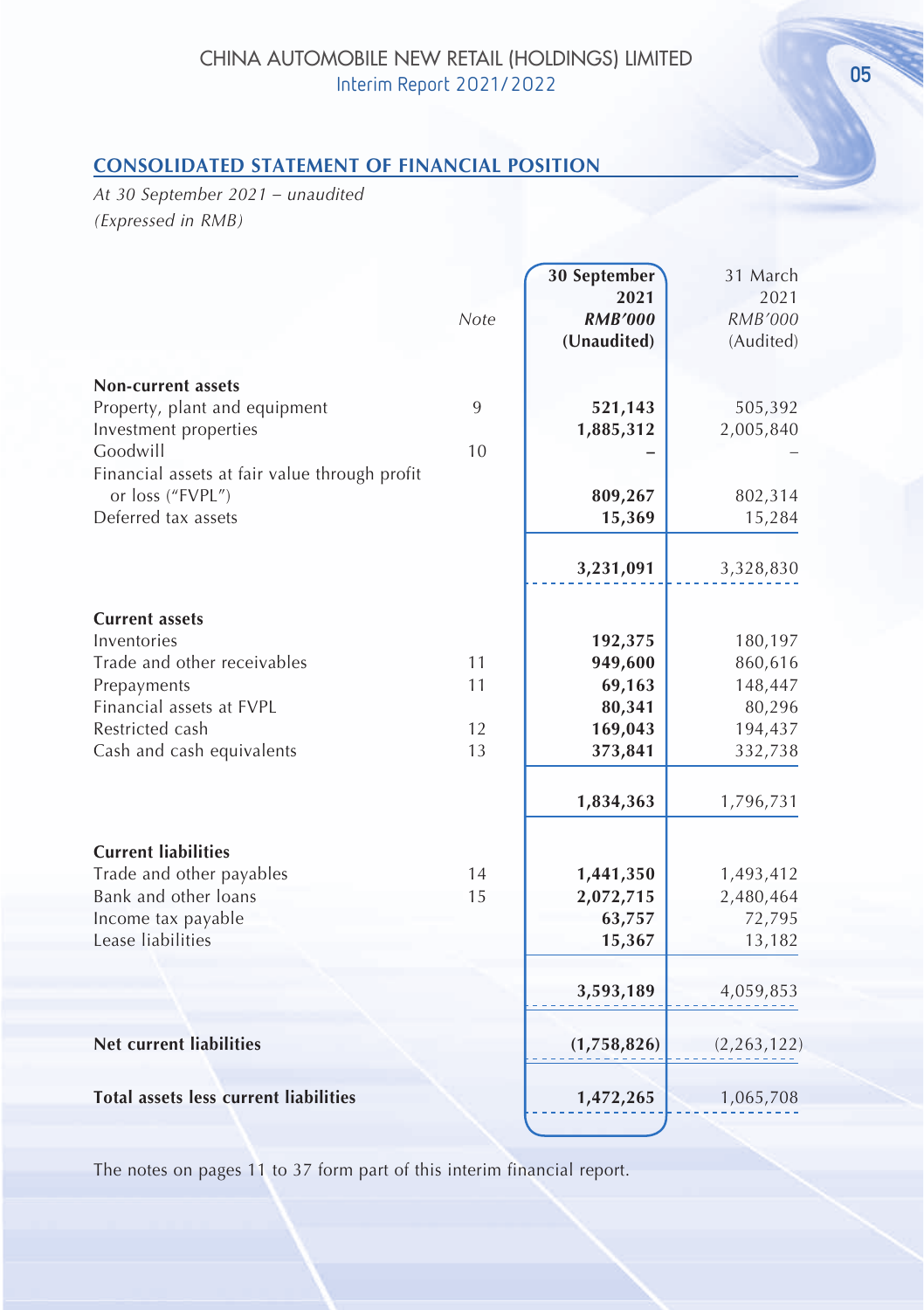## CHINA AUTOMOBILE NEW RETAIL (HOLDINGS) LIMITED CHINA AUTOMOBILE NEW RETAIL (HOLD Interim Report 2021/2022

| Note  | 30 September<br>2021<br><b>RMB'000</b><br>(Unaudited) | 31 March<br>2021<br>RMB'000<br>(Audited) |
|-------|-------------------------------------------------------|------------------------------------------|
|       |                                                       |                                          |
|       |                                                       | 314,743                                  |
| 15    | 450,061                                               | 95,780                                   |
|       | 34,268                                                | 29,153                                   |
|       | 457,982                                               | 506,758                                  |
|       | 1,259,827                                             | 946,434                                  |
|       | 212,438                                               | 119,274                                  |
|       |                                                       |                                          |
| 16(b) | 69,888                                                | 69,888                                   |
|       | 142,550                                               | 49,386                                   |
|       |                                                       | 119,274                                  |
|       |                                                       | 317,516<br>212,438                       |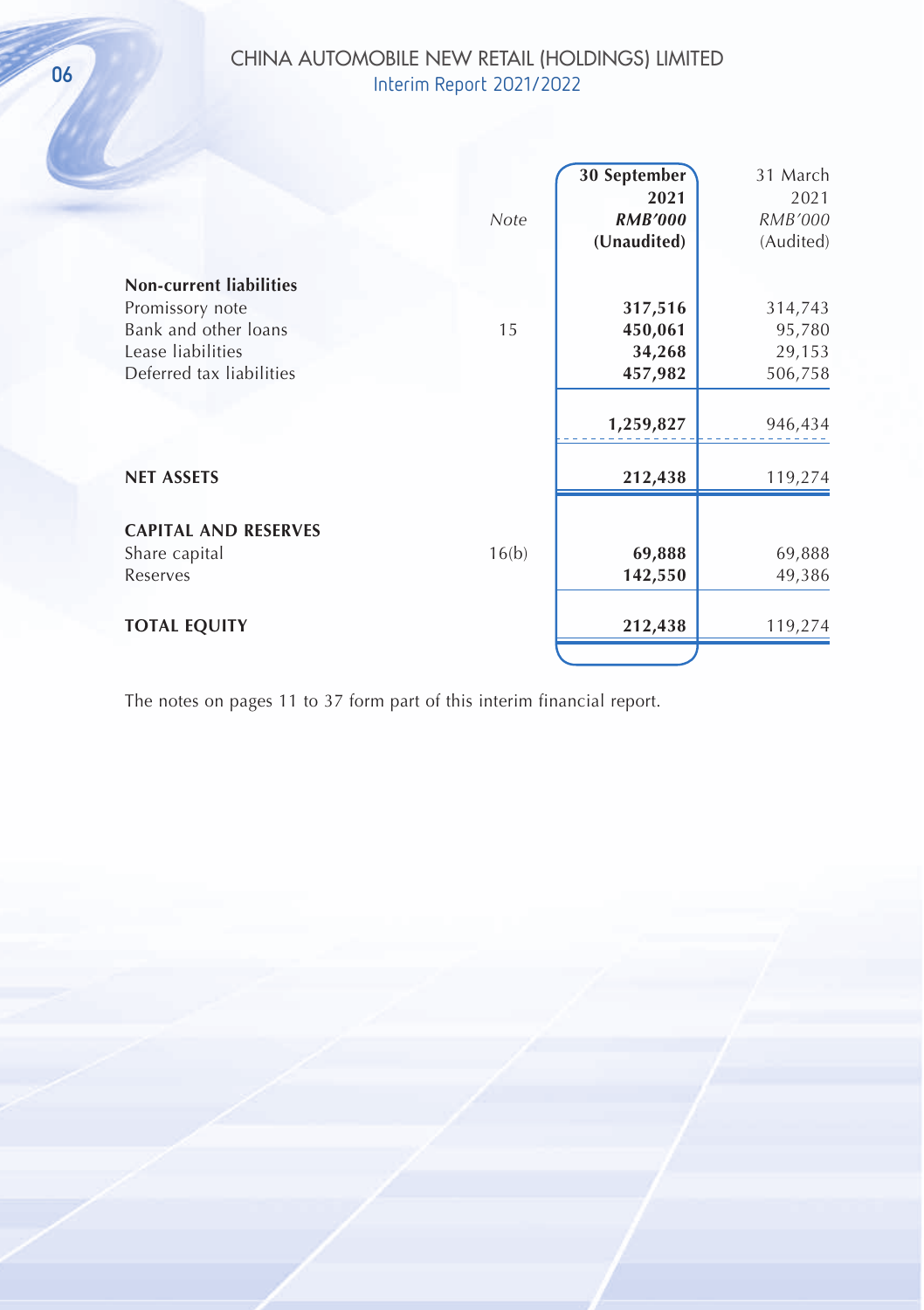## **CONSOLIDATED STATEMENT OF CHANGES IN EQUITY**

*For the six months ended 30 September 2021 – unaudited (Expressed in RMB)*

|                                                                  | Share<br>capital<br>RMB'000 | Share<br>premium<br>RMB'000 | Capital<br>redemption<br>reserve<br>RMB'000 | Statutory<br>reserves<br>RMB'000 | Contributed<br>surplus<br>RMB'000 | Exchange<br>reserve<br>RMB'000 | Other<br>reserve<br>RMB'000 | Accumulated<br>losses<br>RMB'000 | Total<br>equity<br>RMB'000 |
|------------------------------------------------------------------|-----------------------------|-----------------------------|---------------------------------------------|----------------------------------|-----------------------------------|--------------------------------|-----------------------------|----------------------------------|----------------------------|
| Balance at 1 April 2020                                          | 69,888                      | 2,690,990                   | 1,341                                       | 59,780                           | 202,449                           | (28, 963)                      | 30,340                      | (378, 653)                       | 2,647,172                  |
| Changes in equity for the six months<br>ended 30 September 2020: |                             |                             |                                             |                                  |                                   |                                |                             |                                  |                            |
| Loss for the period<br>Other comprehensive income                |                             |                             |                                             |                                  | $\qquad \qquad -$                 | 24,806                         |                             | (209.046)                        | (209, 046)<br>24,806       |
| Total comprehensive income for<br>the period                     |                             |                             |                                             |                                  | ٠                                 | 24,806                         | $\overline{\phantom{a}}$    | (209.046)                        | (184, 240)                 |
| Balance at 30 September 2020                                     | 69.888                      | 2,690,990                   | 1,341                                       | 59,780                           | 202,449                           | (4, 157)                       | 30,340                      | (587, 699)                       | 2,462,932                  |

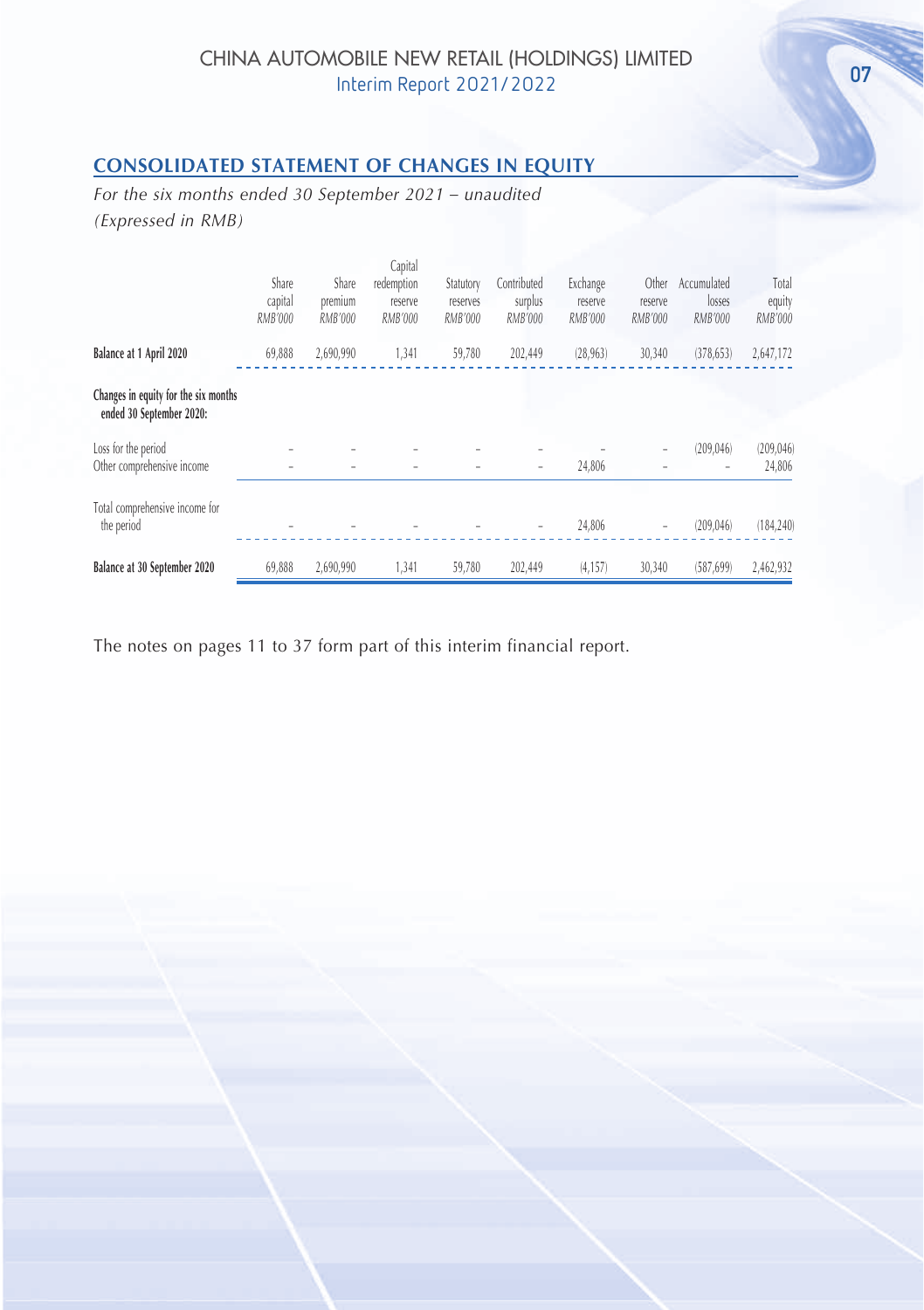## CHINA AUTOMOBILE NEW RETAIL (HOLDINGS) LIMITED CHINA AUTOMOBILE NEW KETAIL (HOLD Interim Report 2021/2022

|                                                                  | Share<br>capital<br>RMB'000        | Share<br>premium<br>RMB'000        | Capital<br>redemption<br>reserve<br><b>RMB'000</b> | Statutory<br>reserve<br>RMB'000        | Contributed<br>surplus<br>RMB'000        | Exchange<br>reserve<br>RMB'000        | Other<br>reserve<br>RMB'000        | Accumulated<br>loss<br>RMB'000        | Total<br>equity<br>RMB'000        |
|------------------------------------------------------------------|------------------------------------|------------------------------------|----------------------------------------------------|----------------------------------------|------------------------------------------|---------------------------------------|------------------------------------|---------------------------------------|-----------------------------------|
| Balance at 1 October 2020                                        | 69,888                             | 2,690,990                          | 1,341                                              | 59,780                                 | 202,449                                  | (4, 157)                              | 30,340                             | (587, 699)                            | 2,462,932                         |
| Changes in equity for the six months<br>ended 31 March 2021:     |                                    |                                    |                                                    |                                        |                                          |                                       |                                    |                                       |                                   |
| Loss for the period<br>Other comprehensive income                |                                    |                                    |                                                    |                                        |                                          | (1,711)                               |                                    | (2, 351, 684)                         | (2, 351, 684)<br>(1,711)          |
| Total comprehensive income<br>for the period                     |                                    |                                    |                                                    |                                        |                                          | (1,711)                               |                                    | (2, 351, 684)                         | (2, 353, 395)                     |
| Appropriation to reserves                                        |                                    |                                    |                                                    | 9,737                                  |                                          |                                       |                                    |                                       | 9,737                             |
| Balance at 31 March 2021                                         | 69,888                             | 2,690,990                          | 1,341                                              | 69,517                                 | 202,449                                  | (5,868)                               | 30,340                             | (2,939,383)                           | 119,274                           |
|                                                                  |                                    |                                    |                                                    |                                        |                                          |                                       |                                    |                                       |                                   |
|                                                                  | Share<br>capital<br><b>RMB'000</b> | Share<br>premium<br><b>RMB'000</b> | Capital<br>redemption<br>reserve<br><b>RMB'000</b> | Statutory<br>reserve<br><b>RMB'000</b> | Contributed<br>surplus<br><b>RMB'000</b> | Exchange<br>reserve<br><b>RMB'000</b> | Other<br>reserve<br><b>RMB'000</b> | Accumulated<br>loss<br><b>RMB'000</b> | Total<br>equity<br><b>RMB'000</b> |
| Balance at 1 April 2021                                          | 69,888                             | 2,690,990                          | 1,341                                              | 69,517                                 | 202,449                                  | (5,868)                               | 30,340                             | (2,939,383)                           | 119,274                           |
| Changes in equity for the six months<br>ended 30 September 2021: |                                    |                                    |                                                    |                                        |                                          |                                       |                                    |                                       |                                   |
| Profit for the period<br>Other comprehensive income              |                                    |                                    |                                                    |                                        |                                          | 5,030                                 |                                    | 88,134                                | 88,134<br>5,030                   |
| Total comprehensive income<br>for the period                     |                                    |                                    |                                                    |                                        |                                          | 5,030                                 |                                    | 88,134                                | 93,164                            |
| Appropriation to reserves                                        |                                    |                                    |                                                    |                                        |                                          |                                       |                                    |                                       |                                   |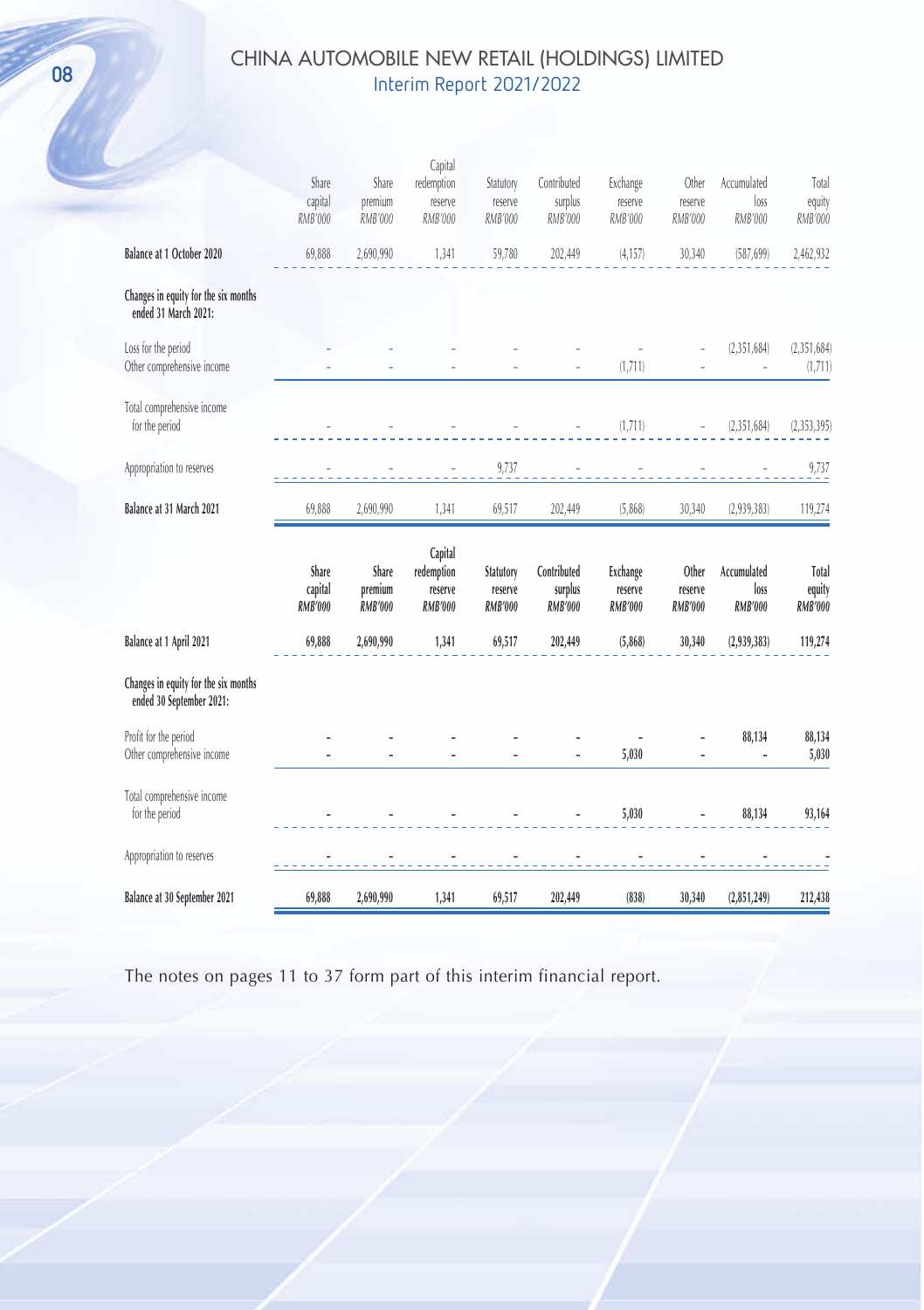## **CONDENSED CONSOLIDATED CASH FLOW STATEMENT**

*For the six months ended 30 September 2021 – unaudited (Expressed in RMB)*

|                                                              | Six months ended<br>30 September |                        |  |
|--------------------------------------------------------------|----------------------------------|------------------------|--|
| Note                                                         | 2021<br><b>RMB'000</b>           | 2020<br><b>RMB'000</b> |  |
|                                                              |                                  | (Restated)             |  |
|                                                              | (Unaudited)                      | (Unaudited)            |  |
|                                                              |                                  | (Note 2)               |  |
| <b>Operating activities</b>                                  |                                  |                        |  |
| Cash generated from/(used in) operations                     | 99,510                           | (303, 121)             |  |
| Tax paid                                                     | (40, 031)                        | (10,093)               |  |
|                                                              |                                  |                        |  |
| Net cash generated from/(used in)                            |                                  |                        |  |
| operating activities                                         | 59,479                           | (313, 214)             |  |
|                                                              |                                  |                        |  |
| <b>Investing activities</b>                                  |                                  |                        |  |
| Payments for purchase of financial assets                    |                                  |                        |  |
| at FVPL                                                      |                                  | (812,900)              |  |
| Proceeds from sales of financial assets                      |                                  |                        |  |
| at FVPL                                                      |                                  | 866,000                |  |
| Payments for purchase of property,                           |                                  |                        |  |
| plant and equipment                                          | (62, 503)                        | (34, 157)              |  |
| Proceeds from disposal of property,                          |                                  |                        |  |
| plant and equipment                                          | 42,293                           | 2,021                  |  |
| Proceeds from disposal of investment                         |                                  |                        |  |
| properties                                                   | 97,000                           |                        |  |
| Net decrease in restricted cash                              | 25,394                           | 112,790                |  |
| Interest received<br>Investment and dividend income received | 2,520                            | 9,774                  |  |
| Net decrease/(increase) in other receivables                 | 23,992<br>9,502                  | 34,798                 |  |
|                                                              |                                  | (333, 193)             |  |
|                                                              |                                  |                        |  |
| Net cash generated from/(used in)                            |                                  |                        |  |
| investing activities                                         | 138,198                          | (154, 867)             |  |
|                                                              |                                  |                        |  |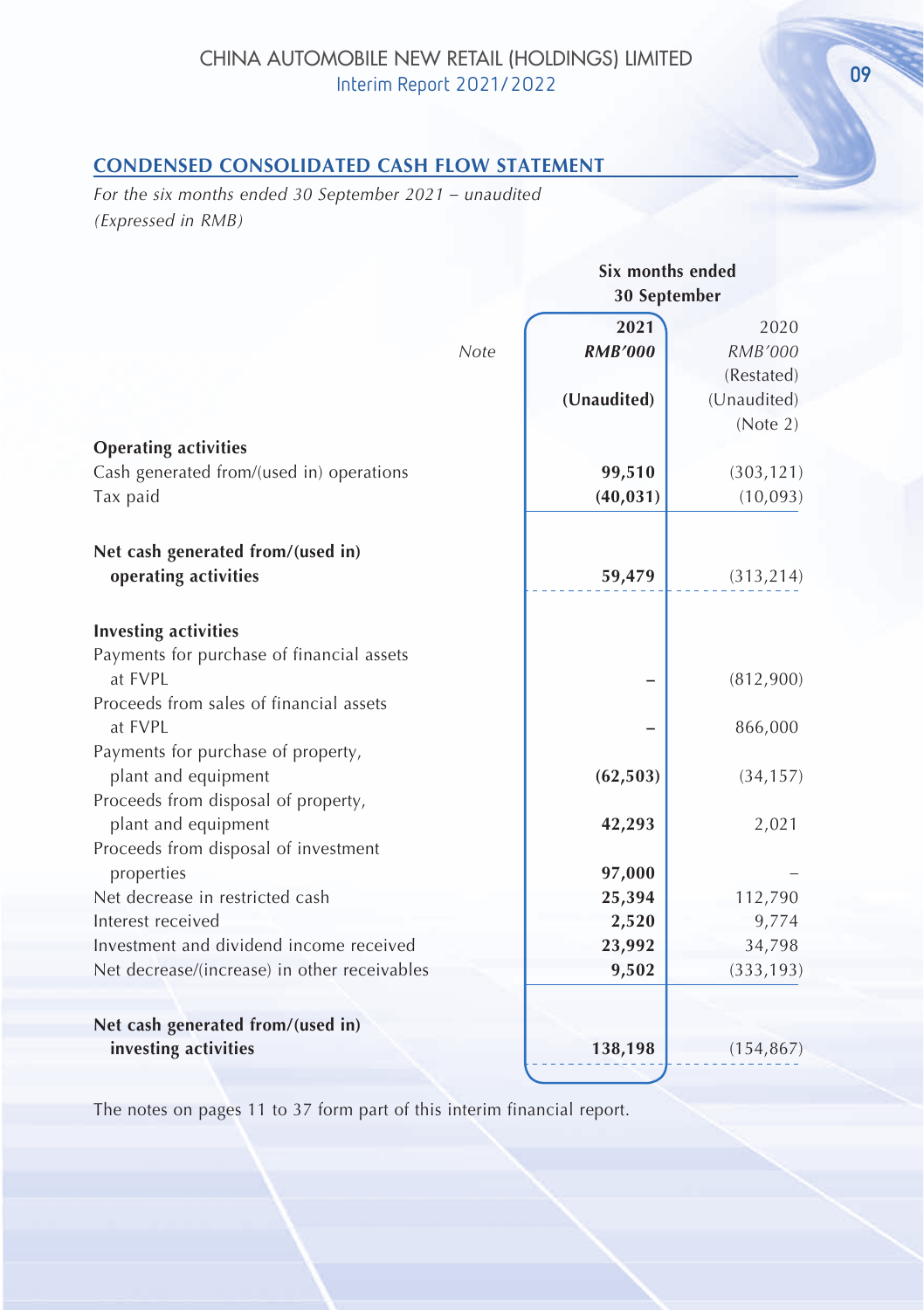# CHINA AUTOMOBILE NEW RETAIL (HOLDINGS) LIMITED CHINA AUTOMOBILE NEW RETAIL (HOLL<br>Interim Report 2021/2022

|                                           |      | Six months ended<br>30 September |             |
|-------------------------------------------|------|----------------------------------|-------------|
|                                           |      | 2021                             | 2020        |
|                                           | Note | <b>RMB'000</b>                   | RMB'000     |
|                                           |      |                                  | (Restated)  |
|                                           |      | (Unaudited)                      | (Unaudited) |
|                                           |      |                                  | (Note 2)    |
| <b>Financing activities</b>               |      |                                  |             |
| Proceeds from new bank and other loans    |      | 849,030                          | 1,110,406   |
| Repayment of bank and other loans         |      | (899, 173)                       | (791, 675)  |
| Finance costs paid                        |      | (88, 108)                        | (94, 597)   |
| Interest element of lease rentals paid    |      | (1, 392)                         | (1,400)     |
| Capital element of lease rentals paid     |      | (12, 303)                        | (12, 515)   |
| Net cash (used in)/generated from         |      |                                  |             |
| financing activities                      |      | (151, 946)                       | 210,219     |
| Net increase/(decrease) in cash and cash  |      |                                  |             |
| equivalents                               |      | 45,731                           | (257, 862)  |
| Cash and cash equivalents at 1 April      |      | 332,738                          | 586,112     |
| Effect of foreign exchange rate changes   |      | (4,628)                          | 490         |
| Cash and cash equivalents at 30 September | 13   | 373,841                          | 328,740     |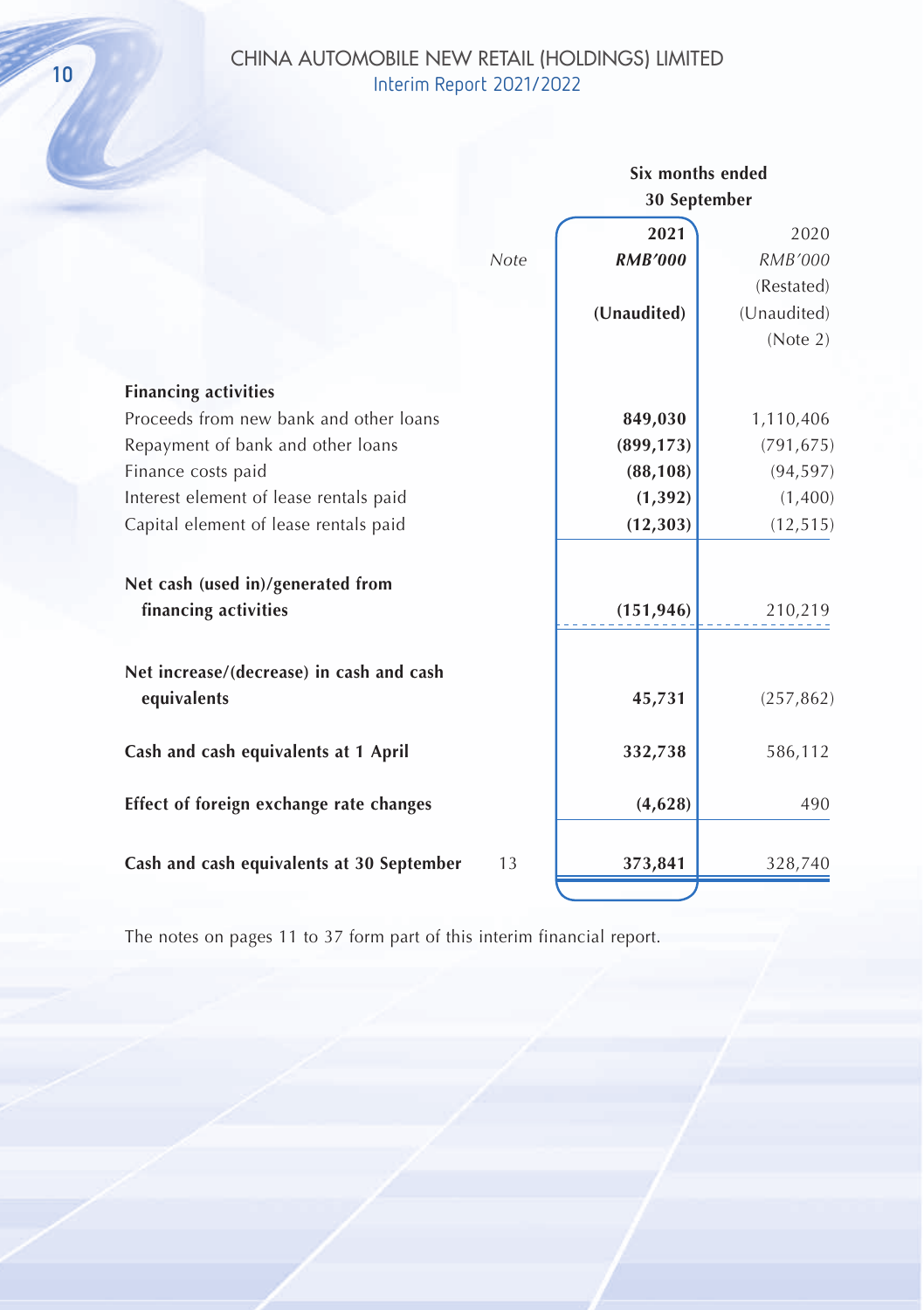#### **NOTES TO THE UNAUDITED INTERIM FINANCIAL REPORT**

*(Expressed in RMB unless otherwise indicated)*

#### **1. CORPORATE INFORMATION**

China Automobile New Retail (Holdings) Limited (the "Company") was incorporated in Bermuda as an exempted company with limited liability under the Bermuda Companies Act 1981. The shares of the Company were listed on The Stock Exchange of Hong Kong Limited (the "Stock Exchange") on 11 October 1995. The principal activities of the Company and its subsidiaries (collectively referred to as the "Group") are provision of car trading platform related services, trading of imported cars, manufacturing and trading of household products, operation of supermarkets, wholesale of wine and electrical appliances and investments holding.

#### **2. BASIS OF PREPARATION**

This interim financial information has been prepared in accordance with the applicable disclosure provisions of the Rules Governing the Listing of Securities on The Stock Exchange of Hong Kong Limited (the "Stock Exchange" and the "Listing Rules" respectively), including compliance with Hong Kong Accounting Standard ("HKAS") 34, *Interim financial reporting*, issued by the Hong Kong Institute of Certified Public Accountants (the "HKICPA"). It was authorised for issue on 30 November 2021.

The interim financial information has been prepared in accordance with the same accounting policies adopted in the 2021 annual financial statements, except for the accounting policy changes that are expected to be reflected in the 2022 annual financial statements. Details of any changes in accounting policies are set out in Note 3.

The preparation of an interim financial information in conformity with HKAS 34 requires management to make judgements, estimates and assumptions that affect the application of policies and reported amounts of assets and liabilities, income and expenses on a year to date basis. Actual results may differ from these estimates.

This interim financial information contains condensed consolidated financial statements and selected explanatory notes. The notes include an explanation of events and transactions that are significant to an understanding of the changes in financial position and performance of the Group since the 2021 annual financial statements. The condensed consolidated interim financial statements and notes thereon do not include all of the information required for a full set of financial statements prepared in accordance with Hong Kong Financial Reporting Standards ("HKFRSs").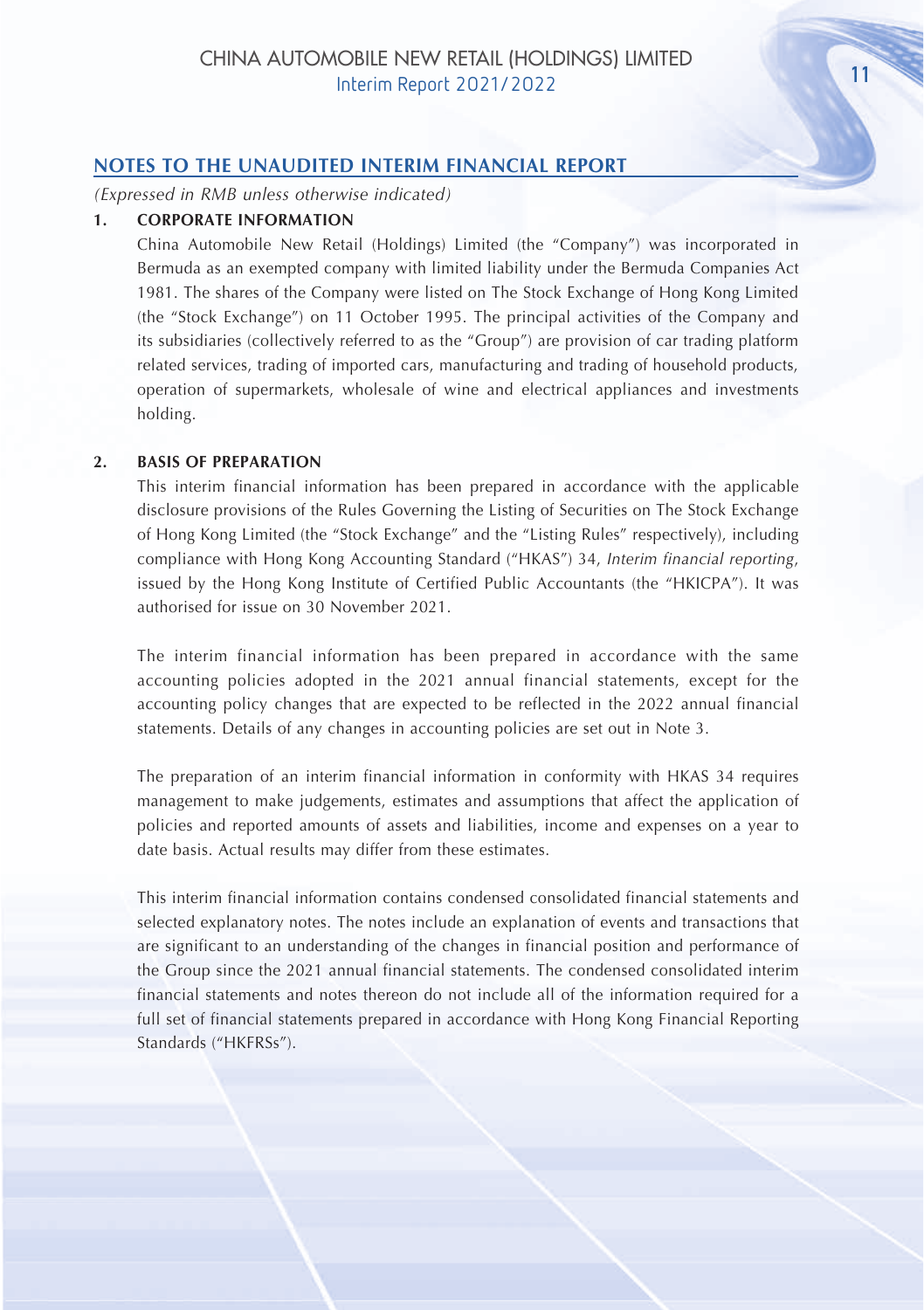During the year ended 31 March 2020, management committed to a plan to expand its automotive business and sell the non-automotive business. On 28 May 2020, the Group entered into an agreement to sell the non-automotive business which comprise of (i) the manufacturing and trading segment; (ii) retail segment; (iii) wholesale segment; and (iv) investments holding segment (collectively, the non-automotive operations) at a consideration of RMB1.25 billion (the "Proposal Disposal"). The Group presented the results of the non-automotive operations separately as "loss for the year from discontinued operations" in the consolidated statement of profit or loss and the assets and liabilities of the non-automotive operations as held for sale in the consolidated statement of financial position in the financial statements for the year ended 31 March 2020.

However, management reassessed and concluded that the Proposed Disposal is not highly probable. The Group ceased the classification of the non-automotive operations as held for sale and restated the comparative statement of profit or loss and its notes accordingly. The comparative statement of the financial position is not re-presented as a result of the change of in assessment. The Proposed Disposal was terminated on 1 June 2021.

#### **3. ACCOUNTING POLICIES**

#### **Going concern**

The measurement basis used in the preparation of the financial statements is the historical cost basis except for financial assets at FVPL and, investment properties which are stated at their fair values.

As at 30 September 2021, the Group had net current liabilities of RMB1,758.8 million (31 March 2021: RMB2,263.1 million), which included bank and other loans amounted to RMB2,072.7 million (31 March 2021: RMB2,480.5 million)and bills payable of RMB157.6 million (31 March 2021: RMB148.0 million), which are repayable within one year. As at the date of approval of these consolidated financial statements, bank and other loans of RMB1,018.0 million (31 March 2021: RMB1,022.6 million) were overdue. These overdue bank and other loans were not settled or renewed at of the date of approval of these financial statements. Included in these bank and other loans and bills payable were RMB459 million (31 March 2021: RMB459 million) the lenders of which have commenced litigations against the Group for repaying the outstanding balances.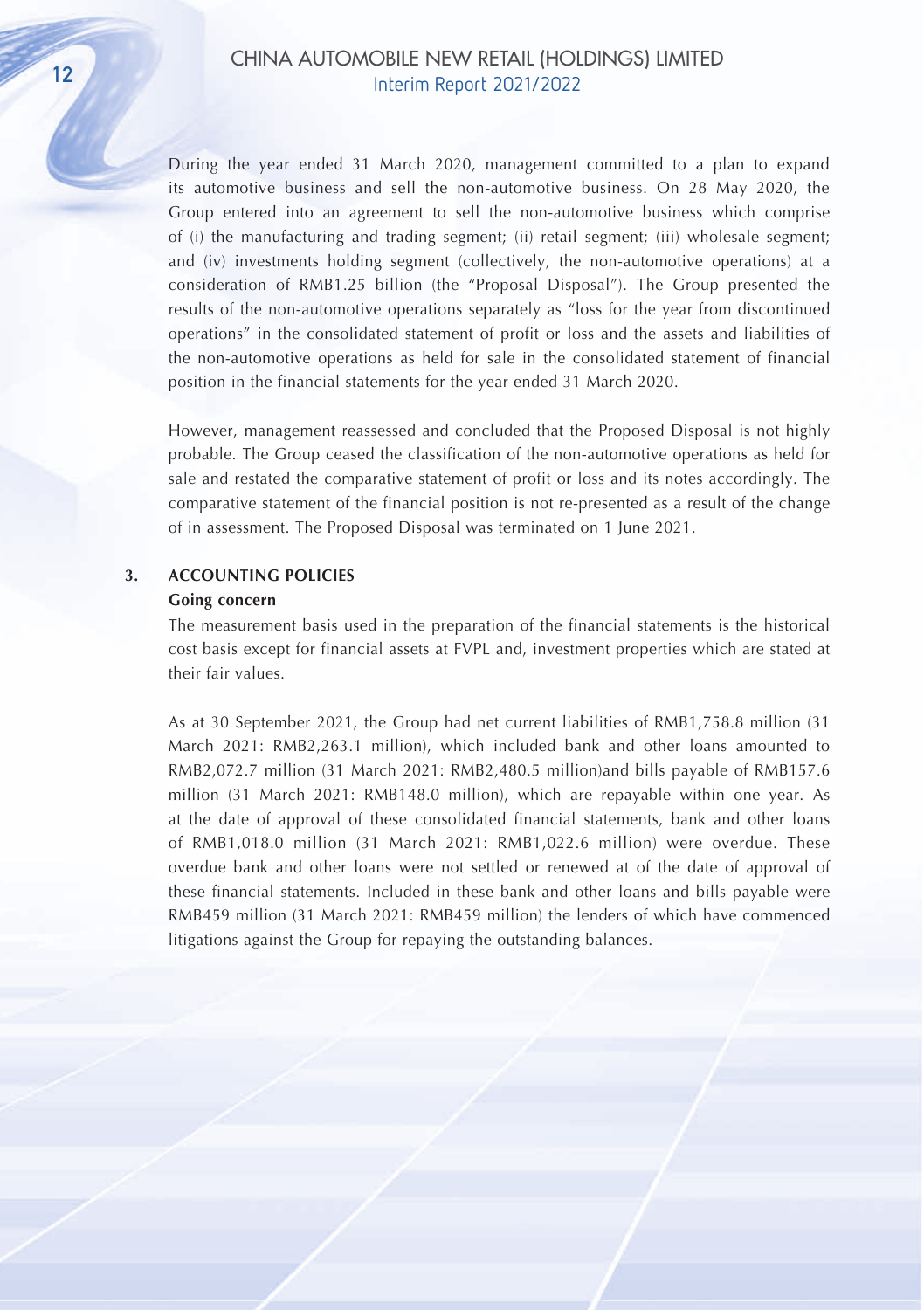The Group has provided guarantees to some of its customers' lenders in relation to these customers' banking facilities and bank loans amounting to RMB2,622.5 million (31 March 2021: RMB2,622.5 million). As at 30 September 2021, bank loans of RMB323.5 million (31 March 2021: RMB1,299.0 million) out of the abovementioned guarantees were defaulted. Included in these bank loans were RMB100 million (31 March 2021: RMB100 million) the banks of which have commenced litigations against the borrowers and the guarantors, including the subsidiaries of the Group, for repaying the outstanding loans.

The courts in the PRC have ordered to freeze certain of the Group's bank accounts.

These conditions indicate the existence of multiple material uncertainties which may cast significant doubt on the Group's ability to continue as a going concern.

In view of these, the directors of the Company have taken measures to manage its liquidity needs which include, but not limited to, the following:

- 1) The Group is actively negotiating with banks and other financial institutions for extension of its liabilities;
- 2) The Group is actively looking for additional sources of financing;

Notwithstanding these circumstances, the directors of the Company do not consider that material uncertainties related to events or conditions exits which may cast significant doubt on the Group's ability to continue as a going concern, taking into accounts the following:

- 1) The vendor of Robust Cooperation Limited ("Robust") has agreed not to demand for the payment of the HK\$300,000,000 cash consideration due to the vendor for a period of at least 18 months from 31 March 2021 if such a payment would cause the Group unable to settle its liabilities to other parties when they fall due;
- 2) Tong Shiping (shareholder of the Company), Cheng Weihong and Li Lixin (directors and shareholders of the Company) have agreed to provide continuing financial support to the Group as is necessary to ensure its continuing operations for a period of at least 12 months from 31 March 2021.

Taking into account the Group's cash flow forecast for the twelve months ending 30 September 2022 prepared by management, and assuming the success of the above measures, the directors of the Company are of the opinion that it is appropriate to prepare the consolidated financial statements on a going concern basis. The consolidated financial statements do not include any adjustments relating to the carrying amount and reclassification of assets and liabilities that might be necessary should the Group be unable to continue as a going concern.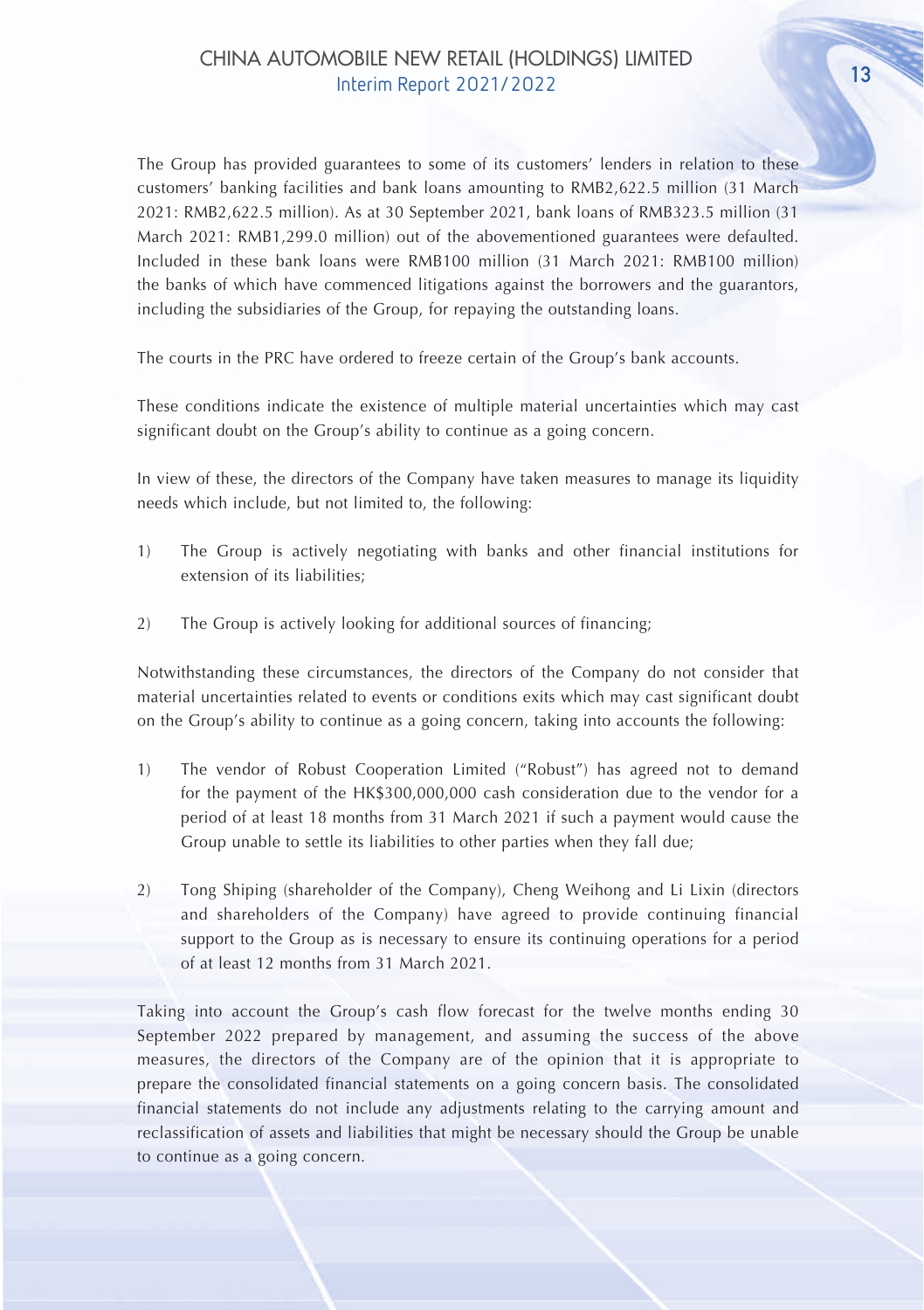The preparation of financial statements in conformity with HKFRSs requires management to make judgements, estimates and assumptions that affect the application of policies and reported amounts of assets, liabilities, income and expenses. The estimates and associated assumptions are based on historical experience and various other factors that are believed to be reasonable under the circumstances, the results of which form the basis of making the judgements about carrying values of assets and liabilities that are not readily apparent from other sources. Actual results may differ from these estimates.

The estimates and underlying assumptions are reviewed on an ongoing basis. Revisions to accounting estimates are recognised in the period in which the estimate is revised if the revision affects only that period, or in the period of the revision and future periods if the revision affects both current and future periods.

#### **Changes in accounting policies**

The Group has applied the following amendments to the HKFRSs issued by the HKICPA to these financial statements for the current accounting period:

| Amendments to HKFRS 9, HKAS 39 and |
|------------------------------------|
| HKFRS 7, HKFRS 4 and HKFRS 16      |
| Amendment to HKFRS 16              |

Interest Rate Benchmark Reform – Phase 2 COVID-19-Related Rent Concessions beyond 30 June 2021

Group has not applied any new standard or interpretation that is not yet effective for the current accounting period.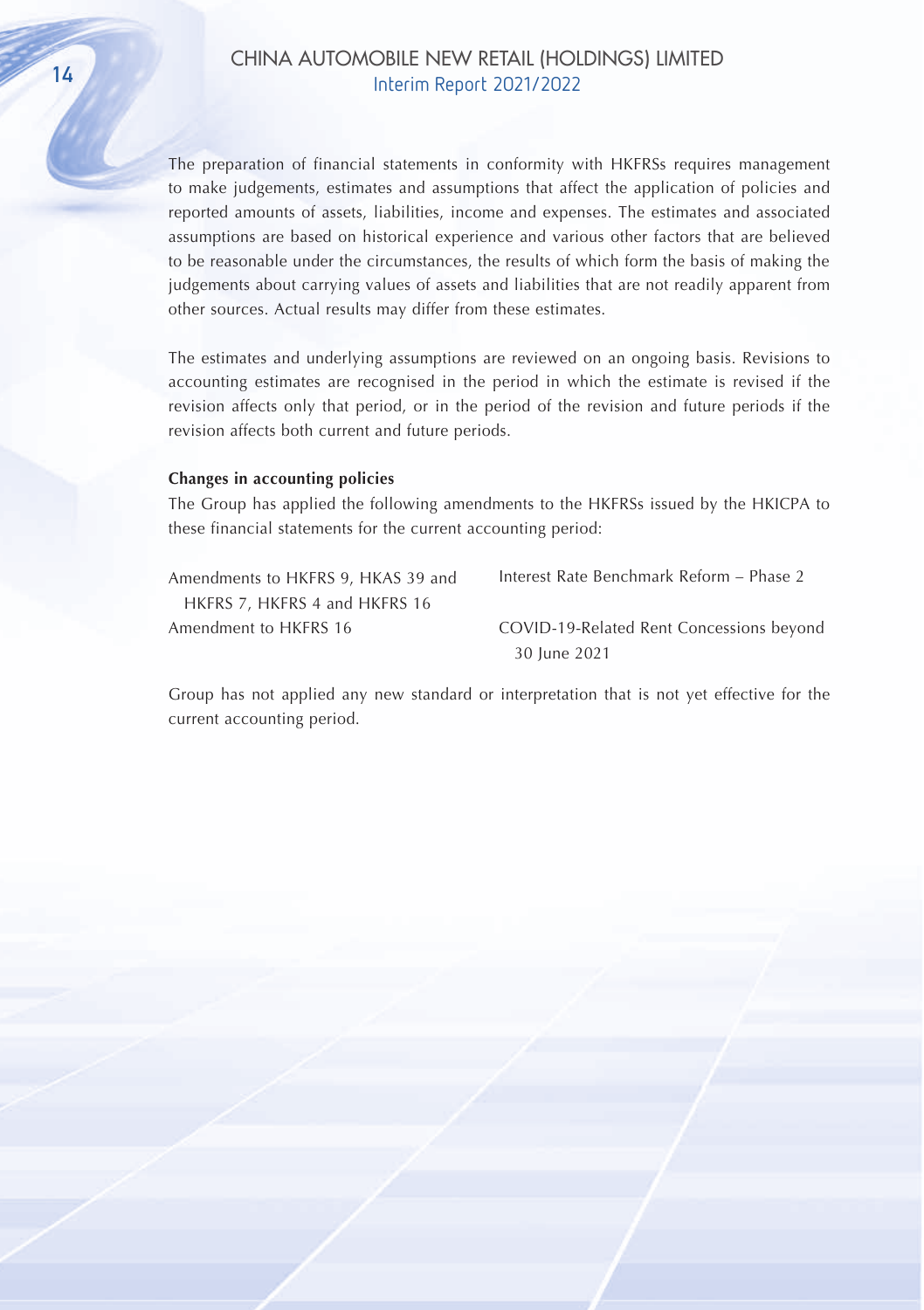## **4. REVENUE AND SEGMENT REPORTING**

#### **(a) Disaggregation of revenue**

The principal activities of the Group are provision of car trading platform related services, trading of imported cars, manufacturing and trading of household products, operation of supermarkets, wholesale of wine and electrical appliances and investment holding.

Disaggregation of revenue by major products of service lines and geographical location of customers is as follows:

|                                                     | Six months ended |             |  |
|-----------------------------------------------------|------------------|-------------|--|
|                                                     | 30 September     |             |  |
|                                                     | 2021             | 2020        |  |
|                                                     | <b>RMB'000</b>   | RMB'000     |  |
|                                                     |                  | (Restated)  |  |
|                                                     | (Unaudited)      | (Unaudited) |  |
| <b>Revenue from contracts with customers</b>        |                  |             |  |
| within the scope of HKFRS 15                        |                  |             |  |
| Disaggregated by major products of service<br>lines |                  |             |  |
| - sales of goods                                    | 932,115          | 765,149     |  |
| - rendering of services                             | 38,494           | 29,058      |  |
|                                                     | 970,609          | 794,207     |  |
| <b>Revenue from other sources</b>                   |                  |             |  |
| - investment income                                 | 30,990           | 30,318      |  |
| - rental income from operating leases               | 30,086           | 35,720      |  |
|                                                     | 61,076           | 66,038      |  |
|                                                     | 1,031,685        | 860,245     |  |
|                                                     |                  |             |  |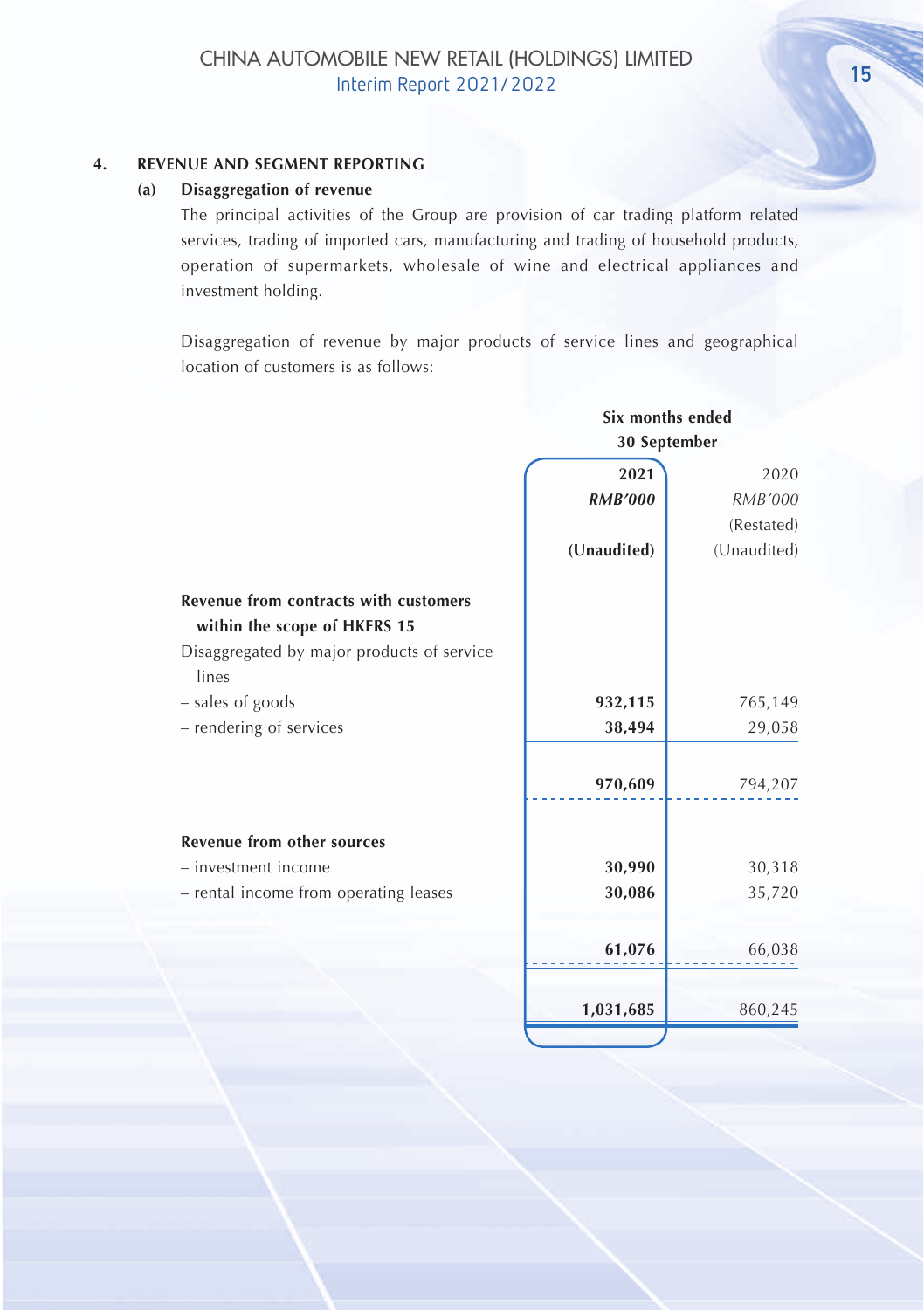Disaggregation of revenue from contracts with customers by timing of revenue recognition is disclosed as follows:

|                                            | Six months ended<br>30 September |             |  |
|--------------------------------------------|----------------------------------|-------------|--|
|                                            |                                  |             |  |
|                                            | 2021                             | 2020        |  |
|                                            | <b>RMB'000</b>                   | RMB'000     |  |
|                                            |                                  | (Restated)  |  |
|                                            | (Unaudited)                      | (Unaudited) |  |
| Revenue from contracts with customers      |                                  |             |  |
| within the scope of HKFRS 15               |                                  |             |  |
| Disaggregated by major products of service |                                  |             |  |
| lines                                      |                                  |             |  |
| - Point in time                            | 1,021,123                        | 852,327     |  |
| – Over time                                | 10,562                           | 7,918       |  |
|                                            |                                  |             |  |
|                                            | 1,031,685                        | 860,245     |  |
|                                            |                                  |             |  |

#### **(b) Segment reporting**

The Group manages its business by lines of business. The Group's reportable segment for the six months ended 30 September 2021 are presented as follows:

- Car trading platform: this segment provides imported cars platform services and property rental services.
- Car-sale: this segment carries out the trading of imported cars.
- Manufacturing and trading: this segment manufactures and trades plastic and metallic household products.
- Retail: this segment manages the supermarket operations and property rental services.
- Wholesale: this segment carries out the wholesale of wine and electrical appliances business.

– Investments holding: this segment manages the investments in debt and equity securities.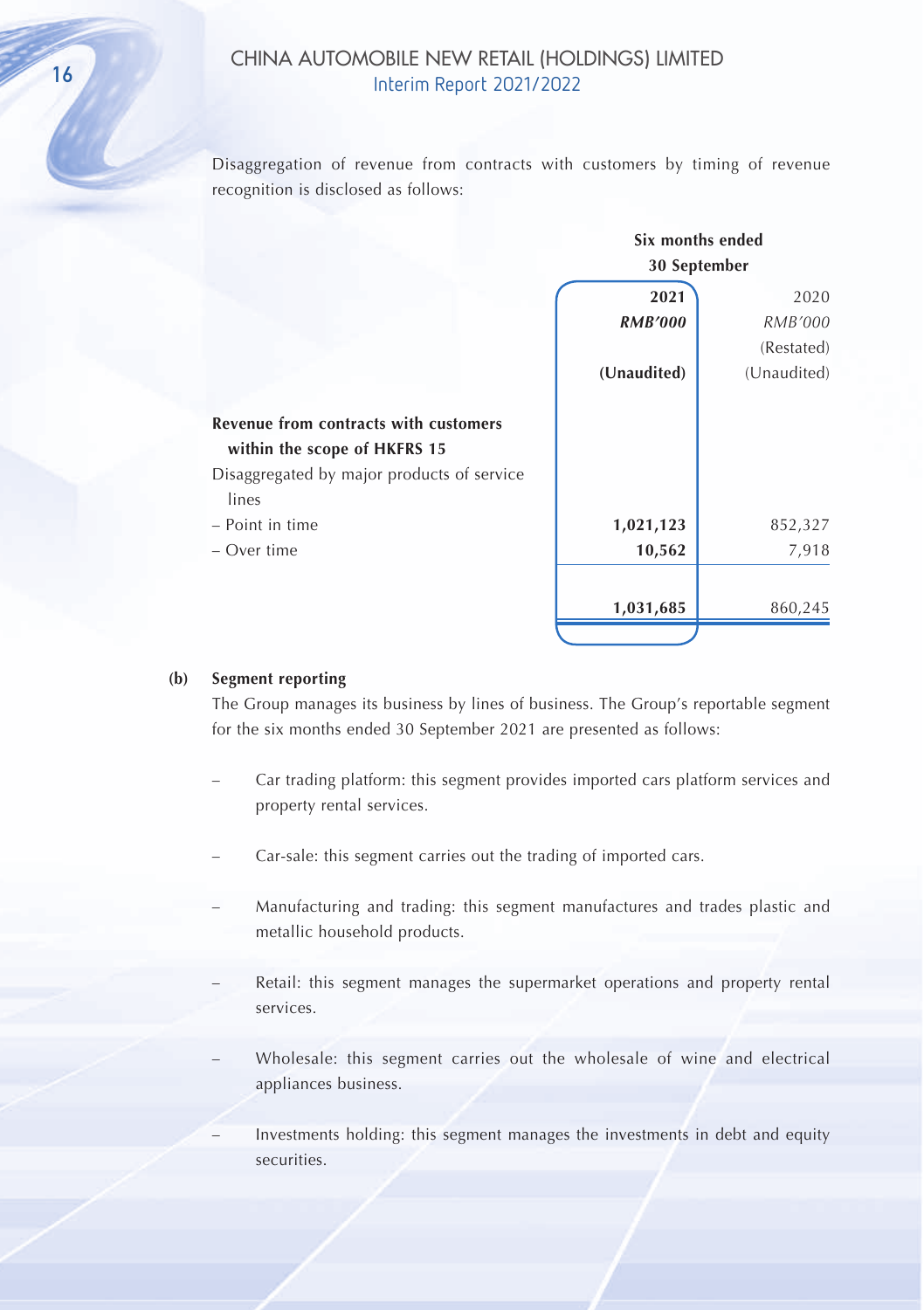The Group ceased to classify the non-automotive segments as discontinued operations during the year ended 31 March 2021. As such, the Group no longer allocate the reportable segments into continuing and discontinued operations.

No operating segments have been aggregated to form the above reportable segments.

*(i) Segment results*

For the purposes of assessing segment performance and allocating resources between segments, the Group's most senior executive management monitors the results attributable to each reportable segment on the following bases:

Revenue and net income are allocated to the reportable segments with reference to revenue and net income generated by those segments and the expenses incurred by those segments. Inter-segment sales are priced with reference to prices charged to external parties for similar products or services. Other than inter-segment sales, assistance provided by one segment to another is not measured.

The measure used for reporting segment result is gross profit. The Group's operating expenses such as selling and distribution expenses and administrative expenses, and assets and liabilities are not monitored by the Group's senior executive management based on segment. Accordingly, neither information on segment assets and liabilities nor information concerning capital expenditure, interest income not derived from investment in debt or equity securities, interest expenses and reconciliation of reportable segment profit to consolidated profit before tax is presented.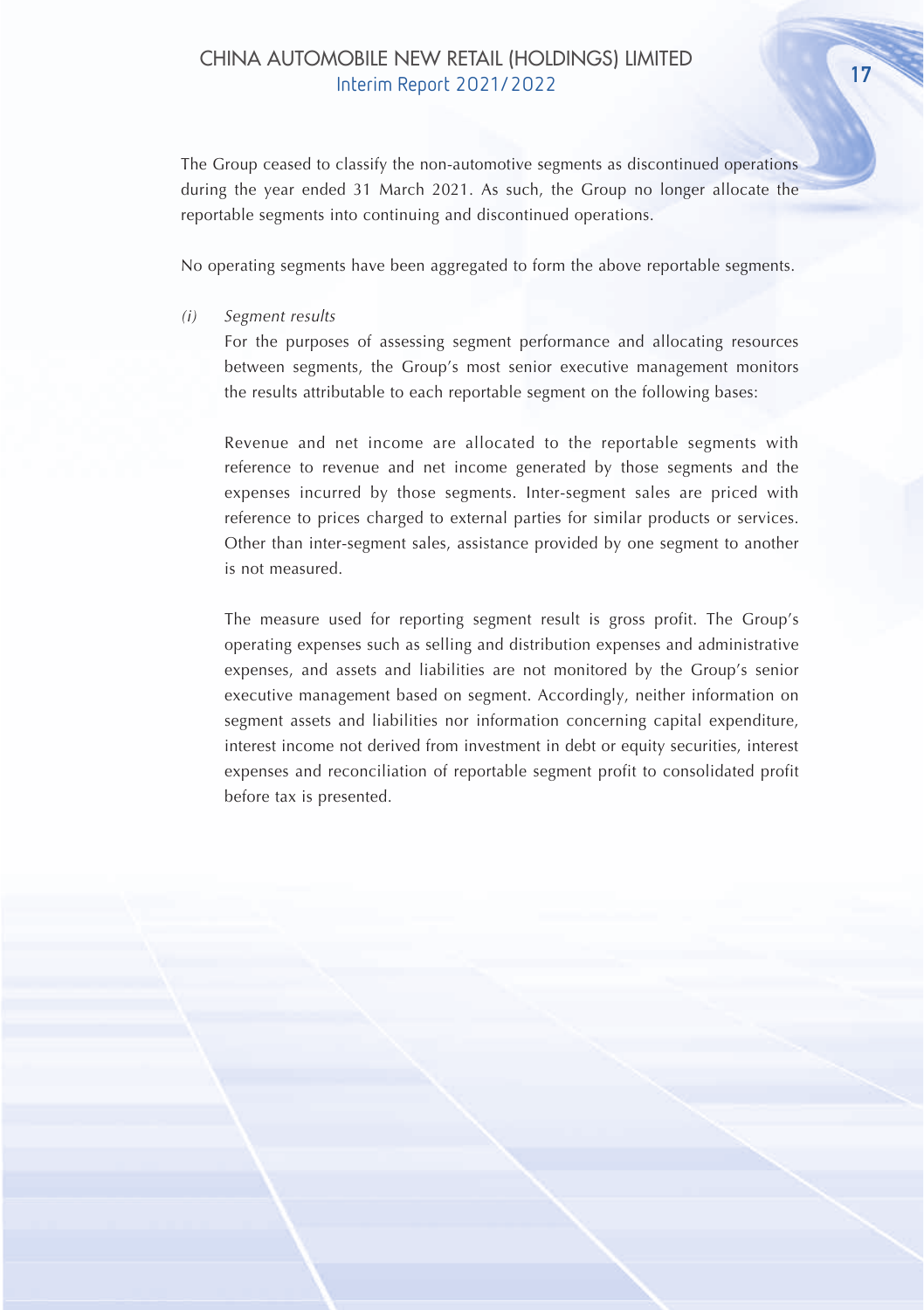Information regarding the Group's reportable segments as provided to the Group's most senior executive management for the purposes of resource allocation and assessment of segment performance for the six months ended 30 September 2021 and 2020 is set out below.

|                                                          |                                           |                            |                                                | Six months ended 30 September 2021 (Unaudited) |                             |                                          |                         |
|----------------------------------------------------------|-------------------------------------------|----------------------------|------------------------------------------------|------------------------------------------------|-----------------------------|------------------------------------------|-------------------------|
|                                                          | Car trading<br>platform<br><b>RMB'000</b> | Car-sale<br><b>RMB'000</b> | Manufacturing<br>and trading<br><b>RMB'000</b> | Retail<br><b>RMB'000</b>                       | Wholesale<br><b>RMB'000</b> | Investments<br>holding<br><b>RMB'000</b> | Total<br><b>RMB'000</b> |
| Revenue from external customers<br>Inter-segment revenue | 10,589<br>51                              |                            | 521,596                                        | 164,365                                        | 304,145<br>41,635           | 30,990<br>٠                              | 1,031,685<br>41,686     |
| Reportable segment revenue                               | 10,640                                    |                            | 521,596                                        | 164,365                                        | 345,780                     | 30,990                                   | 1,073,371               |
| Reportable segment (loss)/profit                         | (153)                                     |                            | 131,157                                        | 56,968                                         | 57,875                      | 30,990                                   | 276,837                 |
|                                                          |                                           |                            |                                                | Six months ended 30 September 2020 (Unaudited) |                             |                                          |                         |
|                                                          | Car trading<br>platform<br>RMB'000        | Car-sale<br><b>RMB'000</b> | Manufacturing<br>and trading<br>RMB'000        | Retail<br>RMB'000                              | Wholesale<br>RMB'000        | Investments<br>holding<br>RMB'000        | Total<br>RMB'000        |
| Revenue from external customers<br>Inter-segment revenue | 23,073<br>272                             | 39,867                     | 387,163                                        | 224,732                                        | 155,092<br>27,738           | 30,318                                   | 860,245<br>28,010       |

**Reportable segment revenue** 23,345 39,867 387,163 224,732 182,830 30,318 888,255

**Reportable segment profit** 9,696 2,719 106,393 65,336 31,677 30,318 246,139

| (ii) |  | Reconciliations of reportable segment revenue |  |
|------|--|-----------------------------------------------|--|

|                                      | Six months ended<br>30 September |                |  |
|--------------------------------------|----------------------------------|----------------|--|
|                                      |                                  |                |  |
|                                      | 2021                             | 2020           |  |
|                                      | <b>RMB'000</b>                   | <b>RMB'000</b> |  |
|                                      |                                  | (Restated)     |  |
|                                      | (Unaudited)                      | (Unaudited)    |  |
|                                      |                                  |                |  |
| Reportable segment revenue           | 1,073,371                        | 888,255        |  |
| Elimination of inter-segment revenue | (41, 686)                        | (28, 010)      |  |
|                                      |                                  |                |  |
| Consolidated revenue                 | 1,031,685                        | 860,245        |  |
|                                      |                                  |                |  |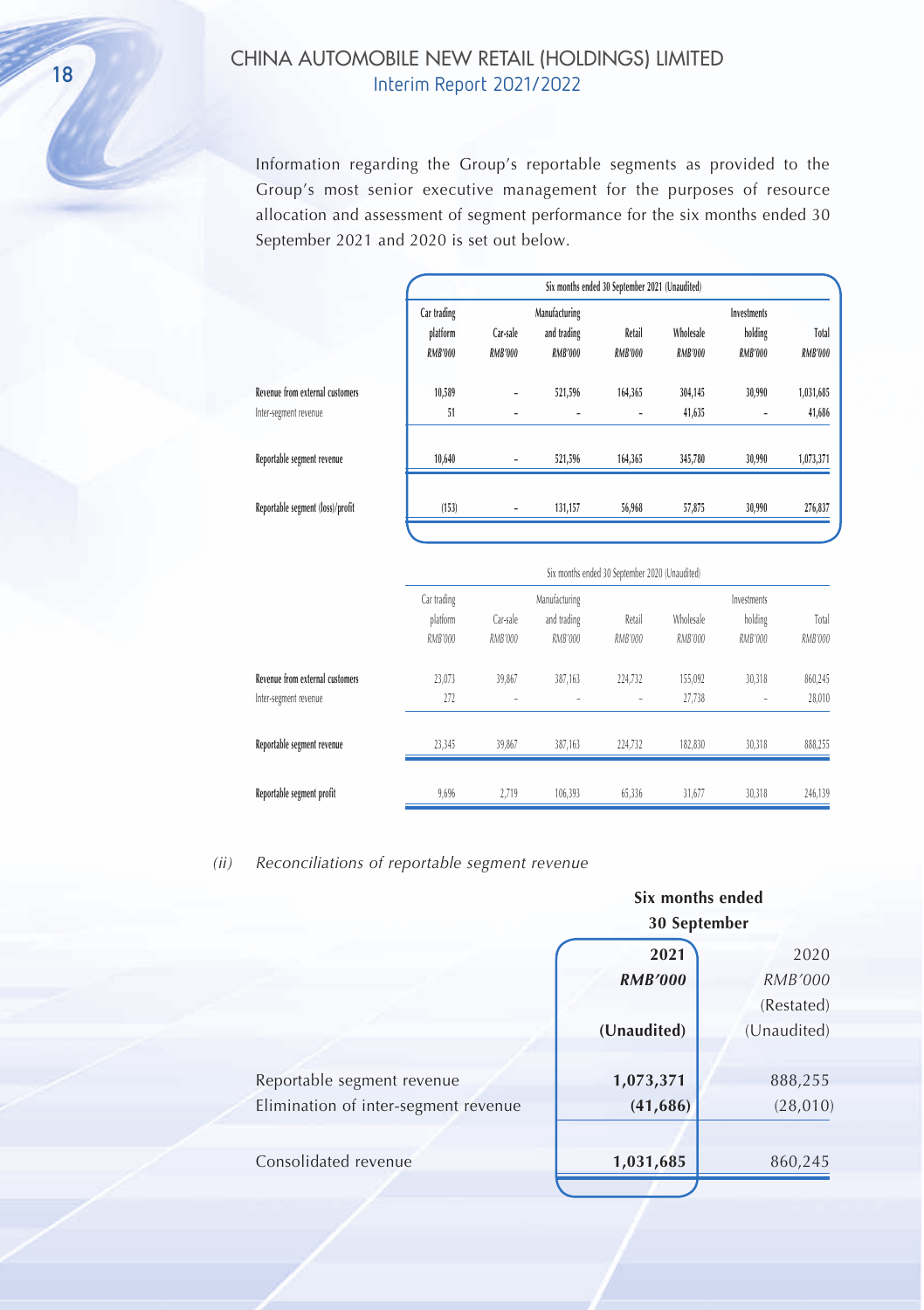## CHINA AUTOMOBILE NEW RETAIL (HOLDINGS) LIMITED INTERNATIONAL INCLUDINGS DIMITED

## **5. OTHER INCOME**

|                                                |                | Six months ended |  |
|------------------------------------------------|----------------|------------------|--|
|                                                |                | 30 September     |  |
|                                                | 2021           | 2020             |  |
|                                                | <b>RMB'000</b> | <i>RMB'000</i>   |  |
|                                                |                | (Restated)       |  |
|                                                | (Unaudited)    | (Unaudited)      |  |
| Government grants                              | 2,655          | 7,310            |  |
| Interest income on cash at bank                | 2,520          | 4,404            |  |
| Gain/(loss) on disposal of property, plant and |                |                  |  |
| equipment                                      | 19,547         | (1, 128)         |  |
| Gain on disposal of investment properties      | 21,629         |                  |  |
| Others                                         | 146            | 2,061            |  |
|                                                |                |                  |  |
|                                                | 46,497         | 12,647           |  |

## **6. PROFIT/(LOSS) BEFORE TAXATION**

Profit/(loss) before taxation is arrived at after charging/(crediting):

#### **(a) Finance costs**

|                                       | Six months ended<br>30 September |             |  |
|---------------------------------------|----------------------------------|-------------|--|
|                                       |                                  |             |  |
|                                       | 2021                             | 2020        |  |
|                                       | <b>RMB'000</b>                   | RMB'000     |  |
|                                       |                                  | (Restated)  |  |
|                                       | (Unaudited)                      | (Unaudited) |  |
| Interest on bank and other borrowings | 67,166                           | 74,709      |  |
| Interest on lease liabilities         | 1,392                            | 1,400       |  |
| Other finance costs                   | 19,550                           | 18,924      |  |
| Total borrowing costs                 | 88,108                           | 95,033      |  |
|                                       |                                  |             |  |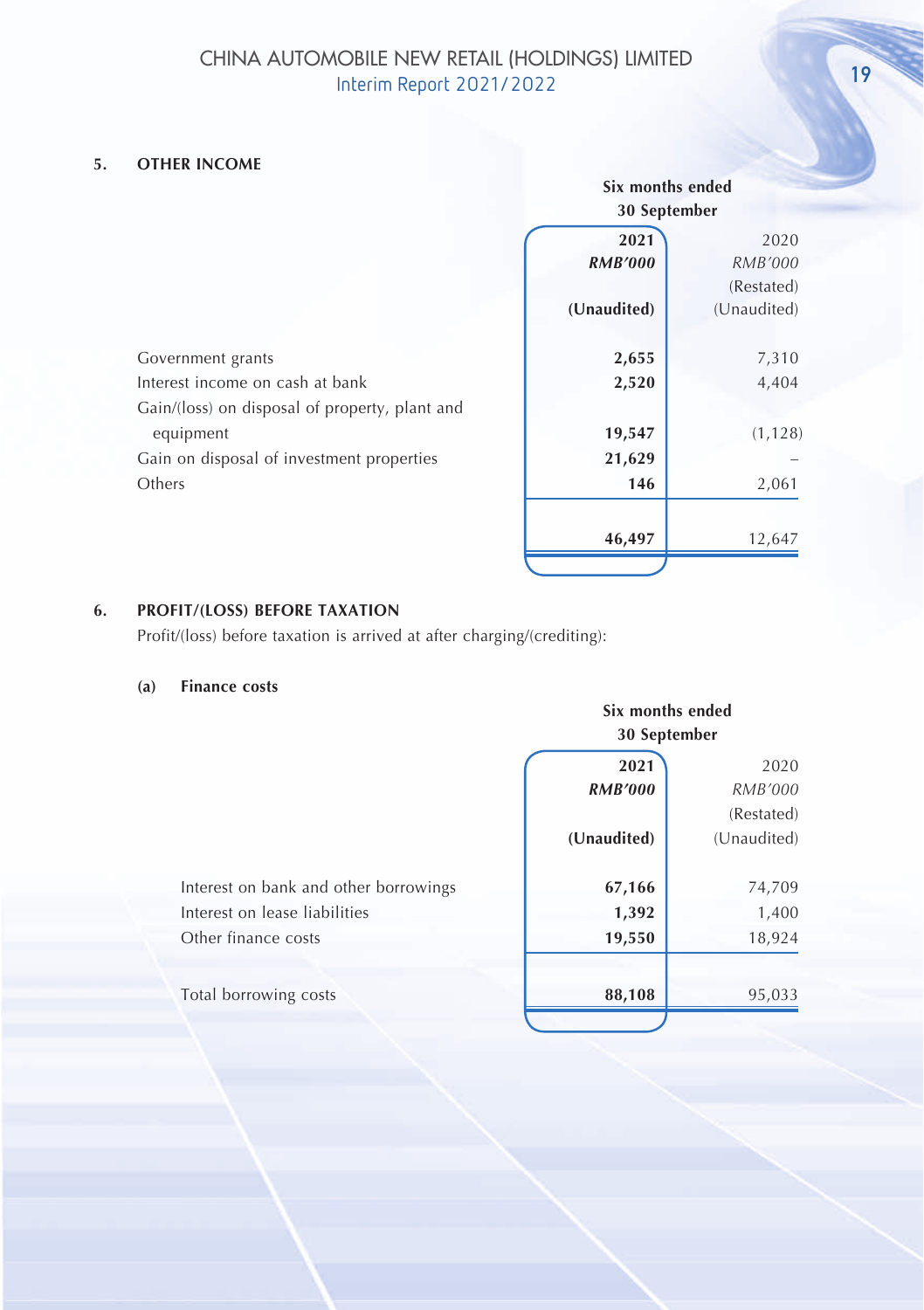## CHINA AUTOMOBILE NEW RETAIL (HOLDINGS) LIMITED 20 CHINA AUTOMOBILE NEW KETAIL (HOLD

## **(b) Staff costs**

| Six months ended |                |  |  |
|------------------|----------------|--|--|
| 30 September     |                |  |  |
| 2021             | 2020           |  |  |
| <b>RMB'000</b>   | <b>RMB'000</b> |  |  |
|                  | (Restated)     |  |  |
| (Unaudited)      | (Unaudited)    |  |  |
|                  |                |  |  |
| 66,897           | 60,297         |  |  |
|                  |                |  |  |
| 4,409            | 2,894          |  |  |
|                  |                |  |  |
| 71,306           | 63,191         |  |  |
|                  |                |  |  |

**(c) Other items**

Salaries, wages and other benefits Contributions to defined contribution

retirement plans

## **Six months ended 30 September**

|                                              | 2021           | 2020        |
|----------------------------------------------|----------------|-------------|
|                                              | <b>RMB'000</b> | RMB'000     |
|                                              |                | (Restated)  |
|                                              | (Unaudited)    | (Unaudited) |
| Cost of inventories                          | 601,241        | 507,851     |
| Depreciation and amortization                |                |             |
| - owned property, plant and equipment        | 33,130         | 33,573      |
| - right-of-use assets                        | 7,169          | 10,215      |
| (Reversal on)/impairment losses on financial |                |             |
| assets and guarantee contracts               | (7, 925)       | 7,764       |
| Net foreign exchange gain, net               | 9,690          | 10,834      |
|                                              |                |             |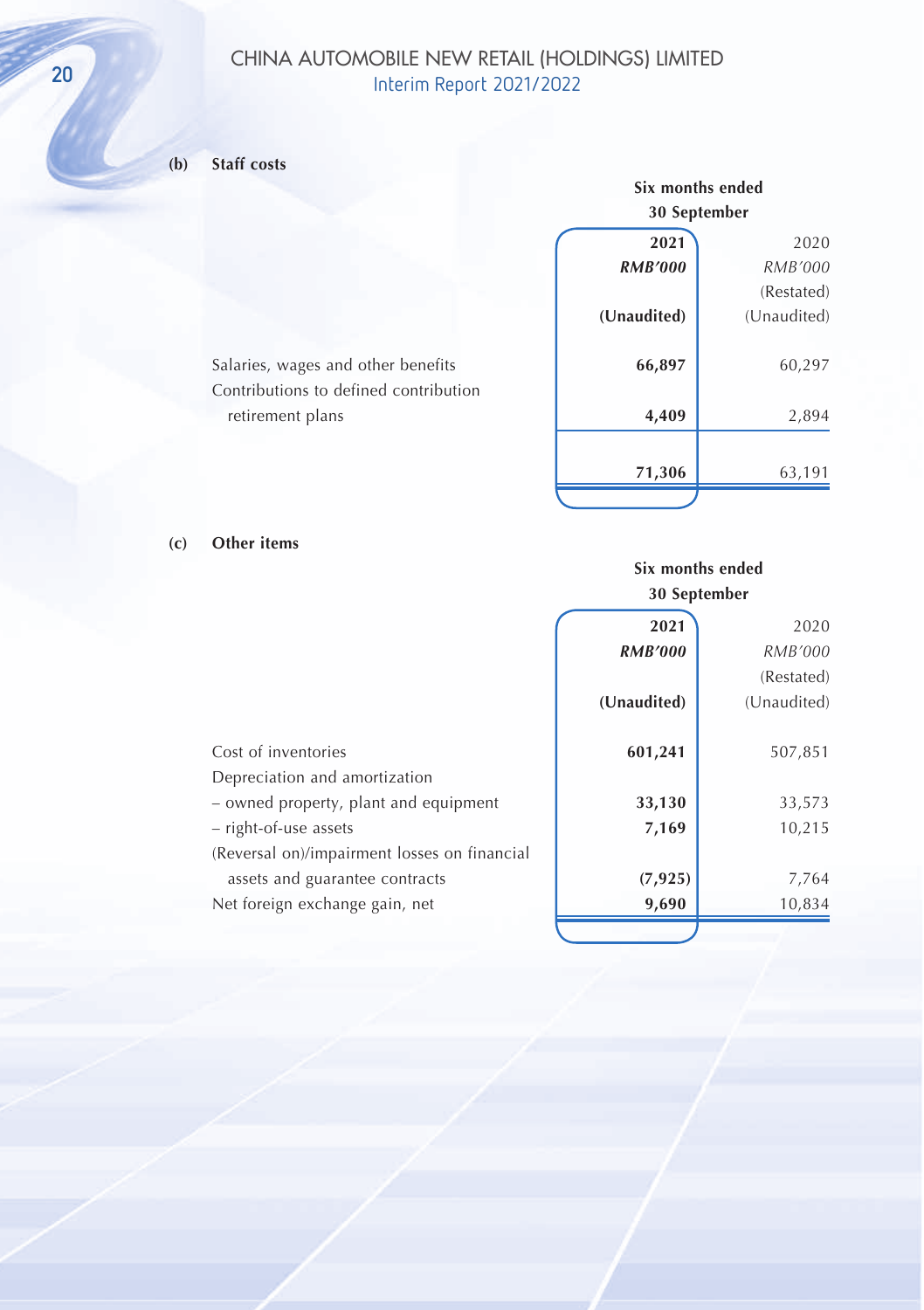#### **7. INCOME TAX**

|                                                     | Six months ended |                |  |
|-----------------------------------------------------|------------------|----------------|--|
|                                                     | 30 September     |                |  |
|                                                     | 2021             | 2020           |  |
|                                                     | <b>RMB'000</b>   | <b>RMB'000</b> |  |
|                                                     |                  | (Restated)     |  |
|                                                     | (Unaudited)      | (Unaudited)    |  |
| <b>Current taxation</b>                             |                  |                |  |
| - Provision for the six months period               | 26,089           | 33,466         |  |
| - Under-provision in respect of prior years         | 4,123            |                |  |
|                                                     |                  |                |  |
|                                                     | 30,212           | 33,466         |  |
| <b>Deferred taxation:</b>                           |                  |                |  |
| - Origination and reversal of temporary differences | (23, 434)        | (13, 545)      |  |
|                                                     |                  |                |  |
|                                                     | 6,778            | 19,921         |  |
|                                                     |                  |                |  |

#### Notes:

- (i) Hong Kong Profits Tax rate for the six months ended 30 September 2021 is 16.5% (six months ended 30 September 2020: 16.5%). No provision for Hong Kong Profits Tax has been made as the Company and the subsidiaries of the Group incorporated in Hong Kong did not have assessable profits subject to Hong Kong Profits Tax for the six months ended 30 September 2021 (six months ended 30 September 2020: RMBNil).
- (ii) The Group established in the Mainland China are subject to PRC Corporate Income Tax rate of 25% for the six months ended 30 September 2021 (six months ended 30 September 2020: 25%). One of the Group's subsidiaries in the Mainland China enjoyed a preferential PRC Corporate Income Tax rate of 15% applicable for enterprise with advanced and new technologies.
- (iii) Subsidiaries incorporated in other jurisdictions are not subject to any income tax pursuant to the rules and regulations of their respective countries of incorporation.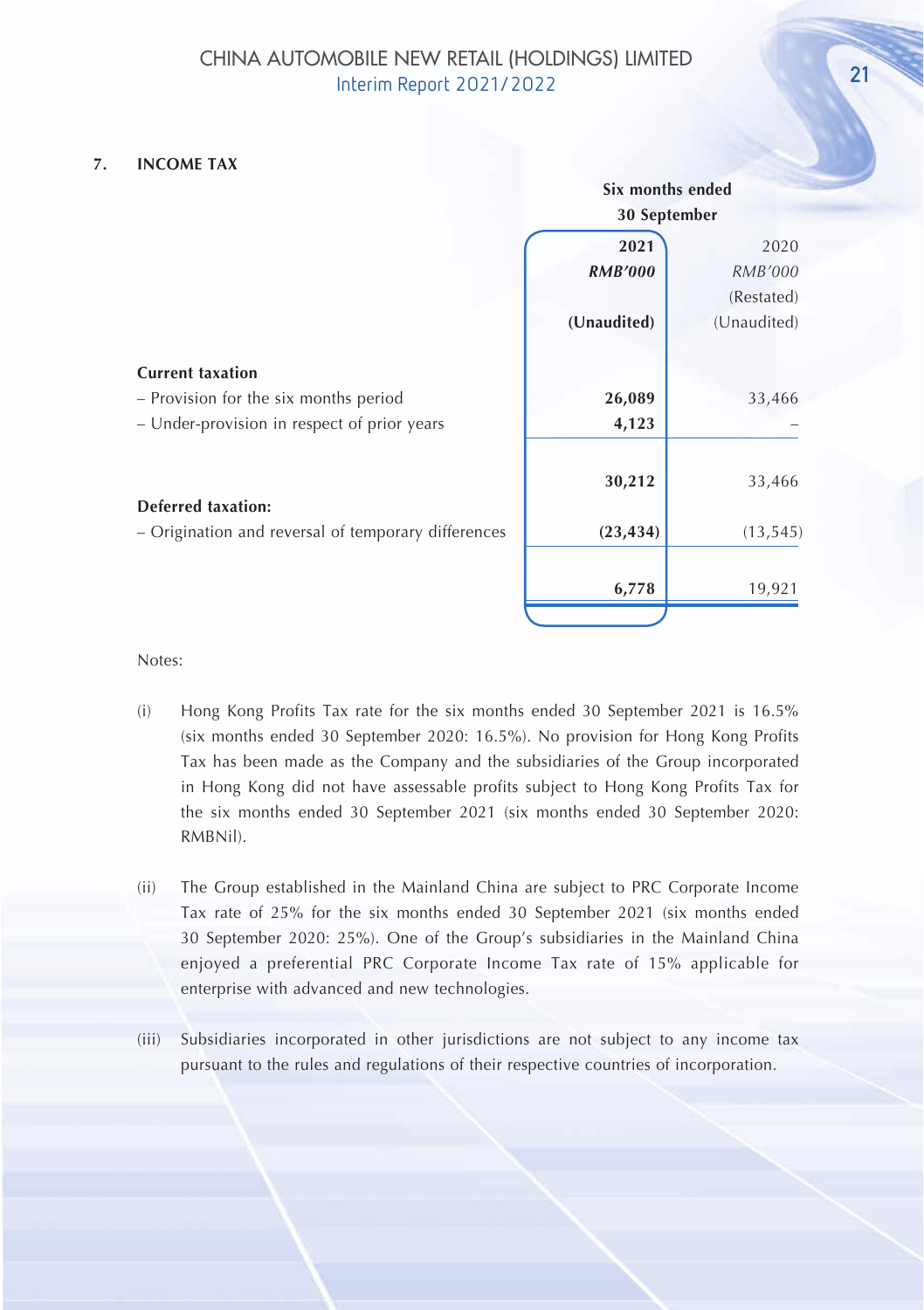#### **8. EARNINGS/(LOSS) PER SHARE**

#### **(a) Basic earnings/(loss) per share**

The calculation of basic earnings/(loss) per share for the six months ended 30 September 2021 is based on the profit attributable to ordinary equity shareholders of the Company of RMB88,134,000 (six months ended 30 September 2020: loss of RMB209,046,000) and the weighted average of 8,044,020,000 ordinary shares (six months ended 30 September 2020: 8,044,020,000 ordinary shares) in issue during the six months period.

#### **(b) Diluted earnings/(loss) per share**

There were no potential dilutive ordinary shares during the six months ended 30 September 2021 (six months ended 30 September 2020: Nil).

#### **9. PROPERTY, PLANT AND EQUIPMENT**

During the six months ended 30 September 2021, the Group acquired items of property, plant and equipment with a cost of RMB81,575,000 of which right-of-use asset recognised was RMB20,995,000 (six months ended 30 September 2020: RMB34,159,000 and RMB Nil). Items of property, plant and equipment with a net book value of RMB25,663,000 were disposed during the six months ended 30 September 2021 (six months ended 30 September 2020: RMB2,294,000).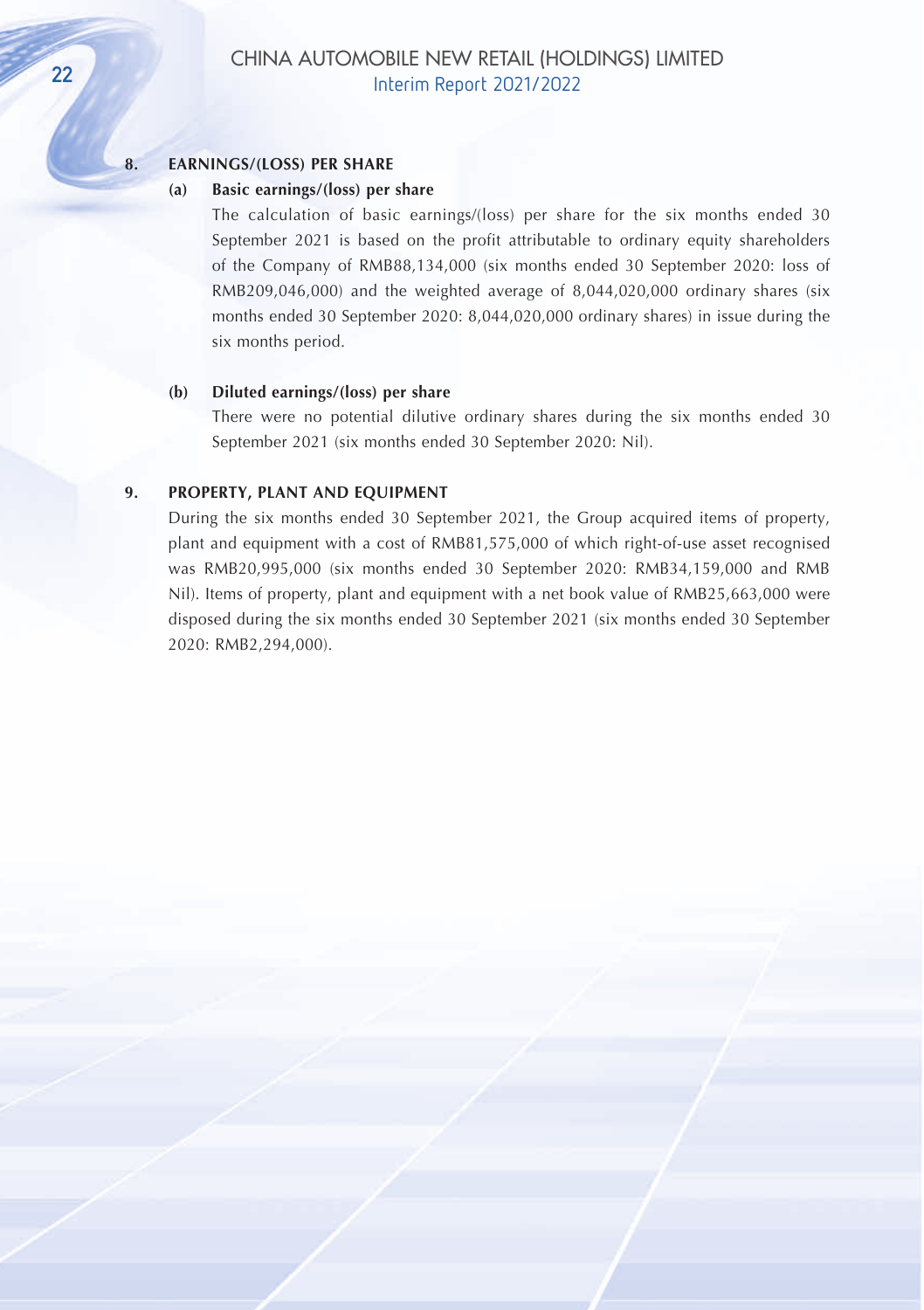#### **10. GOODWILL**

|                                                      | <b>RMB'000</b> |
|------------------------------------------------------|----------------|
| Cost:                                                |                |
| At 1 April 2020, 31 March 2021 and 30 September 2021 | 1,329,844      |
| Accumulated impairment losses:                       |                |
| At 1 April 2020                                      | (933, 380)     |
| Impairment loss                                      | (396, 464)     |
| At 31 March 2021 and 30 September 2021               | (1,329,844)    |
| Carrying amount:                                     |                |
| At 30 September 2021                                 |                |
| At 31 March 2021                                     |                |

## **Impairment tests for cash-generating units containing goodwill**

Goodwill is allocated to the Group's cash-generating units ("CGU") identified according to operating segment as follows:

|                                       | At             | At        |
|---------------------------------------|----------------|-----------|
|                                       | 30 September   | 31 March  |
|                                       | 2021           | 2021      |
|                                       | <b>RMB'000</b> | RMB'000   |
|                                       | (Unaudited)    | (Audited) |
| Manufacturing and trading<br>Car-sale |                |           |
|                                       |                |           |
|                                       |                |           |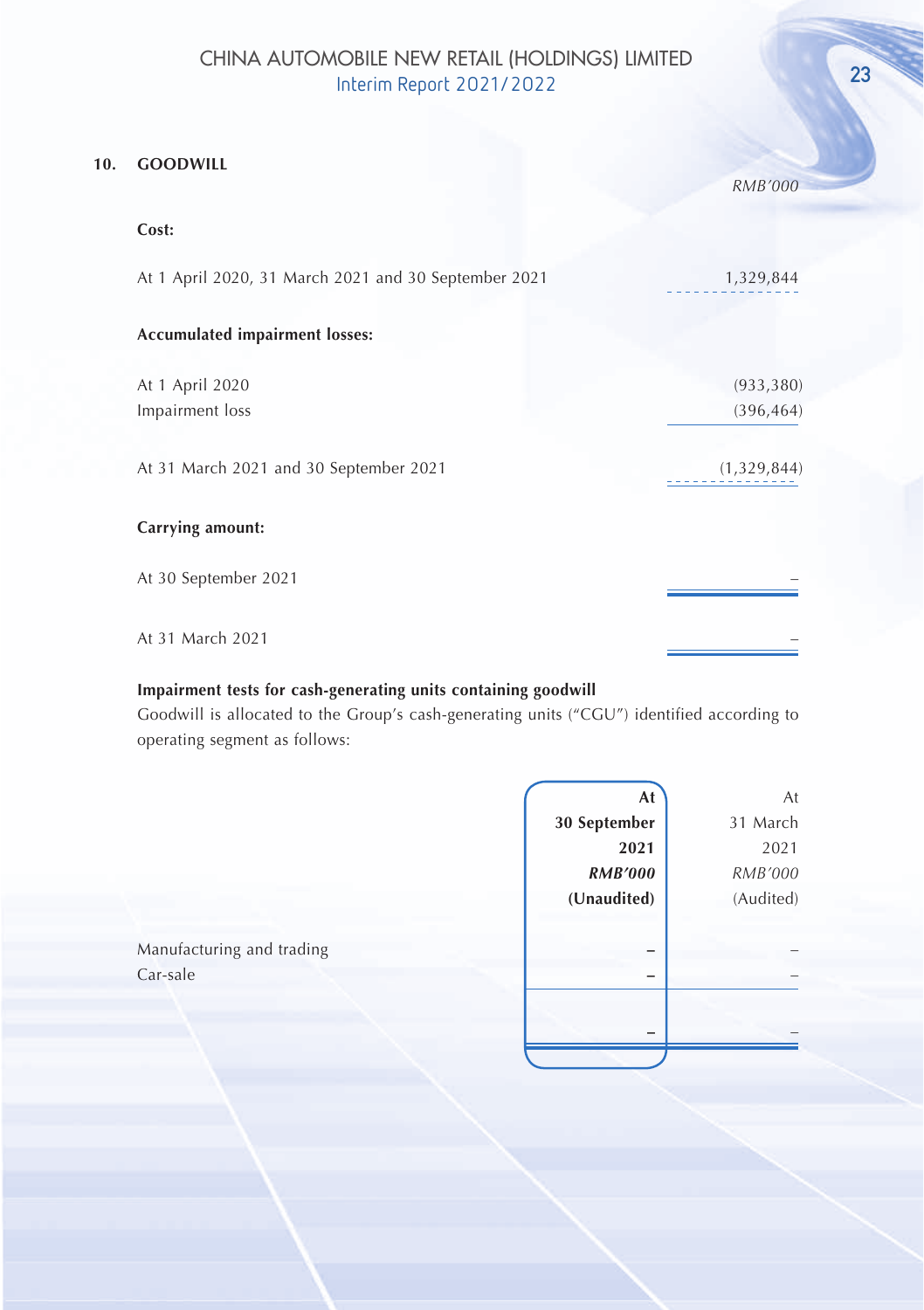## CHINA AUTOMOBILE NEW RETAIL (HOLDINGS) LIMITED 24

The recoverable amounts of these CGUs are determined based on value-in-use calculations. These calculations use cash flow projections based on financial budgets prepared by management of the Company covering a five-year period. The assumptions used in the value-in-use calculations are as follows:

|                         | Car-sale |
|-------------------------|----------|
|                         | At       |
|                         | 31 March |
|                         | 2021     |
| Long-term growth rate   | 2%       |
| Discount rate (pre-tax) | 20.0%    |

Due to the impact of the implementation of Limits and Measurement Methods for Emissions from Light-duty Vehicles (CHINA VI), COVID-19 outbreak and recent trade friction between the governments of the PRC and the United States on car-sale CGU, the business of car-sale has been negatively affected. Impairment loss of RMB396,464,000 has been recognised in "impairment loss on goodwill" during the year ended 31 March 2021 to reduce the carrying value of the car-sale CGU to its recoverable amount.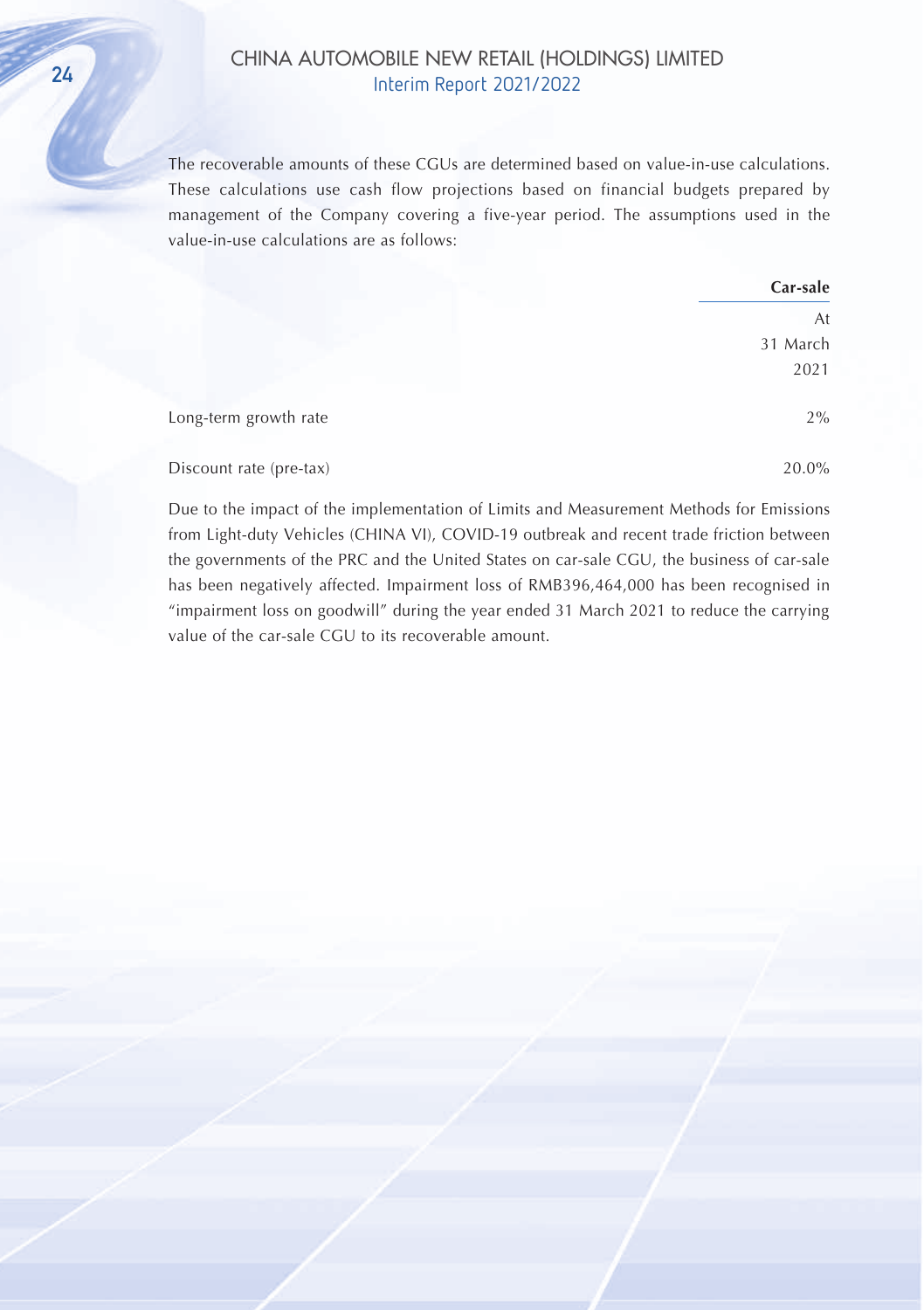## **11. TRADE AND OTHER RECEIVABLES AND PREPAYMENTS**

|                                                   | At             | At            |
|---------------------------------------------------|----------------|---------------|
|                                                   | 30 September   | 31 March      |
|                                                   | 2021           | 2021          |
|                                                   | <b>RMB'000</b> | RMB'000       |
|                                                   |                |               |
|                                                   | (Unaudited)    | (Audited)     |
| Trade receivables from:                           |                |               |
| - Third parties                                   | 186,804        | 209,790       |
| - Companies under the control of a shareholder of |                |               |
| the Company (Note (i))                            | 418,443        | 332,618       |
|                                                   |                |               |
|                                                   |                |               |
|                                                   | 605,247        | 542,408       |
|                                                   |                |               |
| Less: loss allowance                              | (7, 466)       | (71, 205)     |
|                                                   |                |               |
|                                                   |                |               |
|                                                   | 597,781        | 471,203       |
|                                                   |                |               |
| Amounts due from companies under the control of a |                |               |
| shareholder of the Company (Note (ii))            | 6,174          | 5,529         |
|                                                   |                |               |
| Other receivables (Note (iii))                    | 1,790,977      | 1,884,429     |
| Less: loss allowance                              |                |               |
|                                                   | (1,453,507)    | (1, 515, 098) |
|                                                   |                |               |
|                                                   | 337,470        | 369,331       |
|                                                   |                |               |
| Financial assets measured at amortised cost       | 941,425        | 846,063       |
|                                                   |                |               |
|                                                   |                |               |
| Deposits:                                         |                |               |
| - Deposits for operating leases expenses          |                |               |
| paid to third parties                             | 4,669          | 8,484         |
| - Others                                          | 3,506          | 6,069         |
|                                                   |                |               |
|                                                   |                |               |
|                                                   | 8,175          | 14,553        |
|                                                   |                |               |
| Trade and other receivables                       | 949,600        | 860,616       |
|                                                   |                |               |
|                                                   |                |               |
| Prepayments:                                      |                |               |
| - Prepayments to suppliers                        | 68,347         | 146,757       |
| - Others                                          | 816            | 1,690         |
|                                                   |                |               |
|                                                   |                |               |
|                                                   | 69,163         | 148,447       |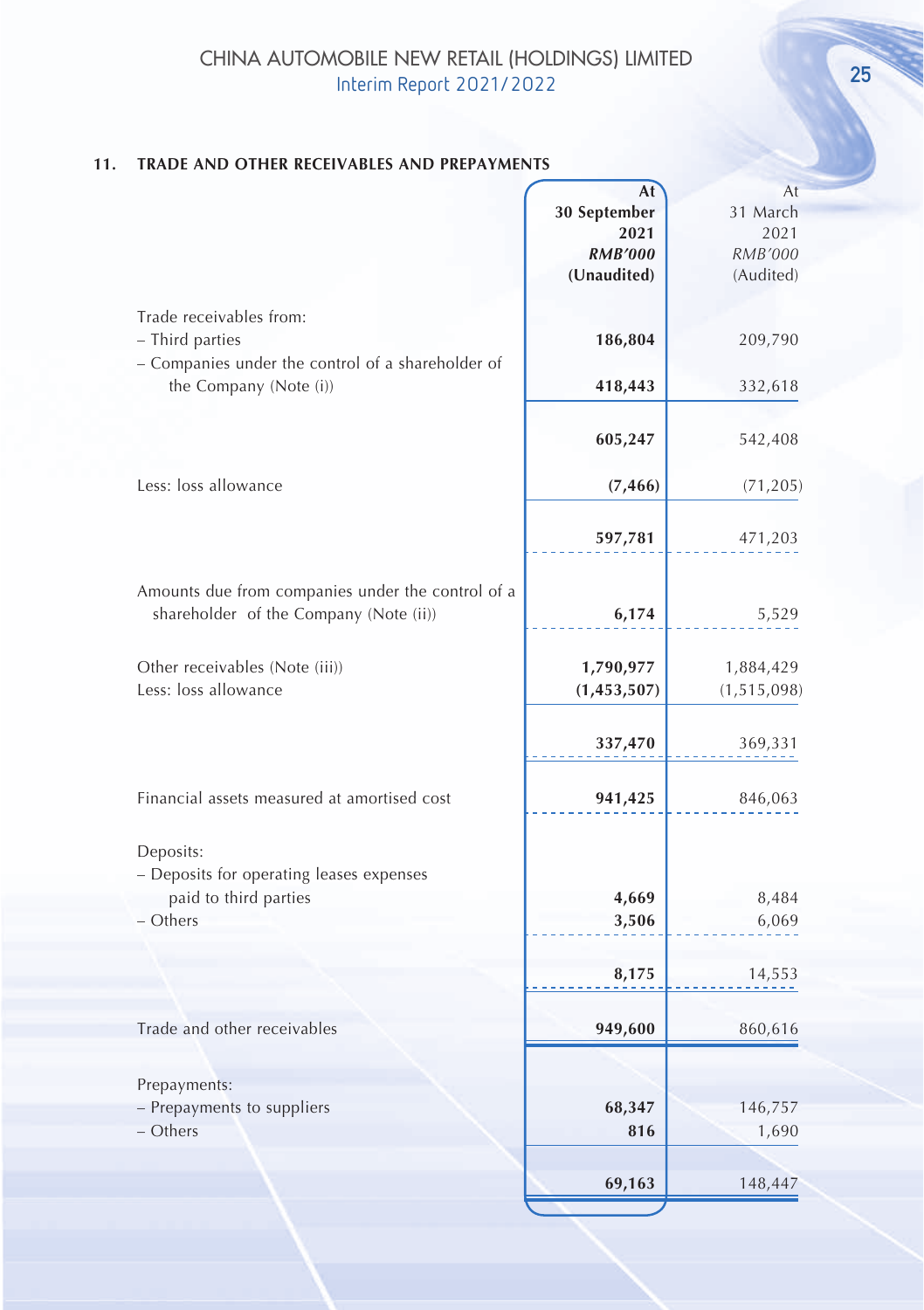#### Notes:

- (i) The balance mainly related to transactions under an export agency agreement entered into between the Group and a company under the control of a shareholder of the Company.
- (ii) The amounts are unsecured, non-interest bearing and have no fixed terms of repayment.
- (iii) Other receivables include advances to customers of car trading platform segment and prepayment for purchase of parallel imported cars which orders were subsequently cancelled, amounted to RMB1,662,890,000 (31 March 2021: RMB1,864,727,000).

All of the other trade and other receivables are expected to be recovered or recognised as expenses within one year.

#### **Ageing analysis**

Included in trade and other receivables are trade receivables (net of loss allowance) with the following ageing analysis (based on earlier of the invoice date and revenue recognition) as of the end of the reporting period:

| At             | At        |
|----------------|-----------|
| 30 September   | 31 March  |
| 2021           | 2021      |
| <b>RMB'000</b> | RMB'000   |
| (Unaudited)    | (Audited) |
|                |           |
| 180,428        | 109,858   |
| 212,534        | 186,505   |
| 204,819        | 174,840   |
| 597,781        | 471,203   |
|                |           |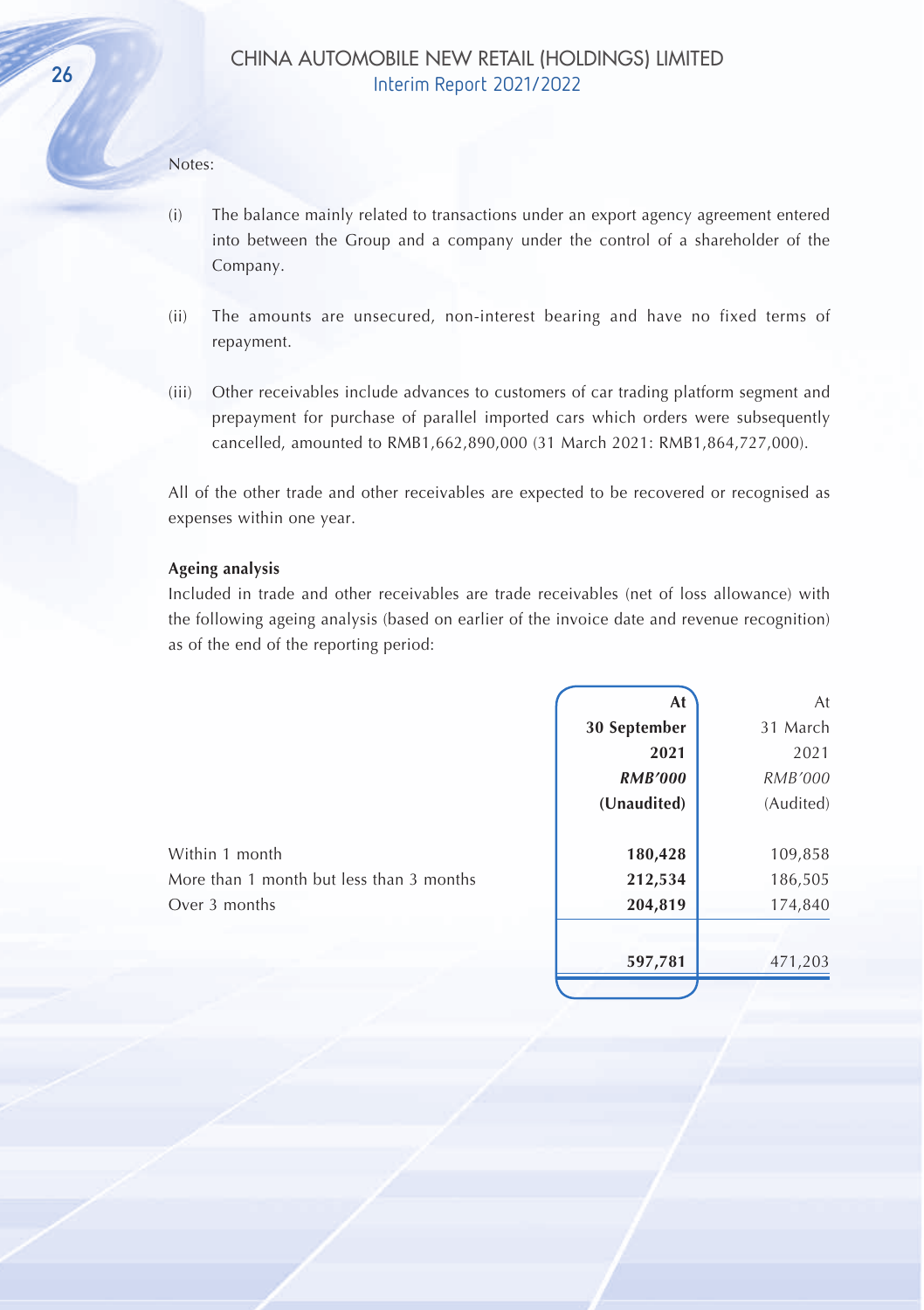### **12. RESTRICTED CASH**

The restricted cash included pledged deposits for issuance of bank loan and other restricted cash.

The bank balance of RMB452,000 was frozen by courts due to the litigations against subsidiaries of the group.

#### **13. CASH AND CASH EQUIVALENTS**

| At             | At             |
|----------------|----------------|
| 30 September   | 31 March       |
| 2021           | 2021           |
| <b>RMB'000</b> | <b>RMB'000</b> |
| (Unaudited)    | (Audited)      |
|                |                |
| 373,841        | 332,738        |
|                |                |

Cash at bank and on hand

The Group's operations in the PRC conduct their businesses mainly in RMB. RMB is not a freely convertible currency and the remittance of funds out of the PRC is subject to the exchange restrictions imposed by the PRC government.

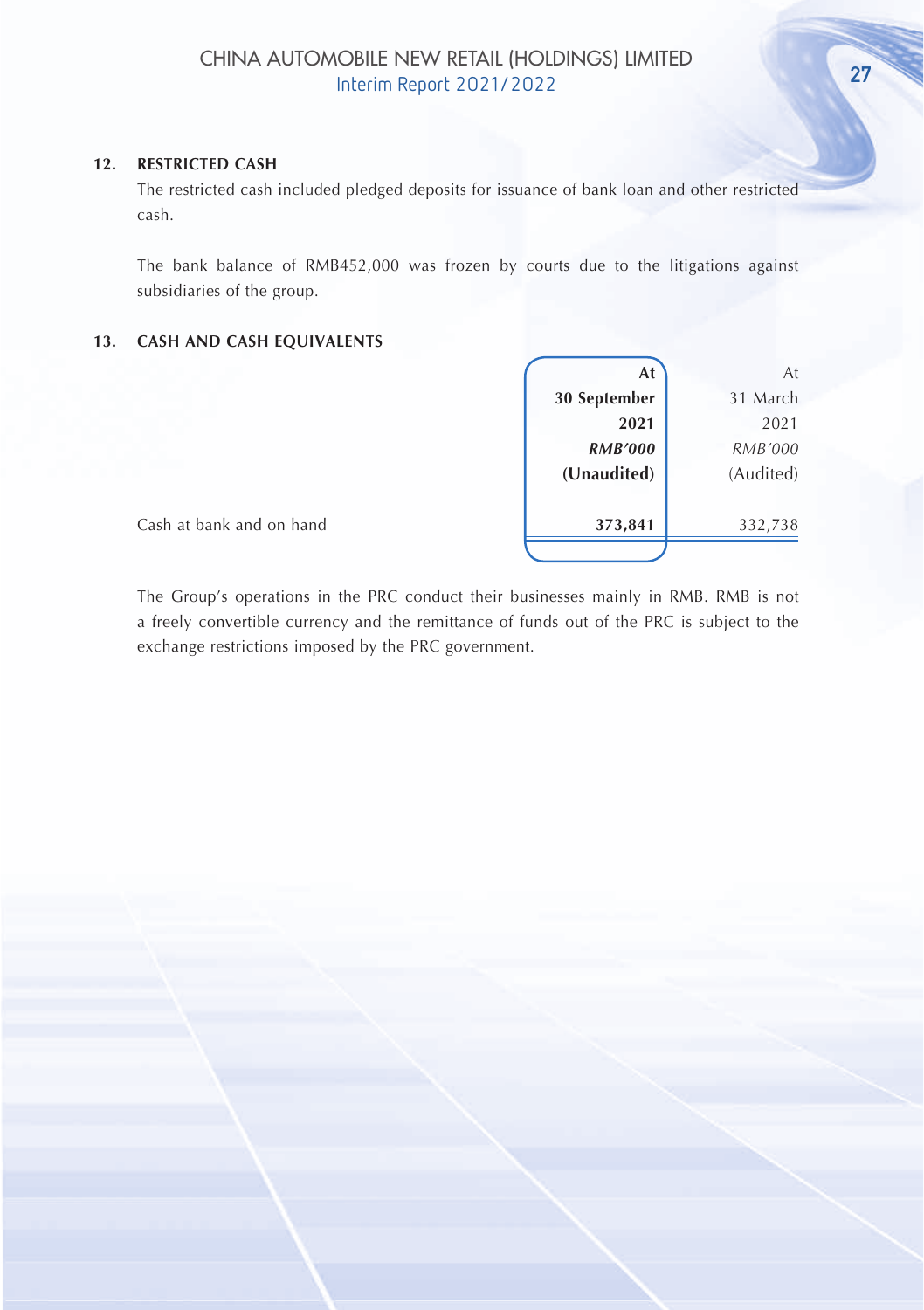## CHINA AUTOMOBILE NEW RETAIL (HOLDINGS) LIMITED **28** CHINA AUTOMOBILE NEW RETAIL (HOLL<br>Interim Report 2021/2022

## **14. TRADE AND OTHER PAYABLES**

|                                                           | At                | At                |
|-----------------------------------------------------------|-------------------|-------------------|
|                                                           | 30 September      | 31 March          |
|                                                           | 2021              | 2021              |
|                                                           | <b>RMB'000</b>    | RMB'000           |
|                                                           | (Unaudited)       | (Audited)         |
|                                                           |                   |                   |
| Trade payables to:                                        |                   |                   |
| - Third parties                                           | 118,775           | 158,996           |
| - Company under the control of shareholders of the        |                   |                   |
| Company                                                   | 169               | 48,422            |
|                                                           |                   |                   |
|                                                           | 118,944           | 207,418           |
| Bills payable (Note (iii))                                | 157,587           | 147,993           |
|                                                           |                   |                   |
|                                                           | 276,531           | 355,411           |
|                                                           |                   |                   |
| Amounts due to companies under the control of             |                   |                   |
| shareholders of the Company (Note (i))                    | 39,637            | 35,928            |
|                                                           |                   |                   |
|                                                           |                   |                   |
| Accrued charges and other payables:                       |                   |                   |
| - Accrued expenses                                        | 42,320            | 42,585            |
| - Payables for staff related costs                        | 76,469            | 70,825            |
| - Deposits from customers and suppliers:                  |                   |                   |
| - Third parties                                           | 16,025            | 28,198            |
| - A company under the control of a shareholder of         |                   |                   |
| the Company                                               |                   | 265               |
| - Interest payables<br>- Payables for miscellaneous taxes | 177,247           | 134,614           |
| - Payables for acquisition of subsidiaries                | 30,264<br>249,030 | 28,554<br>253,282 |
| - Others (Note (ii))                                      | 143,727           | 154,683           |
|                                                           |                   |                   |
|                                                           |                   |                   |
|                                                           | 735,082           | 713,006           |
|                                                           |                   |                   |
| Financial liabilities measured at amortised cost          | 1,051,250         | 1,104,345         |
| Expected credit loss for financial guarantee granted      | 342,131           | 336,893           |
| Contract liabilities (Note (ii))                          | 47,969            | 52,174            |
|                                                           |                   |                   |
|                                                           | 1,441,350         | 1,493,412         |
|                                                           |                   |                   |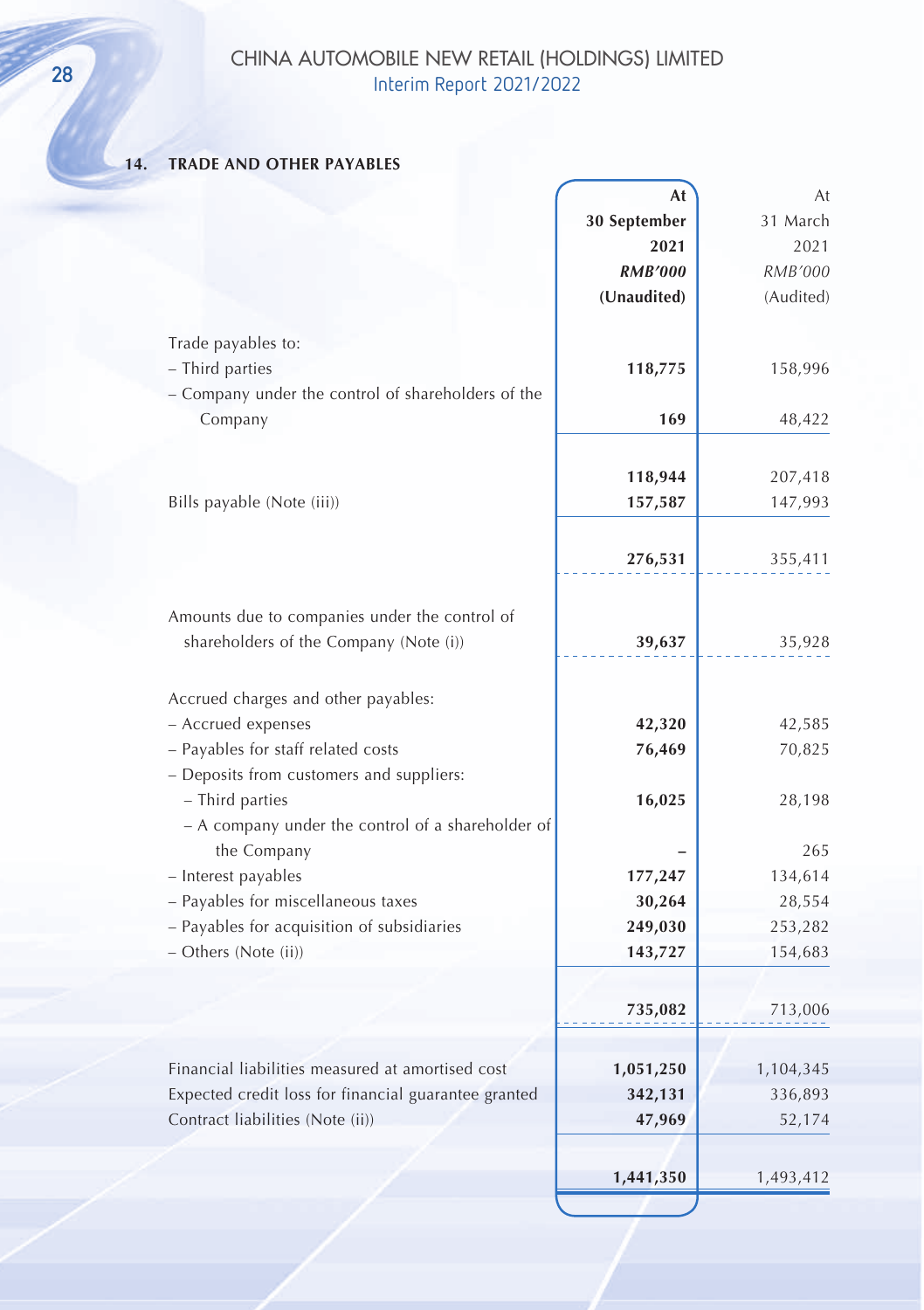#### Notes:

- (i) The amounts are unsecured, non-interest bearing and have no fixed terms of repayment.
- (ii) The entire contract liabilities balance at the beginning of the year 2020 and 2021 have been recognised as revenue or reclassified as other payables due to cancellation of order during the year.
- (iii) During the reporting period, bills payable of RMB30,000,000 became overdue and bank has commenced litigation against the subsidiary of the Group, requesting the subsidiary to repay the outstanding amount. Up to the date of approval of these consolidated financial statements, these bills payable were not yet settled. The balance was transferred to the bank and other loan as at 30 September 2021.

All of the trade and other payables are expected to be settled or recognised as revenue within one year or are repayable on demand.

Included in trade and other payables are trade and bills payables with the following ageing analysis (based on the invoice date) as of the end of the reporting period:

|                                   | At             | At        |
|-----------------------------------|----------------|-----------|
|                                   | 30 September   | 31 March  |
|                                   | 2021           | 2021      |
|                                   | <b>RMB'000</b> | RMB'000   |
|                                   | (Unaudited)    | (Audited) |
| Within 1 month                    | 73,573         | 163,543   |
| Over 1 month but within 3 months  | 93,161         | 40,423    |
| Over 3 months but within 6 months | 90,366         | 83,327    |
| Over 6 months                     | 19,431         | 68,118    |
|                                   | 276,531        | 355,411   |
|                                   |                |           |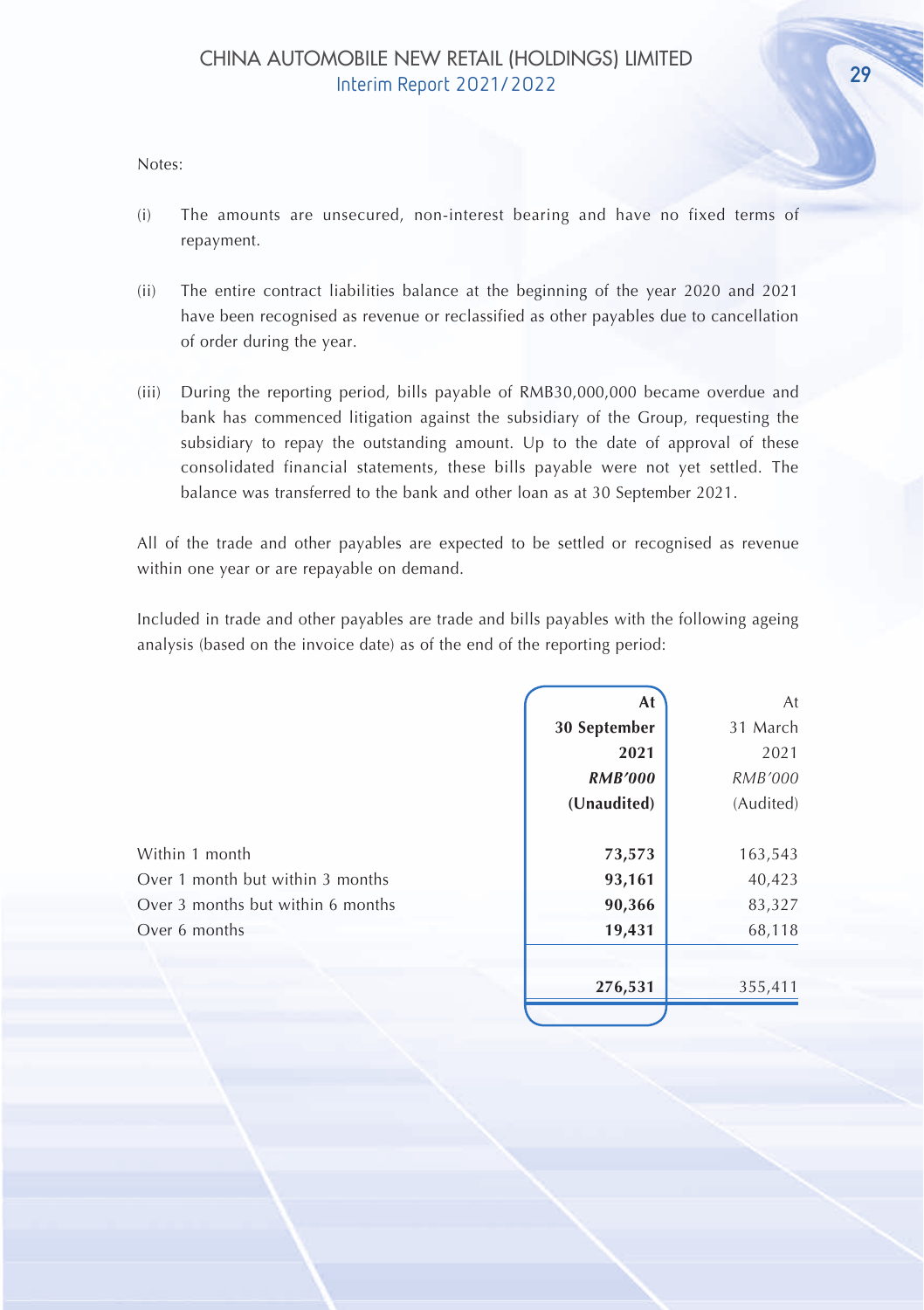## CHINA AUTOMOBILE NEW RETAIL (HOLDINGS) LIMITED **CHINA AUTOMOBILE NEW KETAIL (HOLL**<br>Interim Report 2021/2022

## **15. BANK AND OTHER LOANS**

The Group's bank and other loans are analysed as follows:

|                                                  | At             | At             |
|--------------------------------------------------|----------------|----------------|
|                                                  | 30 September   | 31 March       |
|                                                  | 2021           | 2021           |
|                                                  | <b>RMB'000</b> | <b>RMB'000</b> |
|                                                  | (Unaudited)    | (Audited)      |
| Bank loans:                                      |                |                |
| - Unsecured and guaranteed (Note (iii) and (iv)) | 99,545         | 99,545         |
| - Secured and unguaranteed (Note (ii))           | 746,762        | 786,762        |
| - Secured and guaranteed                         |                |                |
| (Note (ii), (iii), (iv) and (vi))                | 934,625        | 941,624        |
|                                                  |                |                |
|                                                  | 1,780,932      | 1,827,931      |
|                                                  |                |                |
| Bond Payable:                                    |                |                |
| - Unsecured and unguaranteed (Note (v))          | 4,566          | 8,442          |
| Loan from other financial institutions:          |                |                |
| - Secured and guaranteed                         |                |                |
| (Note $(ii)$ , $(iii)$ , $(iv)$ and $(vi)$ )     | 547,343        | 547,343        |
|                                                  |                |                |
| Loans from companies under the control of        |                |                |
| shareholders of the Company:                     |                |                |
| - Unsecured and unguaranteed (Note (i))          | 189,935        | 192,528        |
|                                                  |                |                |
|                                                  | 2,522,776      | 2,576,244      |
|                                                  |                |                |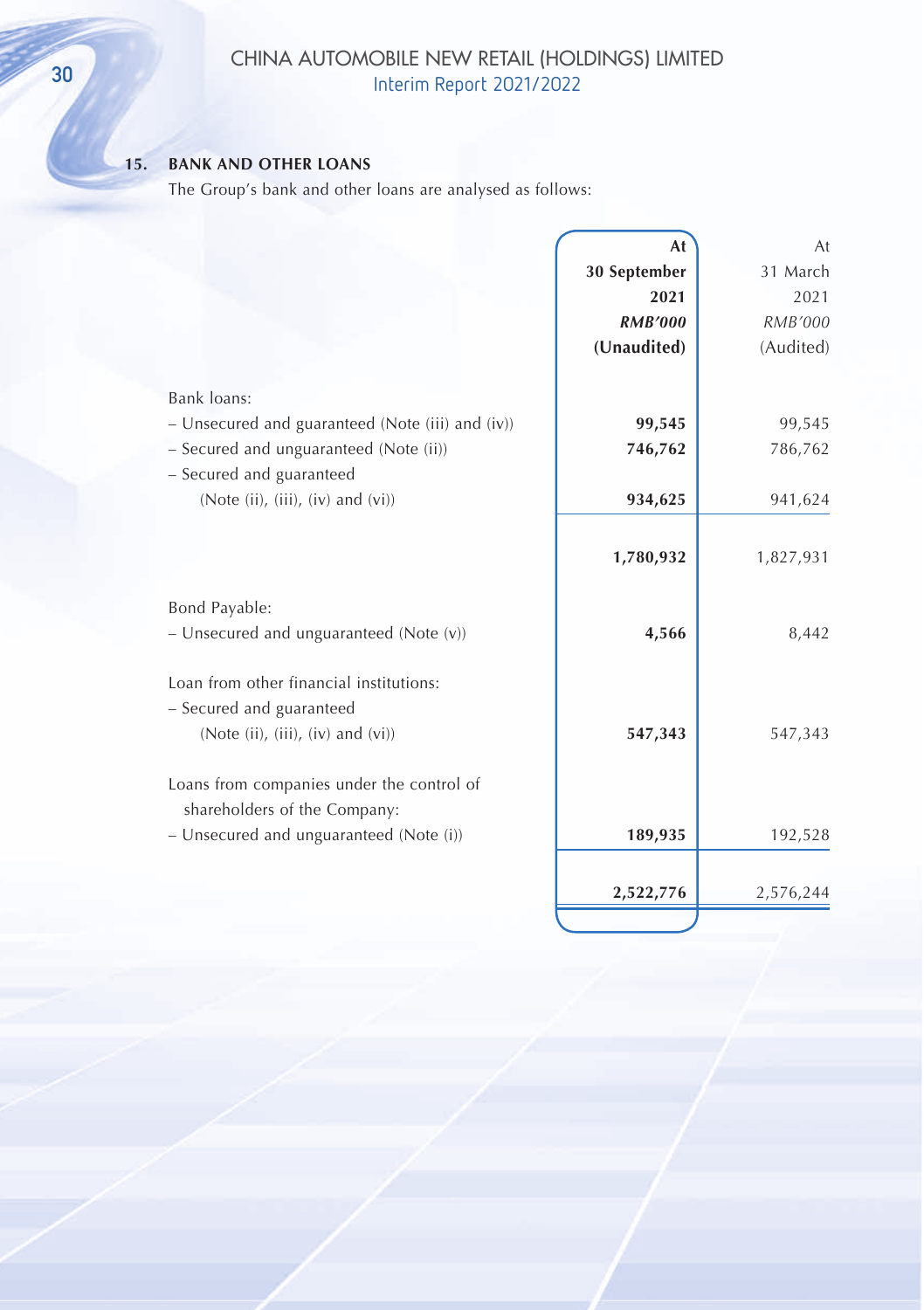#### Notes:

- (i) At 30 September 2021, the loans from companies under the control of shareholders of the Company are interest with 0% to 7% per annum  $(31$  March 2021: 0% to 7 %) and are repayable before March 2022 (31 March 2021: March 2022).
- (ii) Certain bank loans are secured by the leasehold land and buildings and equity interests of certain third parties and/or assets of the Group (Note 15(b)).
- (iii) Bank and other loans of RMB1,582 million as at 30 September 2021 (31 March 2021: RMB1,589 million) were guaranteed by shareholders of the Company, directors of the Company, close family members of a shareholder of the Company and/or companies under the control of shareholders of the Company.
- (iv) Up to the date of approval of consolidated financial statement, bank and other loans of RMB1,017,973,000 were overdue but were not yet renewed or repaid at the end of the reporting period. Included in these bank and other loans were RMB459 million the banks of which have commenced litigations against a subsidiary of the Group requesting the subsidiary to repay the outstanding balances.
- (v) Subsequent to the end of reporting period, the remaining balance of HKD5,500,000 (equivalent to RMB4,566,000) was fully repaid.
- (vi) At 30 September 2021, the Group failed to fulfil certain covenants of bank and other loans of RMB874,830,000 and the lenders have the right to require the Group to repay the loans immediately at any time prior to their original repayment dates. Loans of RMB92,844,000 which were long-term loans were reclassified as current liabilities at the end of the reporting period.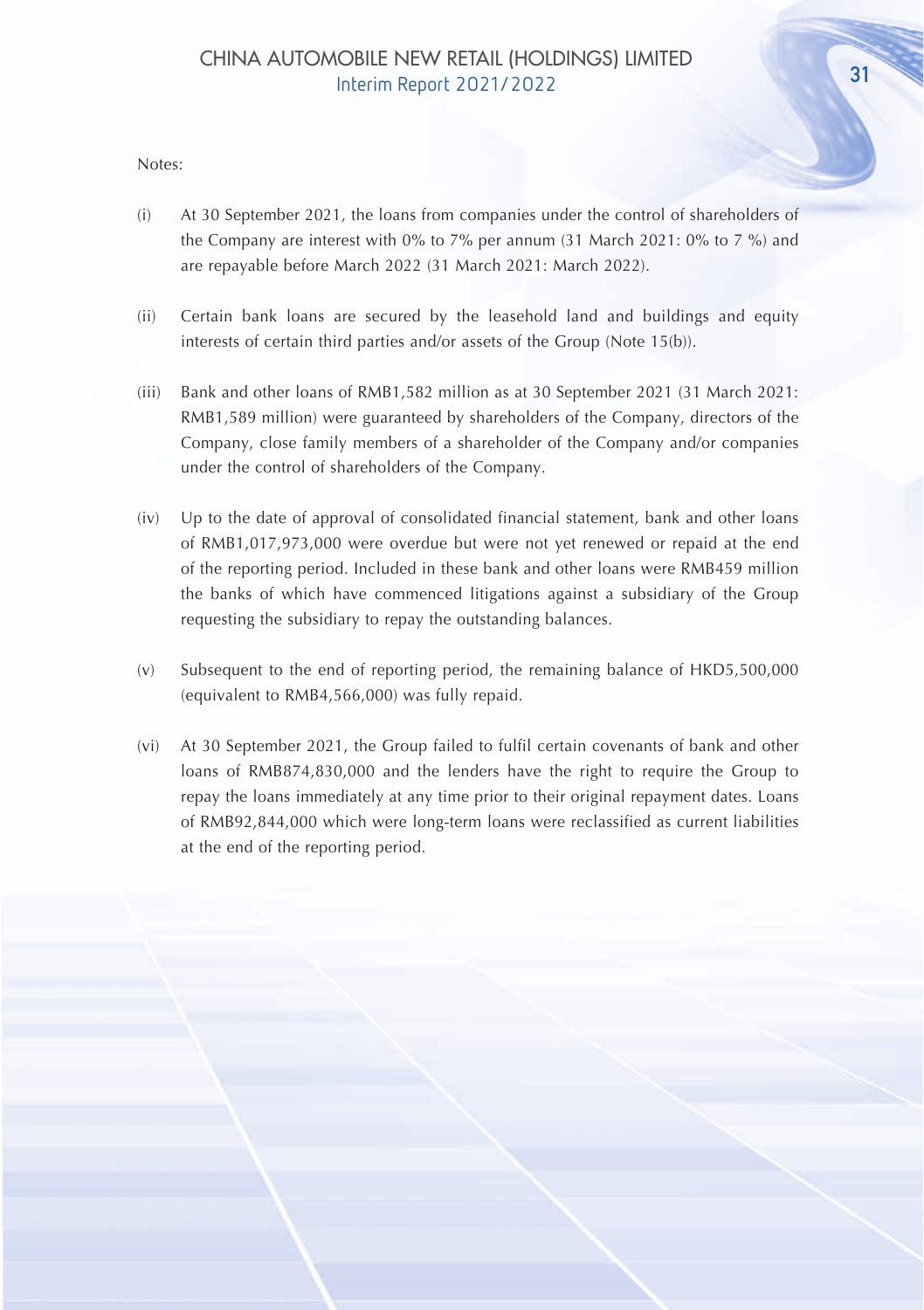## CHINA AUTOMOBILE NEW RETAIL (HOLDINGS) LIMITED Solution According to the William Report 2021/2022

(a) The Group's bank and other loans are repayable as follows:

|                                  | At             | At        |
|----------------------------------|----------------|-----------|
|                                  | 30 September   | 31 March  |
|                                  | 2021           | 2021      |
|                                  | <b>RMB'000</b> | RMB'000   |
|                                  | (Unaudited)    | (Audited) |
| Within 1 year or on demand       | 2,072,715      | 2,480,464 |
| After 1 year but within 2 years  | 31,180         | 31,180    |
| After 2 years but within 5 years | 418,881        | 64,600    |
|                                  |                |           |
|                                  | 450,061        | 95,780    |
|                                  |                |           |
|                                  | 2,522,776      | 2,576,244 |

All of the bank and other loans are carried at amortised cost.

(b) Certain of the Group's loans are secured by the Group's leasehold land and buildings, investment properties, trade receivables and equity interest in a subsidiary of the Group. The aggregate carrying values of the leasehold land and buildings, investment properties and trade receivables pledged are analysed as follows:

|                                                         | 1,437,340      | 1,535,920      |
|---------------------------------------------------------|----------------|----------------|
| Trade receivables                                       | 1,182          | 1,182          |
| Investment properties                                   | 1,369,000      | 1,467,580      |
| Pledged for bank loans:<br>Leasehold land and buildings | 67,158         | 67,158         |
|                                                         | (Unaudited)    | (Audited)      |
|                                                         | <b>RMB'000</b> | <i>RMB'000</i> |
|                                                         | 2021           | 2021           |
|                                                         | 30 September   | 31 March       |
|                                                         | At             | At             |

<sup>(</sup>c) At 30 September 2021, the Group's banking facilities amounted to RMB1,456,906,000 (31 March 2021: RMB1,493,906,000) were utilised to the extent of RMB1,130,465,000 (31 March 2021: RMB1,222,477,000).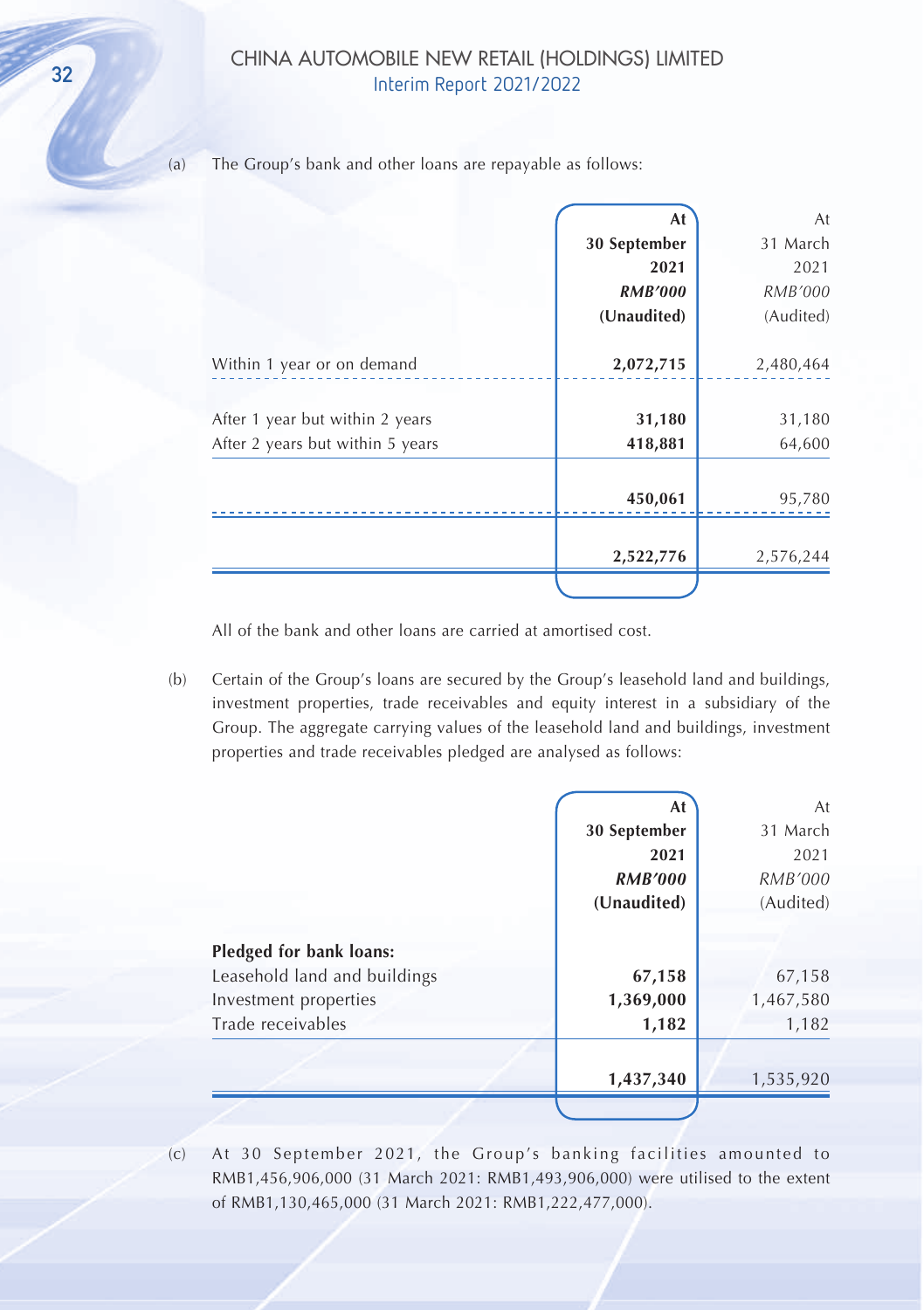#### **16. CAPITAL, RESERVES AND DIVIDENDS**

- **(a) Dividends**
	- **(i) Dividends payable to equity shareholders of the Company attributable to the interim period**

The directors of the Company did not recommend the payment of an interim dividend for the six months ended 30 September 2021 (six months ended 30 September 2020: RMBNil).

**(ii) Dividends payable to equity shareholders of the Company attributable to the previous financial year, approved during the interim period**

No dividend in respect of the previous financial period has been approved during the six months ended 30 September 2021 (six months ended 30 September 2020: RMBNil).

#### **(b) Share capital**

|                                         | Six months ended                      |                 | Year ended                  |          |
|-----------------------------------------|---------------------------------------|-----------------|-----------------------------|----------|
|                                         | 30 September 2021                     |                 | 31 March 2021               |          |
|                                         | No. of                                |                 | No. of                      |          |
|                                         | shares                                |                 | shares                      |          |
|                                         | '000                                  | <b>HK\$'000</b> | '000                        | HK\$'000 |
| Authorised:                             |                                       |                 |                             |          |
| Ordinary shares at HK\$0.01 each        | 10,000,000                            | 100,000         | 10,000,000                  | 100,000  |
|                                         | Six months ended<br>30 September 2021 |                 | Year ended<br>31 March 2021 |          |
|                                         | No. of                                |                 | No. of                      |          |
|                                         | shares                                |                 | shares                      |          |
|                                         | '000                                  | <b>RMB'000</b>  | '000                        | RMB'000  |
| Ordinary shares, issued and fully paid: |                                       |                 |                             |          |
| At 1 April and at 30 September/31 March | 8,044,020                             | 69,888          | 8,044,020                   | 69,888   |
|                                         |                                       |                 |                             |          |

The holders of ordinary shares are entitled to receive dividends as declared from time to time and are entitled to one vote per share at meetings of the Company. All ordinary shares rank equally with regard to the Company's residual assets.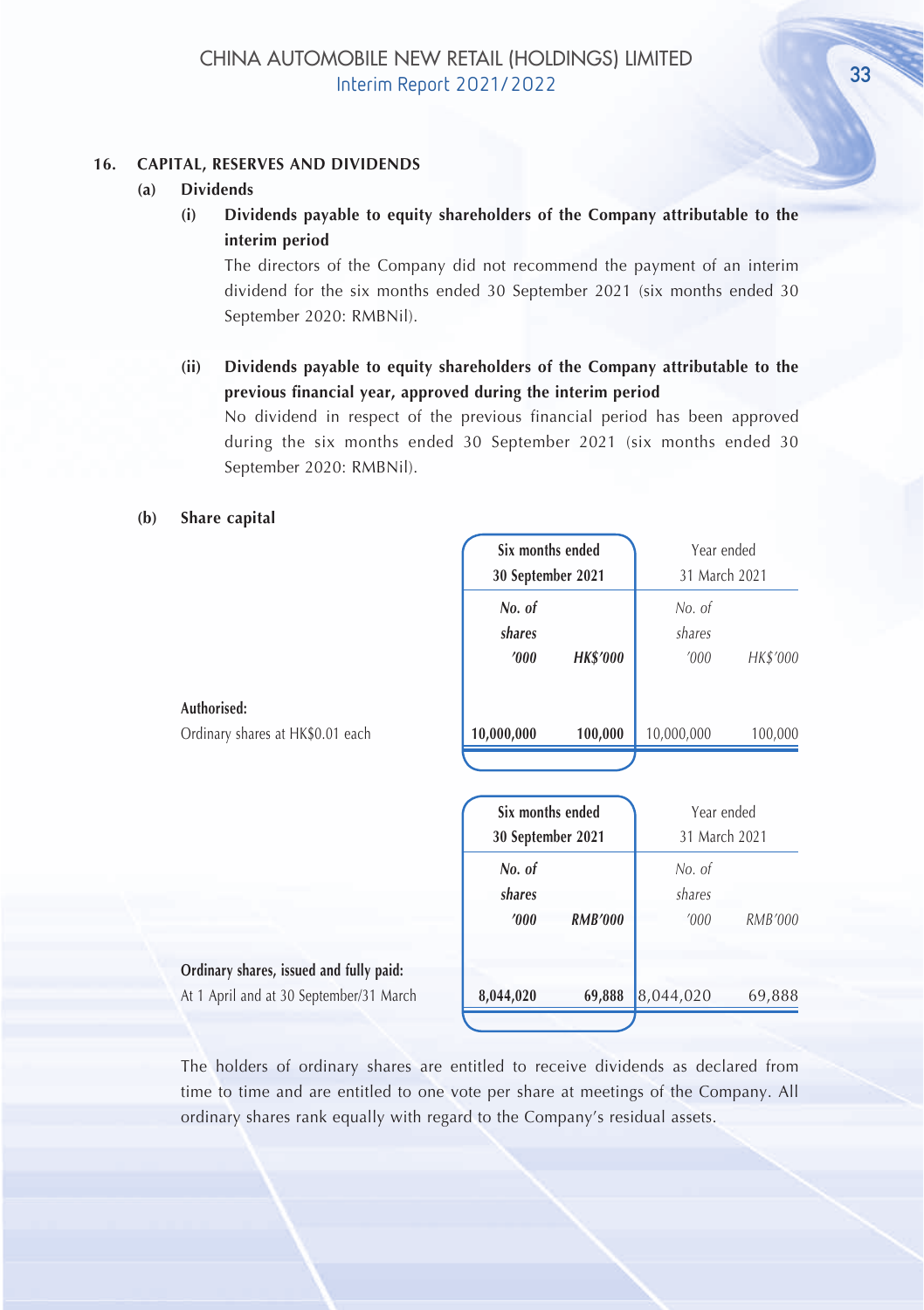## **17. MATERIAL RELATED PARTY TRANSACTIONS**

In addition to the balances and transactions disclosed elsewhere in these financial statements, the Group entered into the following material related party transactions:

#### **(a) Transactions with companies under the control of shareholders of the Company**

|                                                                           |       | Six months ended |              |
|---------------------------------------------------------------------------|-------|------------------|--------------|
|                                                                           |       |                  | 30 September |
|                                                                           |       | 2021             | 2020         |
|                                                                           | Note  | <b>RMB'000</b>   | RMB'000      |
|                                                                           |       | (Unaudited)      | (Unaudited)  |
| Sales of goods                                                            |       | 3,823            | 3,301        |
| Rental income from operating leases                                       |       | 54               | 38           |
| Services income from operating leases                                     |       | 154              | 36           |
| Import and export handling charges                                        |       | 4,542            | 3,438        |
| Lease expenses                                                            |       | 6,670            | 9,722        |
| Interest expenses                                                         | (i)   | 996              | 1,200        |
| Net (decrease)/increase in non-interest<br>bearing advances received from |       |                  |              |
| related parties                                                           | (ii)  | (1,779)          | 392          |
| Net decrease in loans received from                                       |       |                  |              |
| related parties                                                           | (iii) | 2,594            | 8.279        |
|                                                                           |       |                  |              |

#### Notes:

- (i) Interest expenses represented interest charges on loans received from related parties.
- (ii) The amounts are unsecured and have no fixed terms of repayment.
- (iii) The loans are unsecured, bear interest ranging from 0% to 7% (six month ended 30 September 2020: 0% to 3.95%) per annum and are repayable before March 2022 (six month ended 30 September 2020: May 2022).

As disclosed in Note 15, certain of the Group's bank and other loans were guaranteed by shareholders of the Company, directors of the Company, close family members of a shareholder of the Company and/or companies under the control of shareholders of the Company.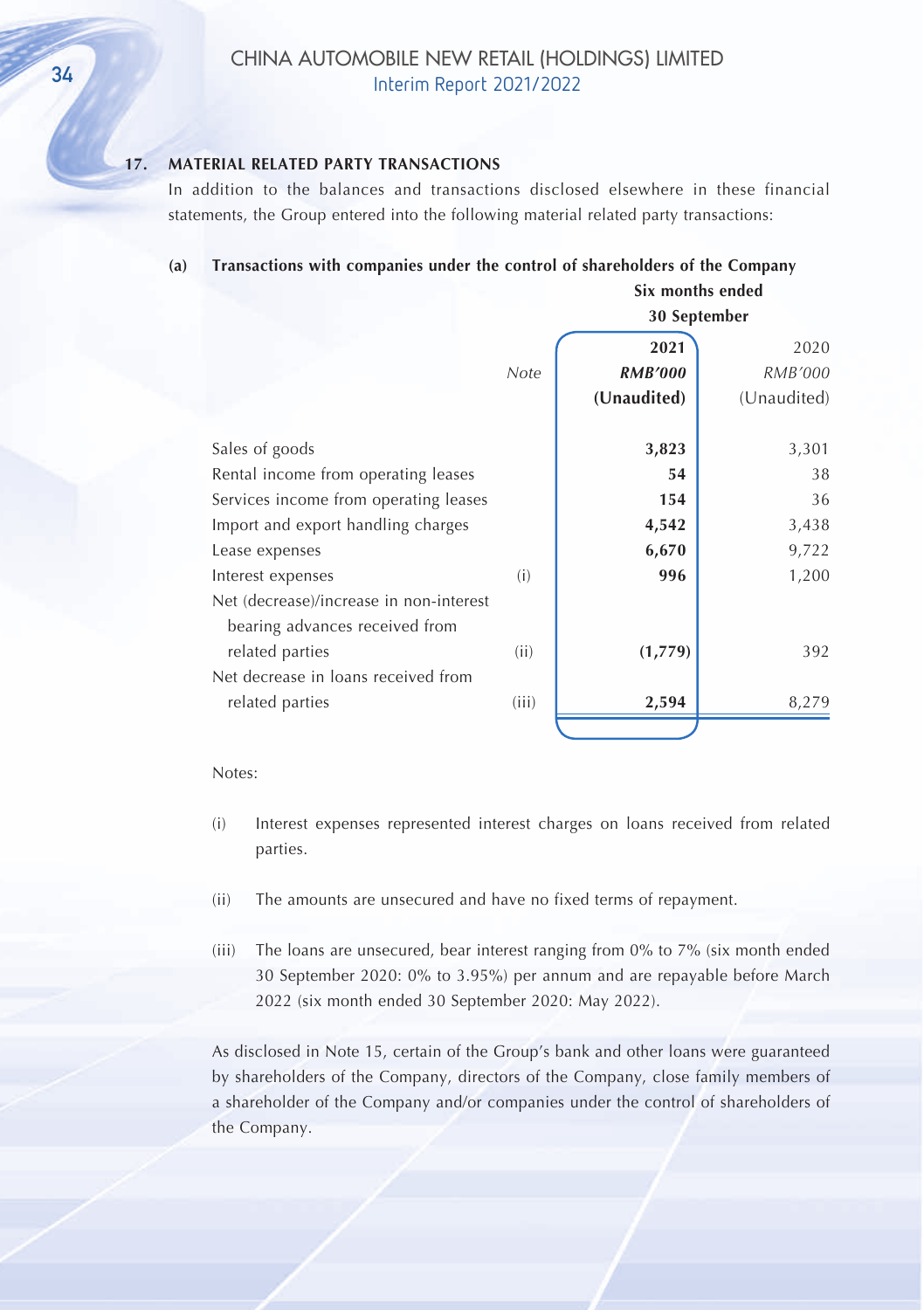#### **18. COMMITMENTS**

At 30 September 2021, the outstanding capital commitments of the Group not provided for in the condensed consolidated financial statements were as follows:

|                                                                   | At             | At        |
|-------------------------------------------------------------------|----------------|-----------|
|                                                                   | 30 September   | 31 March  |
|                                                                   | 2021           | 2021      |
|                                                                   | <b>RMB'000</b> | RMB'000   |
|                                                                   | (Unaudited)    | (Audited) |
| Commitments in respect of plant and machinery<br>- Contracted for | 587            | 724       |
|                                                                   |                |           |

#### **19. FAIR VALUE MEASUREMENT OF FINANCIAL INSTRUMENTS**

#### **(a) Financial assets and liabilities measured at fair value**

*(i) Fair value hierarchy*

The following table presents the fair value of the Group's financial instruments measured at the end of the reporting period on a recurring basis, categorised into the three-level fair value hierarchy as defined in HKFRS 13, *Fair value measurement*. The level into which a fair value measurement is classified is determined with reference to the observability and significance of the inputs used in the valuation technique as follows:

- Level 1 valuations: Fair value measured using only Level 1 inputs, i.e. unadjusted quoted prices in active markets for identical assets or liabilities at the measurement date.
- Level 2 valuations: Fair value measured using Level 2 inputs, i.e. observable inputs which fail to meet Level 1, and not using significant unobservable inputs. Unobservable inputs are inputs for which market data are not available.
- Level 3 valuations: Fair value measured using significant unobservable inputs.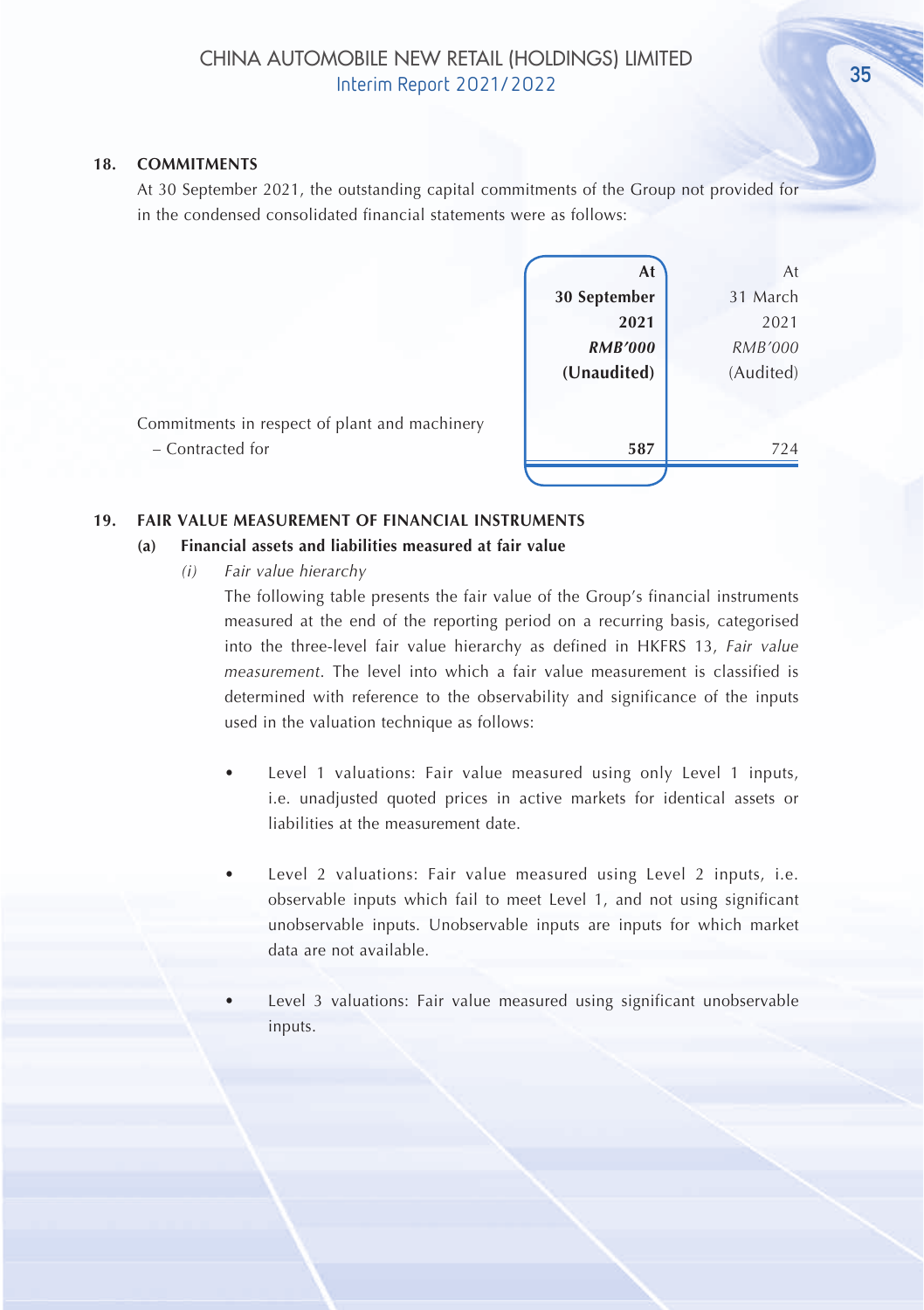#### *(ii) Information about Level 3 fair value measurements*

The fair value of the Group's financial assets at FVPL is determined using the discounted cash flow model and the significant unobservable input used in the fair value measurement is discount rate, ranged from 4.2% to 5.1% for the six months ended 30 September 2021 (year ended 31 March 2021: 4.8% to 5.6%). The fair value measurement is negatively correlated to the discount rate. As at 30 September 2021, it is estimated that with all other variables held constant, an increase/decrease in the discount rate by 5% would have decreased/ increased the Group's profit/(loss) by RMB2,342,000 (year ended 31 March 2021: RMB3,320,000).

The movement during the period in the balance of the Level 3 fair value measurement is as follow:

|                                          | Six months ended | Year ended     |
|------------------------------------------|------------------|----------------|
|                                          | 30 September     | 31 March       |
|                                          | 2021             | 2021           |
|                                          | <b>RMB'000</b>   | <i>RMB'000</i> |
|                                          | (Unaudited)      | (Audited)      |
| Financial assets at FVPL                 |                  |                |
| At 1 April                               | 882,610          | 1,091,363      |
| Payment for purchases                    |                  | 800,000        |
| Changes in fair value recognised         |                  |                |
| in profit or loss during the period/year | 6,998            | (9,773)        |
| Proceeds from sales                      |                  | (998, 980)     |
| At 30 September/31 March                 | 889,608          | 882,610        |
|                                          |                  |                |

**(b) Fair value of financial assets and liabilities carried at other than fair value** The carrying amounts of the Group's financial instruments carried at cost or amortised cost are not materially different from their fair values at 30 September 2021 and 31

March 2021.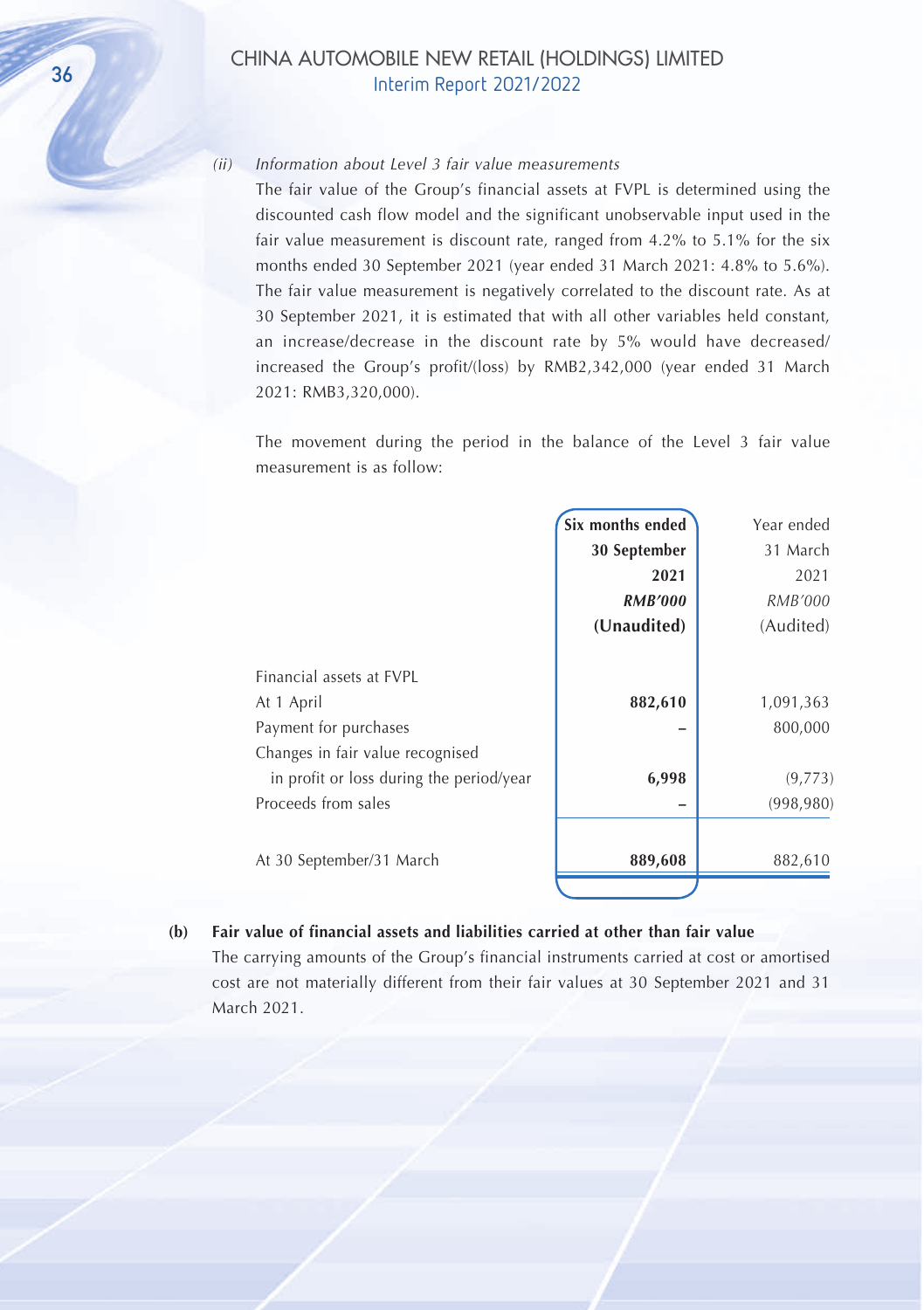#### **20. CONTINGENT LIABILITIES**

#### **(a) Assets pledged**

At 30 September 2021, the Group pledged certain leasehold land and buildings and investment properties to secure bank loans borrowed by a third party company. The carrying values of the leasehold land and buildings and investment properties are analysed as follows:

> **At 30 September 2021** *RMB'000* **(Unaudited) 14,650**

Leasehold land and buildings **2,450** Investment properties **12,200**

As at the end of the reporting period, the directors of the Company do not consider it probable that a claim will be made against the Group under the pledge. The exposure of the Group at 30 September 2021 under the pledge is RMB29,500,000, being the banking facility granted by bank to the third party company.

#### **(b) Financial guarantees issued**

In addition to the disclosure in Note 3, the Group has provided guarantees to some of its customers' lenders in relation to these customers' banking facilities and bank loans amounting to RMB2,622.5 million as at 30 September 2021 (31 March 2021: RMB2,622.5 million). As at 30 September 2021, bank loans of RMB323.5 million (31 March 2021: RMB1,299.0 million) out of the abovementioned guarantees were defaulted. Included in these bank loans were RMB100 million (31 March 2021: RMB100 million) the banks of which have commenced litigations against the borrowers and the guarantors, including the subsidiaries of the Group, for repaying the outstanding loans. The Group estimated the expected credit loss and provision of RMB342,131,000 was made against the guarantees granted by the Group as of 30 September 2021 (31 March 2021: RMB336,893,000).

#### **(c) Litigations**

In addition to the litigations commenced by banks against subsidiaries of the Group, there are other litigations against the Group. For those other litigations that the courts have made the ruling, the Group has made provisions in accordance with the courts' ruling. Up to the date of approval of these consolidated financial statements, the exposure under these other litigations that the courts have not yet made a ruling amounted to RMB4.5 million. The management considers the likelihood of compensation to be low and therefore no provision was provided.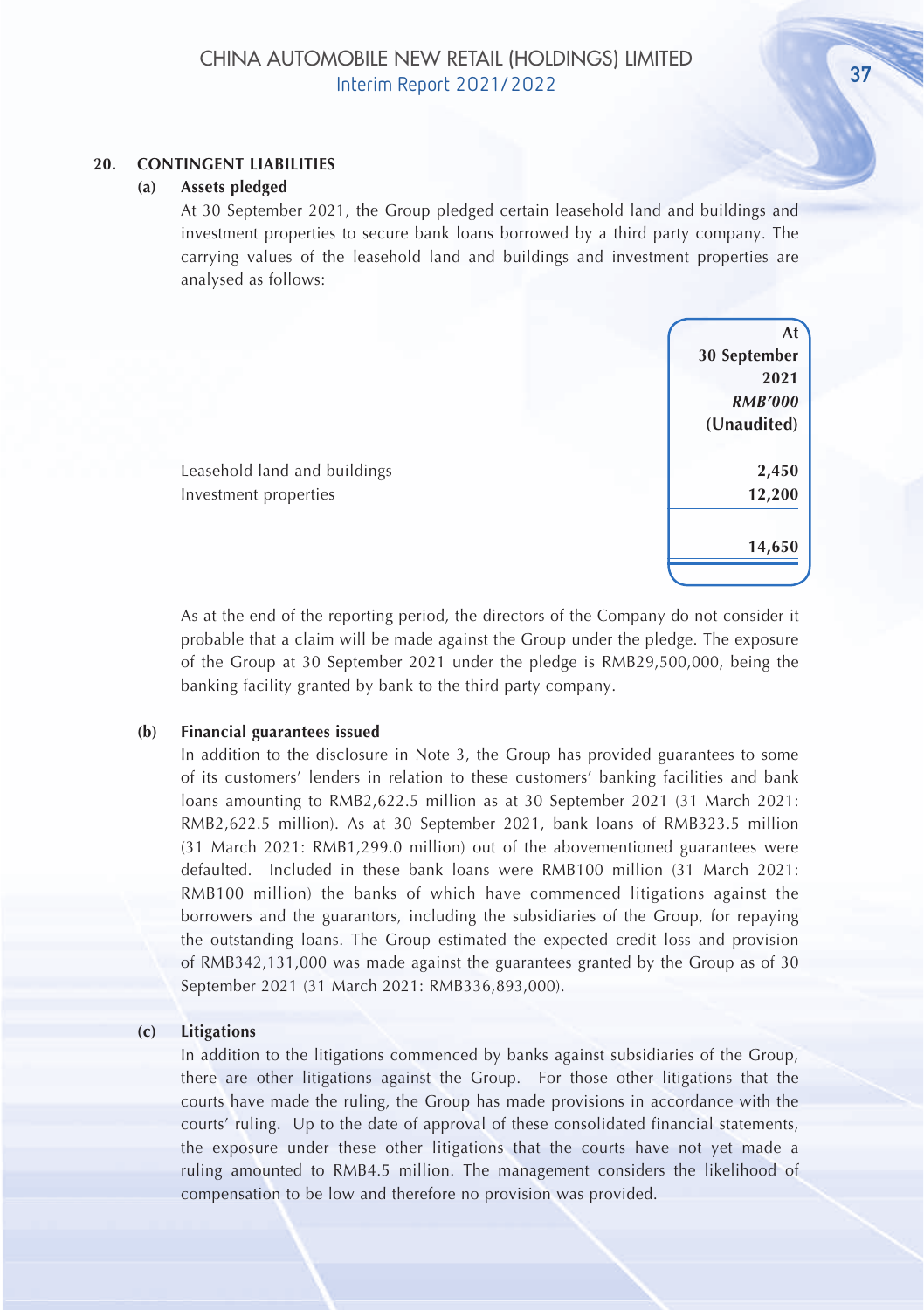#### **MANAGEMENT DISCUSSION AND ANALYSIS**

## **FINANCIAL HIGHLIGHTS**

#### **General Information**

For the six months ended 30 September 2021, the Group recorded a revenue of approximately RMB1,031.7 million, representing an increase of 19.9% when compared with the revenue of approximately RMB860.2 million reported for the corresponding period last year. Net profit for the six months ended 30 September 2021 was approximately RMB88.1 million compared to a net loss of RMB209.0 million for the corresponding period last year. The Group's basic and diluted earnings per share for the six months ended 30 September 2021 were RMB1.10 cent and the Group's basic and diluted loss per share were RMB2.60 cent for the corresponding period last year.

#### **Net Assets, Liquidity and Financial Resources**

As at 30 September 2021, the Group's net assets increased to RMB212.4 million, rendering net asset value per share at RMB2.6 cent. The increase in net assets is mainly due to increase in trade and other receivables by approximately RMB90.0 million during the period.

As at 30 September 2021, the Group's total assets were valued at RMB5,065.5 million, including cash and bank deposits of approximately RMB542.9 million. Consolidated bank loans and other borrowings amounted to RMB2,522.8 million. Debt-to-equity ratio (bank loans and other borrowings over total equity) has been decreased significantly from 2,159.9% as at 31 March 2021 to 1,187.8% as at 30 September 2021. The significant change in the debt-to-equity ratio was essentially due to the equity increased during the period.

Most of the Group's business transactions were conducted in RMB and US\$. As at 30 September 2021, the Group's major borrowings included bank loans, loan from other financial institutions which had an outstanding balance of RMB2,332.9 million, other borrowings from shareholders totaling RMB189.9 million. All of the Group's borrowings have been denominated in RMB, HK\$ and US\$.

#### **Pledge of Assets**

The Group's leasehold land and buildings, investment properties and trade receivables with a carrying amount of RMB1,437.3 million as at 30 September 2021 were pledged to secure bank borrowing and facilities of the Group.

The Group's leasehold land and buildings and investment properties with a carrying amount of RMB12.2 million as at 30 September 2021 were pledged to secure bank loans borrowed by a third party company.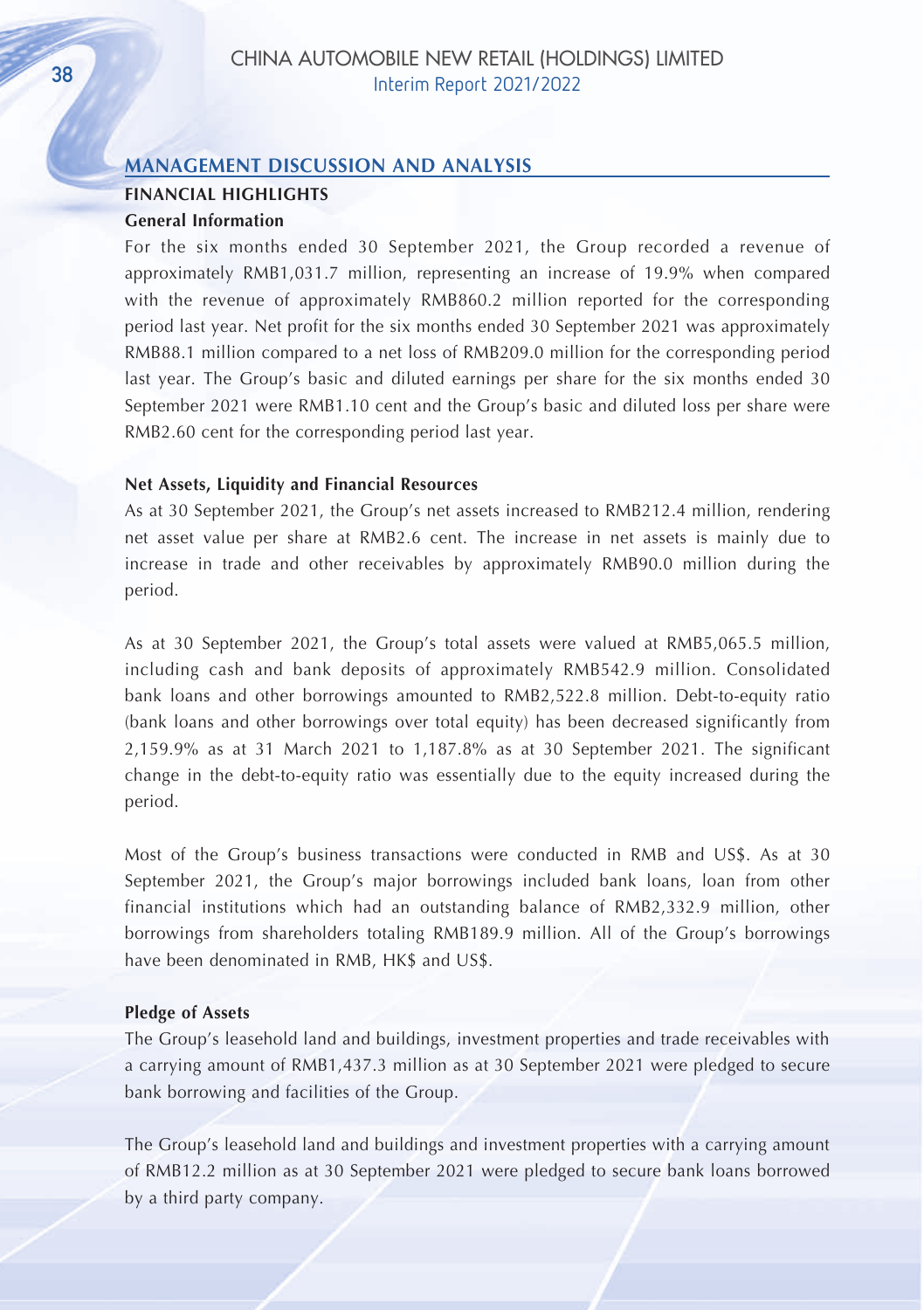#### **Prepayment to Suppliers**

As at 30 September 2021, the balance of prepayment to suppliers is RMB68.3 million. As at the 30 November 2021, the utilization of the prepayment to suppliers was approximately RMB23.6 million or 34.6% of the balance.

#### **Capital Expenditure and Commitments**

The Group will continue to allocate a reasonable amount of resources for better utilization of the Company's assets, and improvement of capital assets to improve operations efficiency and to meet customer needs and market demands. Sources of funding are expected to come primarily from trading revenue that the Group will generate from operations and alternative debt and equity financing.

#### **Exposure to Foreign-Exchange Fluctuations**

The functional currency of the Company is RMB and the Group's monetary assets and liabilities were principally denominated in RMB, HK\$ and US\$. The Group considers the risk exposure to foreign currency fluctuation would be essentially in line with the performance of the exchange rate of RMB. Given that RMB is not yet an international hard currency, there is no effective method to hedge the relevant risk for the size and cash flow pattern of the Group. As the Chinese Government is driving RMB to get more internationalized and towards free floating in the future, we expect more hedging tools will be available in the currency market. The Group will monitor closely the development of currency policy of the Chinese Government and the availability of the hedging tools which are appropriate for the operations of manufacturing business and car business of the Group in this respect.

#### **Segment Information**

Car-sale business and car trading platform business contribute 1.0% of total revenue of the Group in the six months ended 30 September 2021. Retail and wholesale business, manufacturing and trading business and investments holding business had 45.4%, 50.6% and 3.0% of the remaining respectively.

In terms of geographical location, China is the primary market of the Group, which accounted for 52.5% of total revenue of the Group for the six months ended 30 September 2021. The remaining comprised of revenue from North America 39.1%, Europe 6.1% and others 2.3%.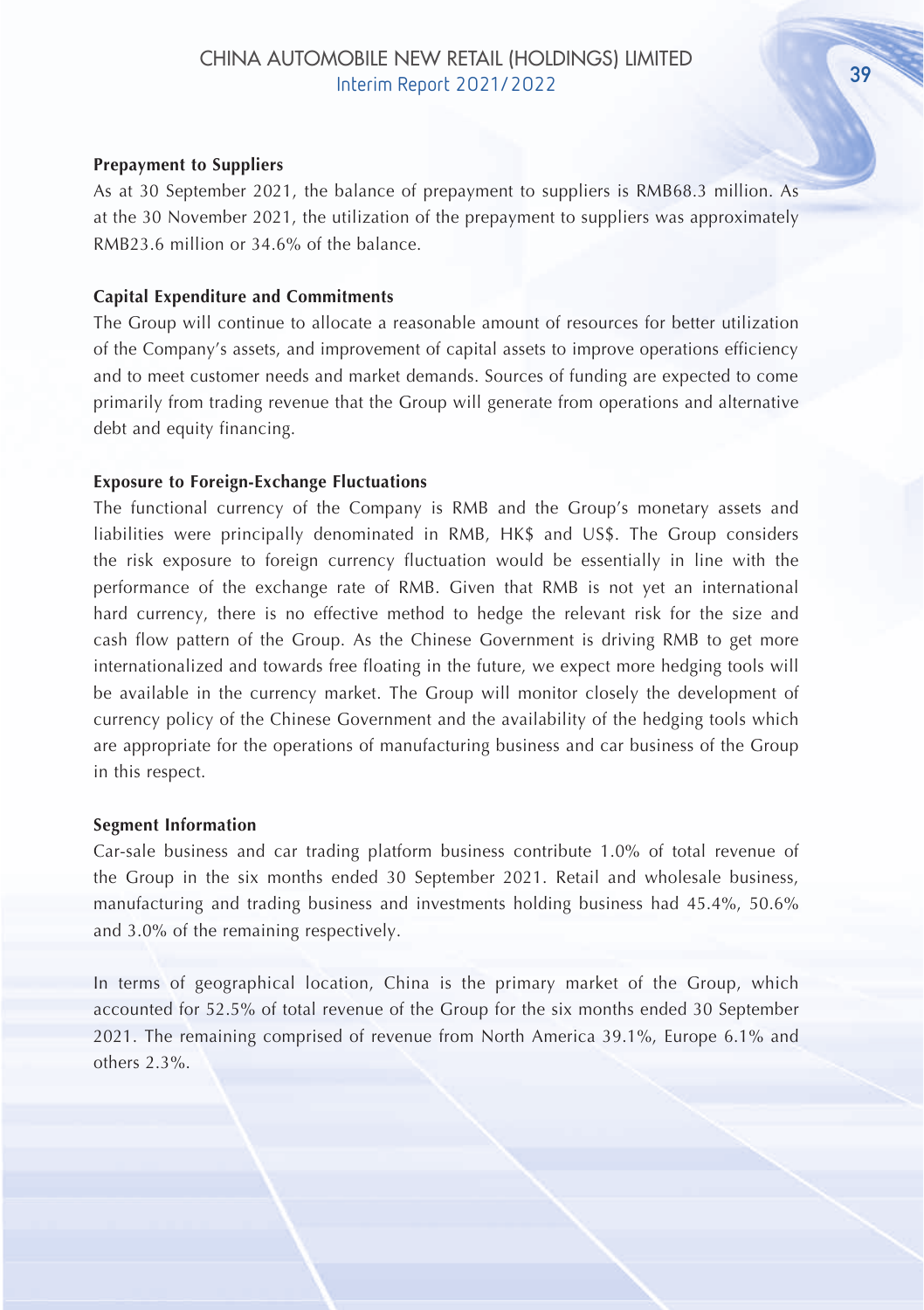#### **Contingent Liabilities**

As at 30 September 2021, the Group provides guarantees to secure bank loans borrowed by some major customers. Such arrangements were made by 天津濱海國際汽車城有限公 司 (Tianjin Binhai International Automobile City Company Ltd, the "Automobile City"). The directors of the Company do not consider it probable that a claim in excess of the provision for warranties provided by the Group will be made against the Group under any of the guarantees. The maximum liability of the Group as of the close of business under the guarantees issued is RMB2,622.5 million being the aggregate banking facilities granted to third party customer of the Group by banks.

#### **Employee Information**

As at 30 September 2021, the Group employed a workforce of 1,971 employees in its various chain stores, offices and factories located in Hong Kong and the PRC. Competitive remuneration packages were provided and commensurate with individual responsibilities, qualifications, experience and performance. The Group provided management skills workshops, practical seminars for knowledge update, on-the-job training and safety training programs to its employees. There was a share option scheme in force but no share option was granted during the six months ended 30 September 2021.

#### **Review of Operations**

For the six months ended 30 September 2021, the Group recorded a net profit of RMB88.1 million, compared to a net loss of RMB209.0 million for the corresponding period last year.

#### **Revenue**

For the six period ended 30 September 2021, the Group recorded revenue of approximately RMB1,031.7 million, representing an increase of 19.9% when compared with the revenue of approximately RMB860.2 million reported for the corresponding period last year.

#### *Car-sale Business*

The trading and sales of imported cars business decreased substantially by 100% to RMBnil for the period ended 30 September 2021 as compared with RMB39.9 million for the corresponding period last year. The trade friction between the United States of America and China, the issuance of Limits and Measurement Methods for Emissions from Light-duty Vehicles (China VI) and COVID-19 pandemic did have adverse impact on the business and investment environment in China and thus affected the mood of consumers in China especially in the market of durable goods.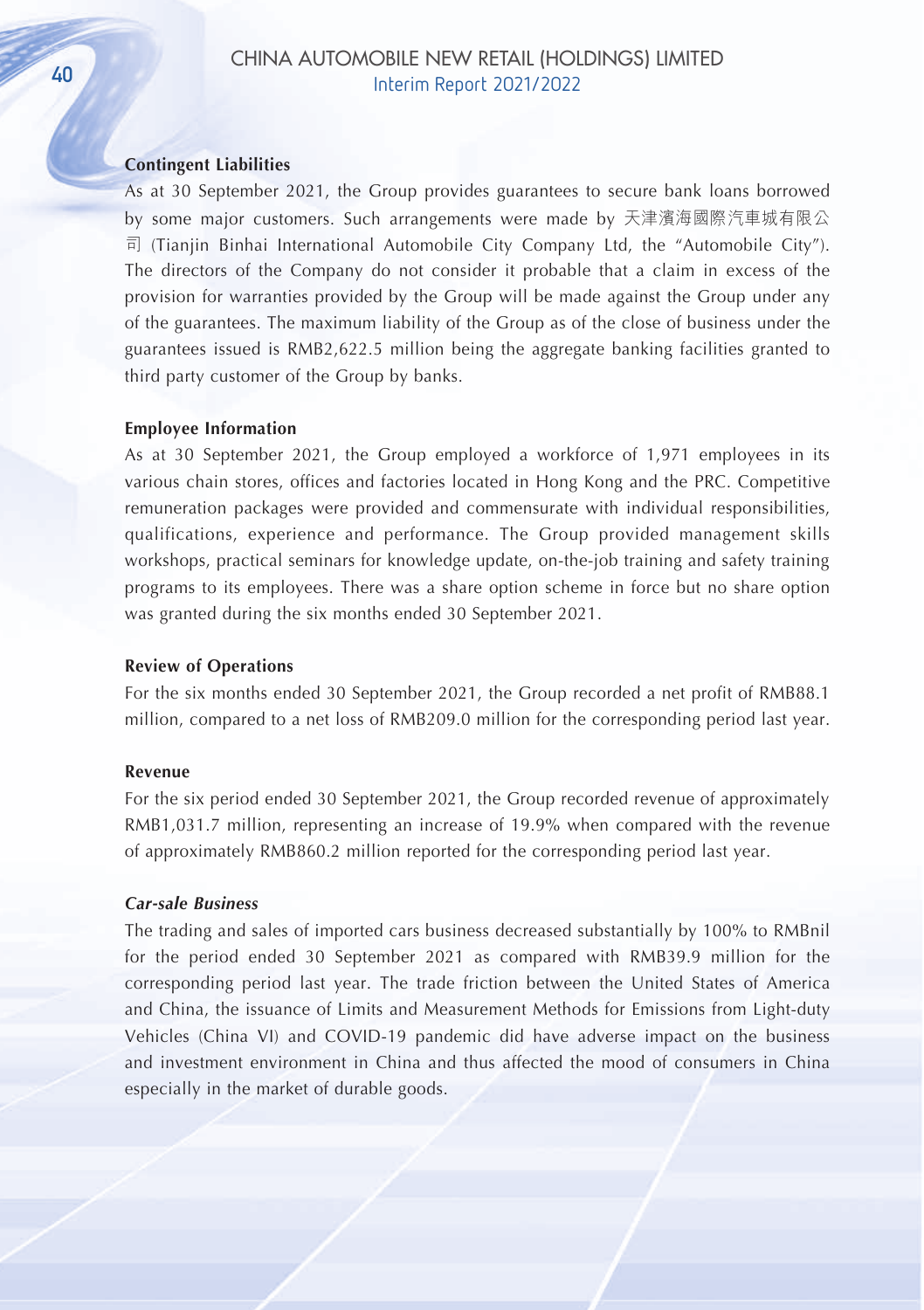#### *Car Trading Platform Business*

The imported cars platform services and property rental business contributed revenue of RMB10.6 million for the period ended 30 September 2021, representing significantly decrease of 54.1% when comparing with the revenue of RMB23.1 million for the last corresponding period. The business was also affected by the COVID-19 pandemic.

#### *Retail and Wholesale Business*

Retail business decreased by 26.9% to RMB164.4 million and wholesale business increased by 96.1% to RMB304.1 million for the six months ended 30 September 2021 as compared with the corresponding period last year. For the keen market competition from e-commerce and large supermarket chains, the slowdown of consumption and recurrence of the pandemic, the retail business recorded a decrease in revenue, The wholesale business in wine and beverages has stabilized and in electrical appliances has been growing rapidly and recorded a significantly increase in revenue contributed by the hard work of the sale team and good sales strategy for the six months ended 30 September 2021.

#### *Manufacturing and Trading Business*

During the six months ended 30 September 2021, the manufacturing and trading business contributed approximately RMB521.6 million to the total revenue of the Group. The business of this segment increased significantly by RMB134.4 million or 34.7% when compared with the corresponding period last year of approximately RMB387.2 million. The competition in overseas market has been very severe and our management team in this business line is working very hard to strengthen our established customer base and looking for further opportunities in the market. The contribution successfully strengthen our established customer base and the base can cope with short term fluctuation in the market. The business of this segment performed very well in the six months ended 30 September 2021.

#### *Investments Holding Business*

Dividend income and investment income was increased by 2.2% to RMB31.0 million for the six months ended 30 September 2021 as compared with the corresponding period last year.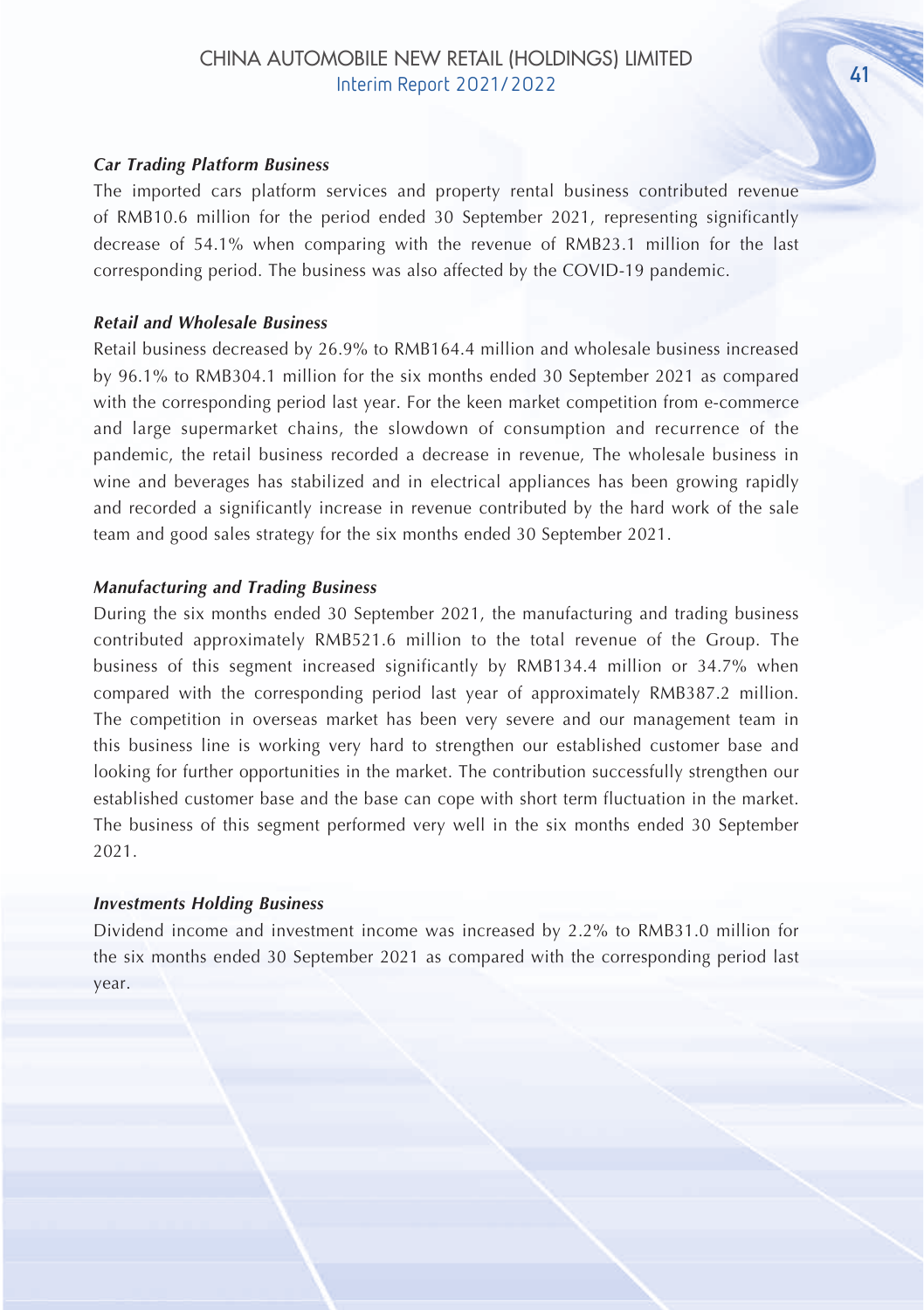#### **PROSPECTS**

**Further strengthening our competence and competitiveness in the manufacturing business** Manufacturing is the basis of guaranteeing the Group's ability to operate as a going concern. In recent years, the Group's manufacturing business has grown steadily and at a high speed, thanks to the hard work of the team and appropriate strategies. The Group will continue with its cost control measures and the business strategy of focusing on higher margin products and customers that have improved the Group's business and financial performance. Apart from the continuing effort in cost control measures such as integration and realignment of management and sales resources together with structural changes in procurement and manufacturing planning, the Group will also continue with its efforts to develop and roll out new products so as to meet the high expectations of both old and new customers. Besides, the Group will also enlarge our customer base in both existing and emerging markets to achieve our goal of continuous achievement growth and performance improvement.

#### **Expansion of the wholesale business with high growth potential**

Within the Group's wholesale business, the heating, ventilation and air-conditioning (HVAC) wholesale business is growing rapidly due to the sales strategy and efforts of the business team. The Group will adopt the approach of working with large property groups in the long term to rapidly expand its business to various regions across the country. We will work to develop this business into a new point of growth for the Group's results in the future.

#### **Car-sale and platform businesses**

During the interim period, the performance of the Group's car-sale and platform businesses was still affected by the pandemic and the implementation of Limits and Measurement Methods for Emissions from Light-duty Vehicles (CHINA VI). Recently, with the support of the Ministry of Commerce of China, the Ministry of Ecology and Environment has implemented the policy of disclosing environmental information of parallel imported cars. Since the first case of parallel imported cars disclosing environmental information on 25 May 2021, 46 models of vehicles have completed such disclosure of information. There is now a certain basis for the redevelopment of the business of parallel importation of cars, and the Group will strive to recover the Group's automotive businesses as much as possible in line with any change in policy and the development of the industry. However, the development of the industry is still subject to variables. Therefore, the management will also study and consider the development of the businesses and the need for and feasibility of any adjustment having regard to any change in national policy, the development prospects of the industry, and the actual situation of the Group's businesses.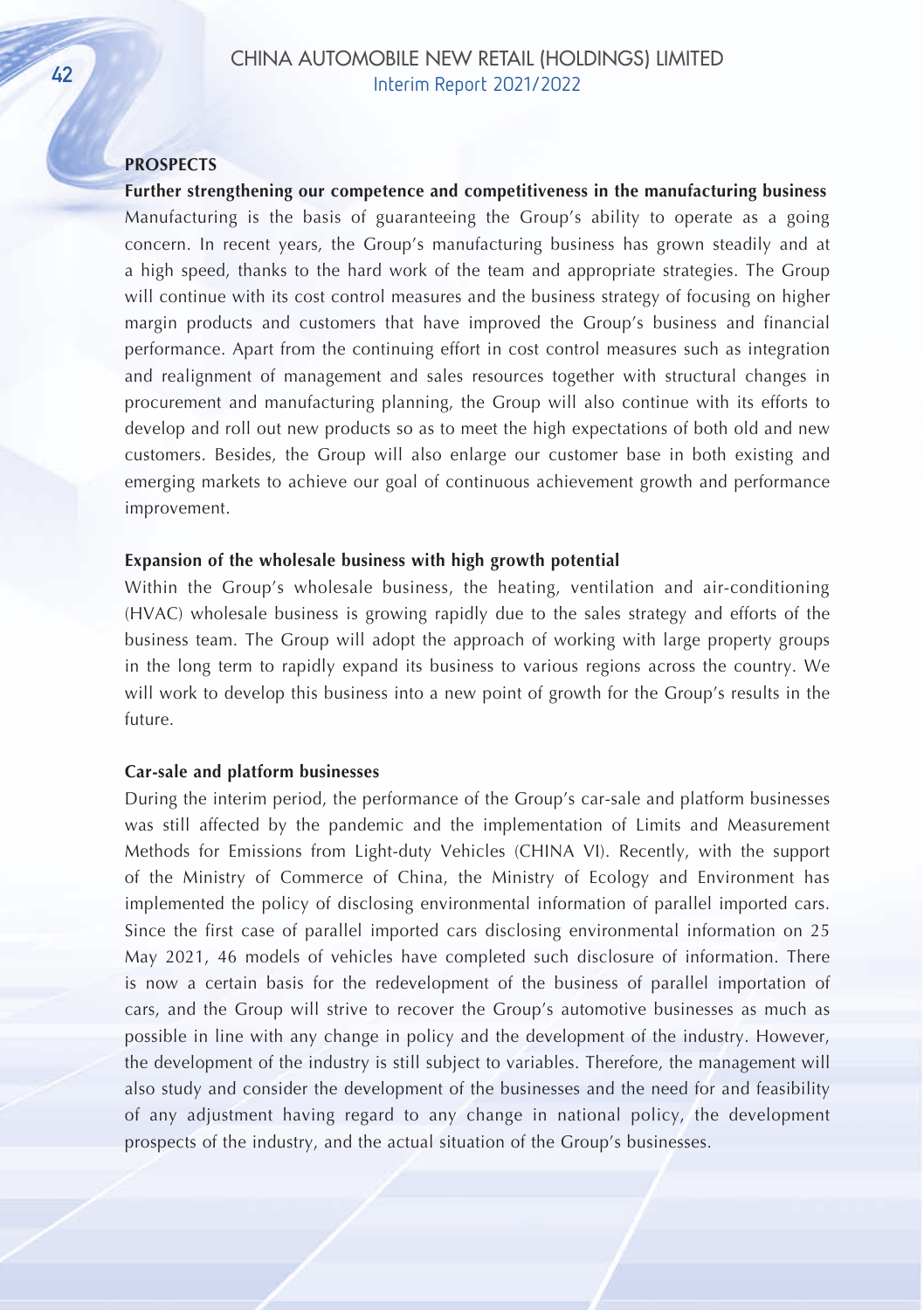#### **OTHER INFORMATION**

## **DIRECTORS' INTERESTS AND SHORT POSITIONS IN SHARES, UNDERLYING SHARES AND DEBENTURES**

As at 30 September 2021, the interests and short positions of the directors of the Company in the shares, underlying shares and debentures of the Company and its associated corporations (within the meaning of Part XV of the Securities and Futures Ordinance (the "SFO")) as recorded in the register maintained by the Company pursuant to Section 352 of the SFO, or as otherwise notified to the Company pursuant to the Model Code for Securities Transactions by Directors of Listed Companies (the "Model Code") were as follows:

|                  |          |                                                    | Approximate<br>percentage of<br>the issued share |
|------------------|----------|----------------------------------------------------|--------------------------------------------------|
| Name             | Capacity | Number of shares/<br>underlying shares<br>(Note 1) | capital<br>of the Company                        |
| Mr Li Lixin      | (Note 2) | 2,755,137,680 (L)<br>2,737,284,681 (S)             | 34.25%<br>34.03%                                 |
| Ms Cheng Weihong | (Note 3) | 1,849,407,702 (L)<br>398,000,000 (S)               | 22.99%<br>$4.95\%$                               |

Note 1: (L) denotes long positions (S) denotes short positions

- Note 2: Mr Li Lixin's interest in 2,755,137,680 shares is held as to 17,822,000 shares personally, 1,382,141,014 shares through Big-Max Manufacturing Co., Limited ("Big-Max") and 1,355,174,666 shares through Shi Hui Holdings Limited ("Shi Hui"). The issued share capital of Big-Max and Shi Hui are wholly owned by Mr Li Lixin.
- Note 3: Ms Cheng Weihong's interest in 1,849,407,702 shares is held as to 956,407,702 shares through Mighty Mark Investments Limited ("Mighty Mark") and 893,000,000 shares through Hopeful Glad Limited ("Hopeful Glad"). The issued share capital of Mighty Mark and Hopeful Glad are wholly owned by Ms Cheng Weihong.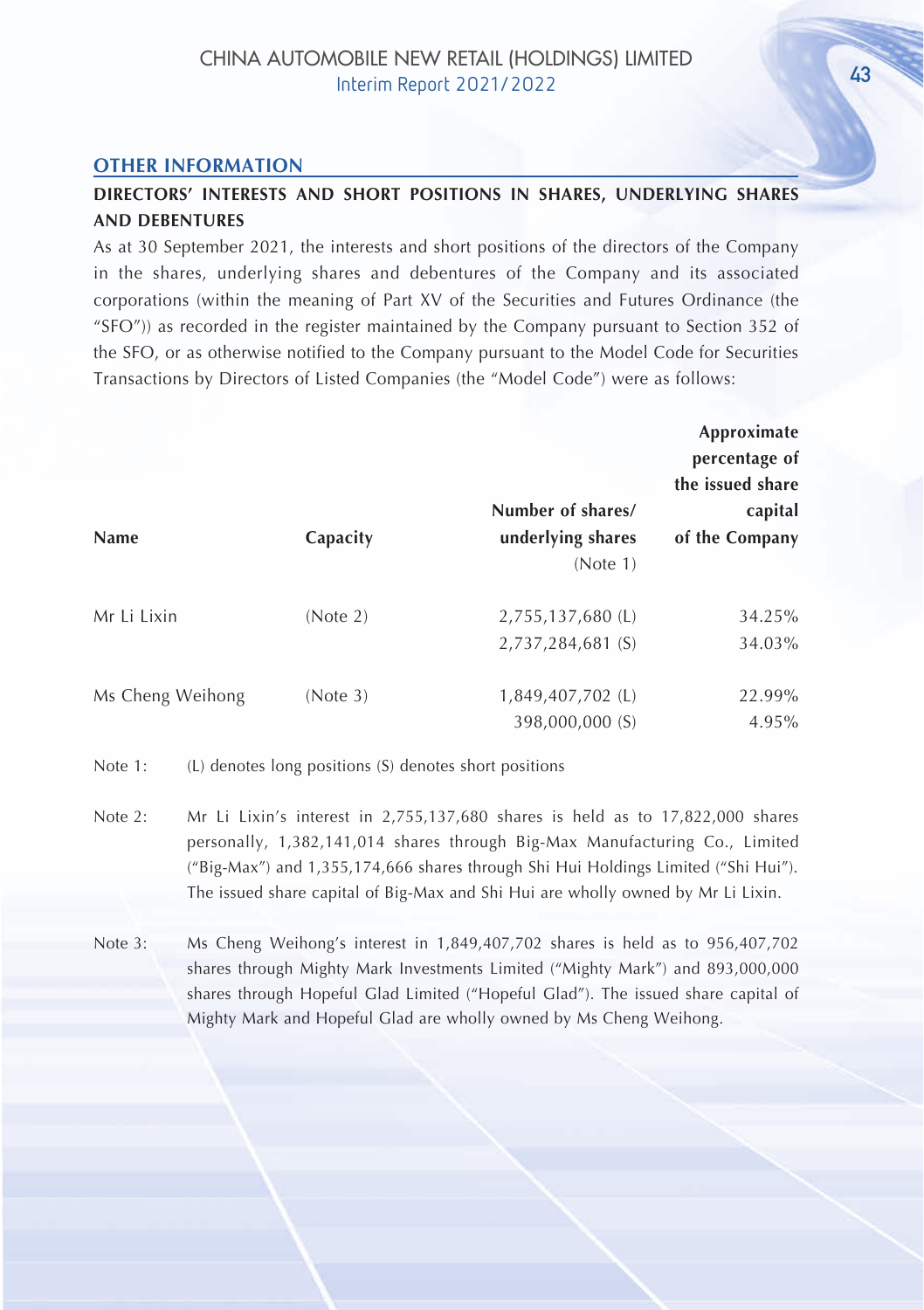> Furthermore, no share option had been granted under the Company's share option scheme since its adoption on 31 August 2012 and there was no other option outstanding at the beginning or the end of the six months ended 30 September 2021. Other than that, at no time during the six months ended 30 September 2021 was the Company or any of its subsidiaries a party to any arrangements to enable the directors to acquire benefits by means of the acquisition of share in, or debentures of, the Company or any other body corporate and none of the directors, their spouses or children under the age of 18 have any right to subscribe for the securities of the Company, or had exercised any such right during the six months ended 30 September 2021.

#### **SUBSTANTIAL SHAREHOLDERS**

As at 30 September 2021, the interests or short positions of every person, other than a director of the Company, in the shares and underlying shares of the Company as recorded in the register required to be kept under section 336 of the SFO were as follows:

|                                       |                                                                                          |                                                  | Approximate<br>percentage of<br>the issued share |
|---------------------------------------|------------------------------------------------------------------------------------------|--------------------------------------------------|--------------------------------------------------|
| Name                                  | Capacity                                                                                 | Number of shares/<br>underlying shares<br>(Note) | capital<br>of the Company                        |
| Big-Max Manufacturing Co.,<br>Limited | Beneficial owner                                                                         | 1,382,141,014 (L)<br>1,382,111,014 (S)           | 17.18%<br>17.18%                                 |
| Shi Hui Holdings Limited              | Beneficial owner                                                                         | 1,355,174,666 (L)<br>1,355,173,667 (S)           | 16.85%<br>16.85%                                 |
| Tong Shiping                          | Interest of spouse                                                                       | 1,849,407,702 (L)<br>398,000,000 (S)             | 22.99%<br>4.95%                                  |
| Mighty Mark Investments Limited       | Beneficial owner                                                                         | 956,407,702 (L)                                  | 11.89%                                           |
| Hopeful Glad Limited                  | Beneficial owner                                                                         | 893,000,000 (L)<br>398,000,000 (S)               | 11.10%<br>4.95%                                  |
| Central Huijin Investment Limited     | Person having a security<br>interest in shares/<br>interest in controlled<br>corporation | 2,413,065,680 (L)                                | 29.99%                                           |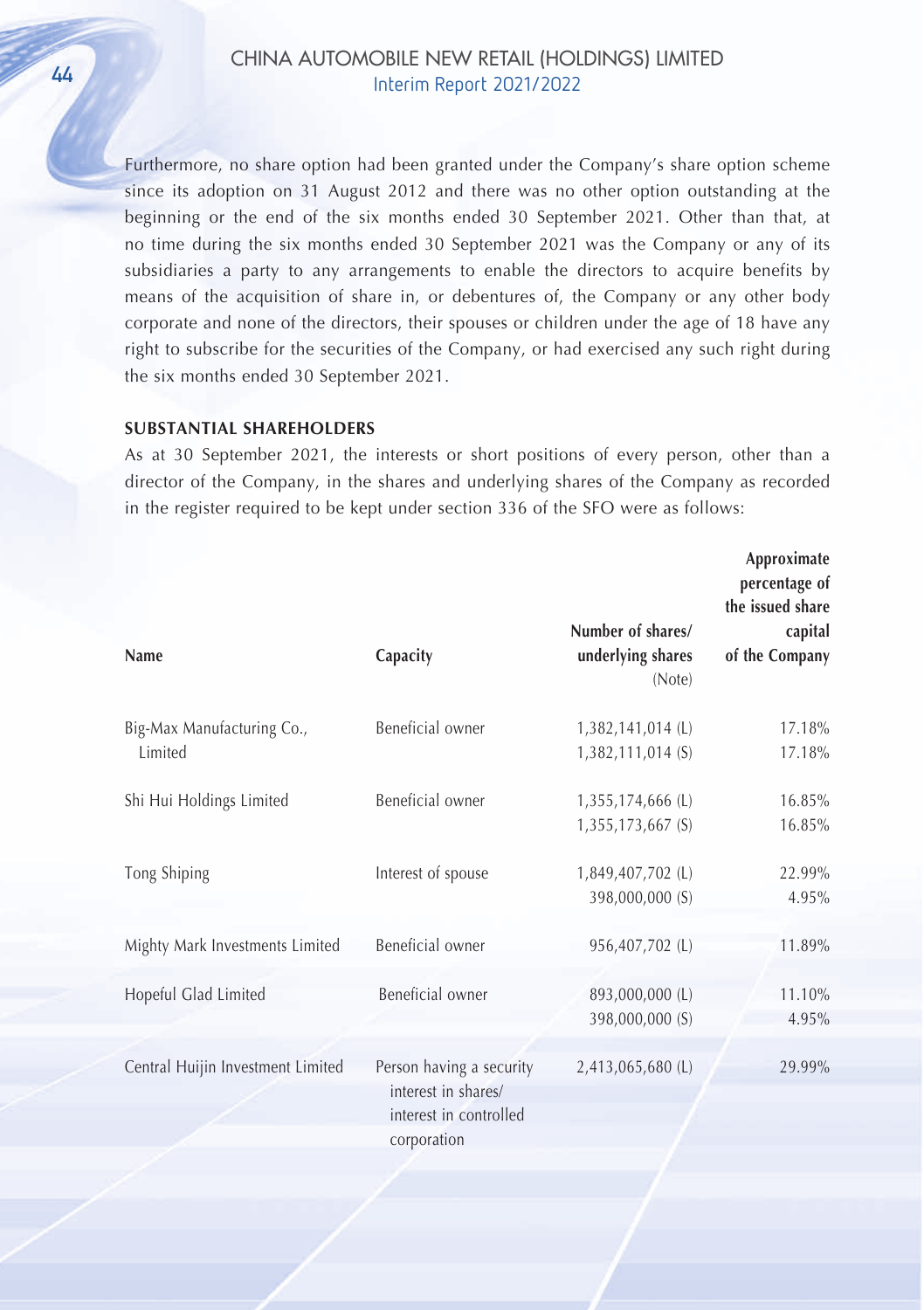| Name                                                                                               | Capacity                                                                                 |                                                  | Approximate<br>percentage of<br>the issued share |
|----------------------------------------------------------------------------------------------------|------------------------------------------------------------------------------------------|--------------------------------------------------|--------------------------------------------------|
|                                                                                                    |                                                                                          | Number of shares/<br>underlying shares<br>(Note) | capital<br>of the Company                        |
| China Construction Bank<br>Corporation                                                             | Person having a security<br>interest in shares/<br>interest in controlled<br>corporation | 2,413,065,680 (L)                                | 29.99%                                           |
| Poly Platinum Enterprises Limited                                                                  | Beneficial owner/Person<br>having a security<br>interest in shares                       | 1,051,144,000 (L)                                | 13.07%                                           |
| Greater Bay Area Homeland<br>Development Fund (GP)<br>Limited                                      | Person having a security<br>interest in shares/<br>interest in controlled<br>corporation | 1,051,144,000 (L)                                | 13.07%                                           |
| Ministry of Finance of Zhejiang<br>Province, the People's Republic<br>of China (中華人民共和國浙江<br>省財政廳) | Person having a security<br>interest in shares                                           | 1,049,971,001 (L)                                | 13.05%                                           |
| 浙江省財務開發公司                                                                                          | Person having a security<br>interest in shares                                           | 1,049,971,001 (L)                                | 13.05%                                           |
| Greater Bay Area Homeland<br>Investments Limited                                                   | Person having a security<br>interest in shares/<br>interest in controlled<br>corporation | 1,048,124,000 (L)                                | 13.03%                                           |
| Caitong Securities Co., Limited                                                                    | Person having a security<br>interest in shares                                           | 700,971,001 (L)                                  | 8.71%                                            |

Note: (L) denotes long positions (S) denotes short positions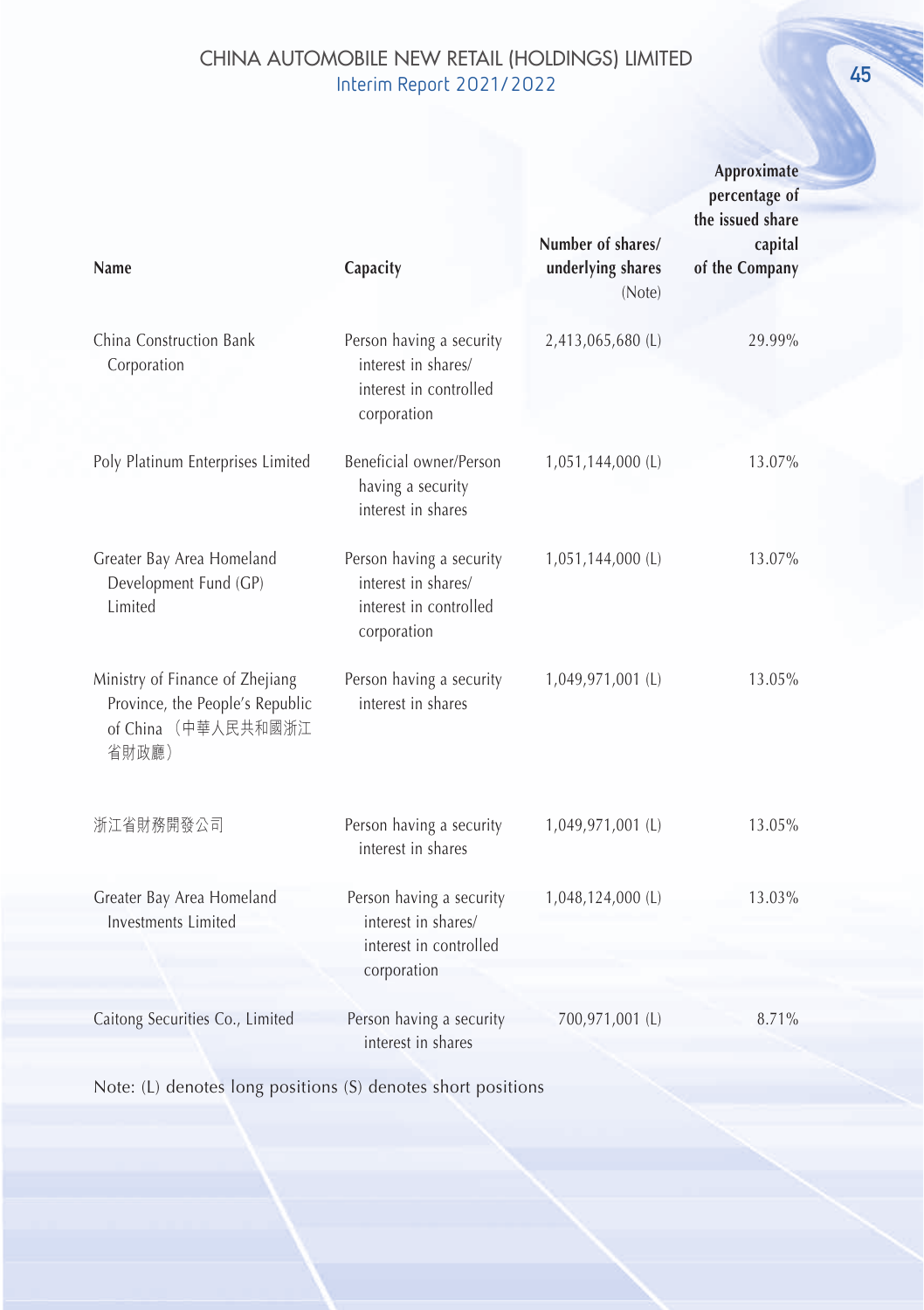#### **PURCHASE, SALE OR REDEMPTION OF THE COMPANY'S LISTED SECURITIES**

Neither the Company nor any of its subsidiaries has purchased, sold or redeemed any of the Company's listed securities during this period.

#### **AUDIT COMMITTEE**

The Audit Committee of the Company has reviewed with the management the accounting principles and practice adopted by the Group and discussed internal controls and financial reporting matters including a review of the consolidated financial statements for the six months ended 30 September 2021.

## **COMPLIANCE WITH THE CODE OF CORPORATE GOVERNANCE PRACTICES OF THE LISTING RULES**

In the opinion of the Directors, the Company has complied with the code provisions of Corporate Governance Code (the "CG Code") as set out in Appendix 14 of the Listing Rules issued by the Stock Exchange throughout the six months ended 30 September 2021.

#### **MODEL CODE FOR SECURITIES TRANSACTIONS BY DIRECTORS**

The Company has adopted the Model Code for Securities Transaction by Directors of Listed Issued (the "Model Code") as set out in Appendix 10 of the Listing Rules issued by the Stock Exchange. All Directors have confirmed that they have complied with the required standard as set out in the Model Code throughout the six months ended 30 September 2021.

#### **PUBLICATION OF THE FURTHER INFORMATION**

The 2021/2022 interim report of the Company containing all information required by Appendix 16 to the Listing Rules will be published on both the websites of The Stock Exchange and the Company in due course.

> By Order of the Board **Li Lixin** *Executive Director*

Hong Kong, 30 November 2021